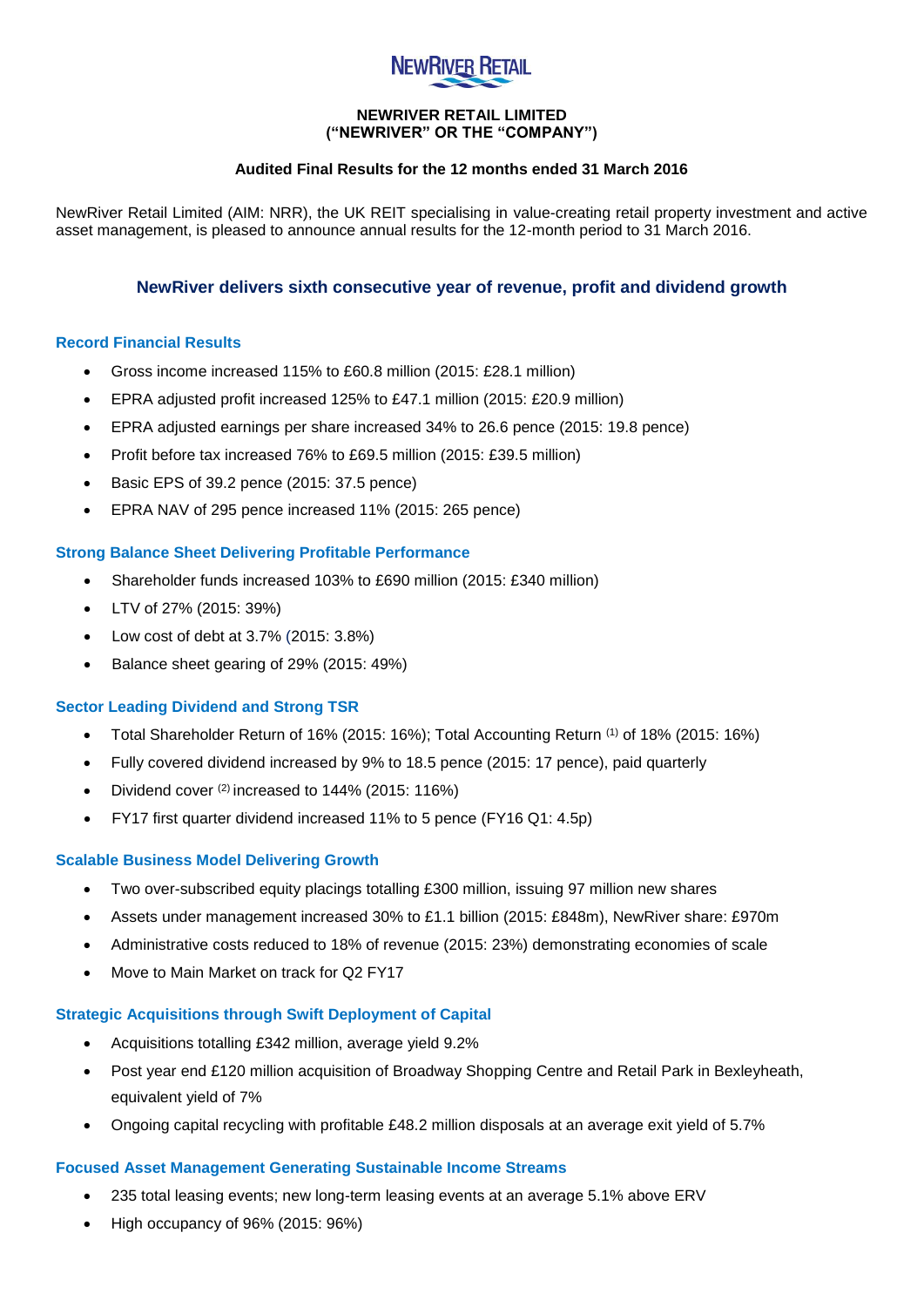- Like-for-like NOI increased 2.4%
- Like-for-like ERV growth of 4.6%
- Like-for-like valuation gain of 3.9%
- Retailer retention of 79% at lease expiry

# **Risk-Controlled Development Unlocking Value**

- Growing 1.5 million sq ft risk-controlled development programme on track
- Planning consent secured for major £65 million town centre regeneration in Burgess Hill
- 24 planning approvals granted
- Convenience store programme advancing with three stores handed over to the Co-Operative to date
- Significant residential value identified within pub portfolio creating over 150 units

# **In April 2016 NewRiver was awarded Property Week's Property Company of the Year 2016**

## **Explanatory Notes:**

(1) Total Accounting Return equals NAV per share growth plus dividends paid.

(2) Dividend cover based on EPRA Adjusted EPS

# **David Lockhart, Chief Executive at NewRiver Retail commented:**

"The year under review has been truly transformational, delivering record financial results and significantly increasing all operations across the business. The scale of the business has grown exponentially and is now of a size befitting a FTSE250 Main Market company where we intend to be later this year as we move from AIM. Importantly, NewRiver has again demonstrated its ability to swiftly deploy new equity and debt capital to acquire strategic income producing assets, supporting our progressive quarterly dividend policy. The Company has significant further growth potential and we look forward to the future with great excitement and confidence."

# **Results Video**

A short video overview of the financial results from David Lockhart, CEO; Mark Davies, Finance Director; and Allan Lockhart, Property Director can be found here:

**<http://www.nrr.co.uk/investor-center>**

## **Financial Statistics**

# **Strong financial performance more than doubling realised cash profits and delivering double-digit EPS and further DPS growth**

| Performance                               | Note | 2016   | 2015   | Movement/<br>Growth |
|-------------------------------------------|------|--------|--------|---------------------|
| <b>Total Shareholder Return</b>           |      | $+16%$ | $+16%$ |                     |
| <b>Total Accounting Return</b>            |      | $+18%$ | $+16%$ | $+2.0%$             |
| EPRA adjusted profit                      | (1)  | £47.1m | £20.9m | $+125%$             |
| Profit before tax                         |      | £69.5m | £39.5m | +76%                |
| EPRA Adjusted (Pence Per Share)           | (1)  | 26.6   | 19.8   | $+34%$              |
| EPRA Basic (Pence Per Share)              | (1)  | 20.4   | 17.6   | $+17%$              |
| Basic EPS (Pence Per Share)               |      | 39.2   | 37.5   | $+4.5%$             |
| Dividends (Pence Per Share)               |      | 18.5   | 17     | $+8.8%$             |
| Dividend cover                            | (1)  | 144%   | 116%   | $+28%$              |
| Like-for-like net income growth           |      | 2.4%   | 1.6%   | $+0.8%$             |
| Like-for-like Capital return              |      | 4.1%   | 5.6%   | 1.5%                |
| Property valuation movement and disposals |      | £32.3m | £21.0m | $+53%$              |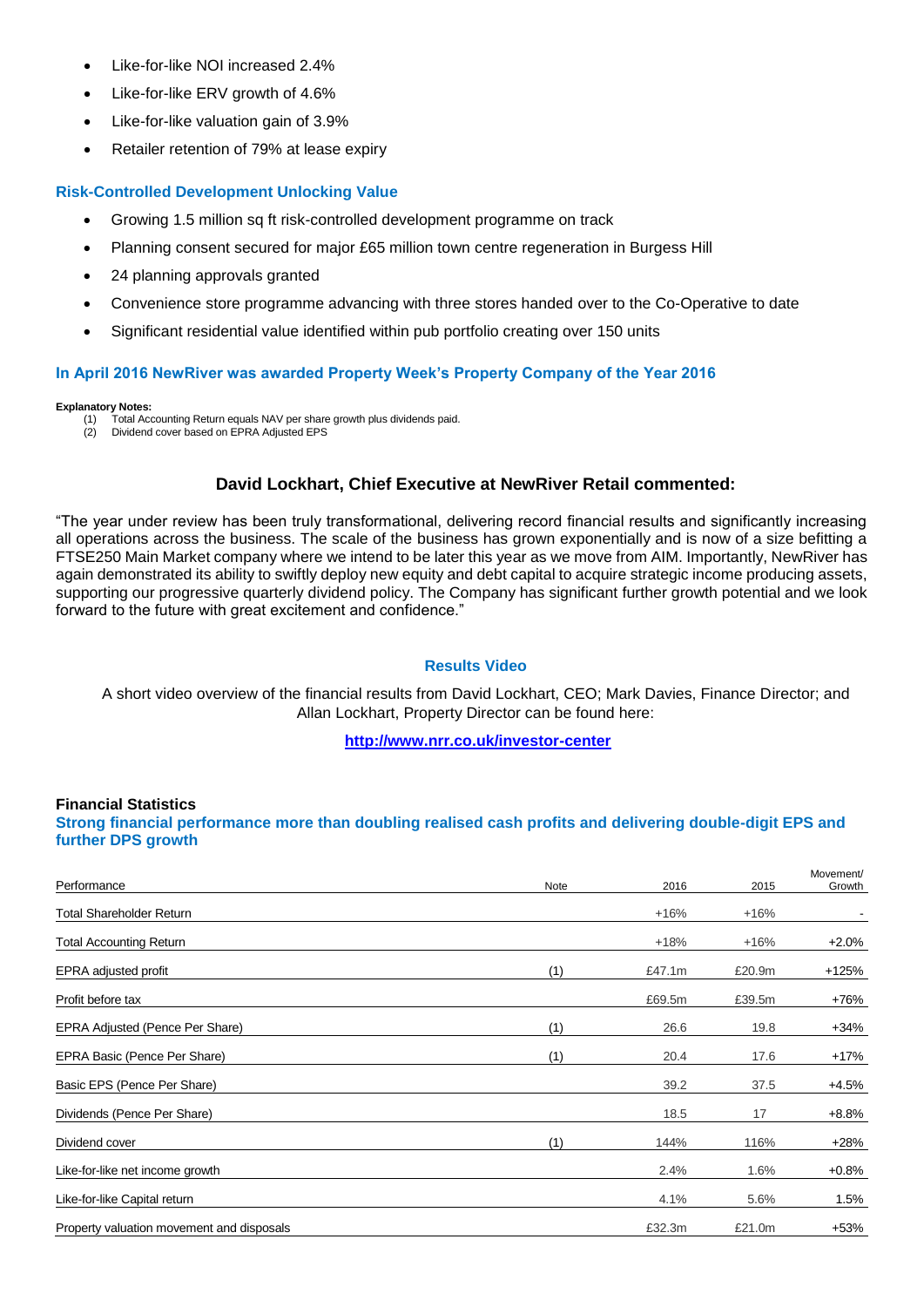| <b>Interest Cover</b>                         | (2)  | 4.3x             | 3.9x      | $+0.4x$             |
|-----------------------------------------------|------|------------------|-----------|---------------------|
| Balance Sheet (proportionally consolidated) * | Note | 2016             | 2015      | Movement/<br>Growth |
| Net Asset Value                               |      | £689.9m          | £339.7m   | $+103%$             |
| EPRA NAV per share                            |      | 295 <sub>p</sub> | 265p      | $+11.3%$            |
| Secured debt facilities                       | (3)  | £382.6m          | £272.5m   | $+£110.1m$          |
| Cash                                          |      | £117.5m          | £21.1m    | £96.4m              |
| Net debt                                      |      | £261.7m          | £251.4m   | $+£10.3m$           |
| Cost of debt                                  |      | 3.7%             | 3.8%      | $+0.1%$             |
| Average debt maturity                         |      | 3.5 years        | 4.6 years | 1.1 years           |
| Loan to value                                 | (4)  | 27%              | 39%       | 12%                 |
| <b>Balance Sheet Gearing</b>                  |      | 29%              | 49%       | 20%                 |
| % of debt at fixed/capped rates               |      | 93%              | 83%       | $+10%$              |

Explanatory Notes:

\* Unless otherwise stated all figures are proportionally consolidated.

Total Accounting Return equals NAV per share growth plus dividends paid.

(1) EPRA adjusted profit is the benchmark profit ratio for the property sector and includes realised recurring profits plus realised profits on the sale of properties above Valuation and other adjustments as set out in Note 9. This is a true cash profit earned by the Company during the year and the basis for dividend payments and cover.

(2) Interest cover is tested at property level and is the basis for banking covenants. It is calculated by comparing actual net rental income received versus cash interest payable.

(3) Secured debt facilities are secured directly against properties and are shown in the table on a look-through basis to include the Company's share of joint venture debt.

(4) Loan to value measures the value of properties compared to the secured debt facilities, net of cash balances.

## **Chairman's statement**

The financial year to 31 March 2016 delivered yet another record set of results in what was markedly NewRiver's most active year since incorporation. During the year, the Company grew significantly through major acquisitions funded by two equity fund raisings and competitively placed debt finance.

EPRA Adjusted Profit increased by 125% to £47.1 million from £20.9 million in the previous year. EPRA Adjusted Earnings per share, a key metric for the Company, increased to 26.6 pence per share from 19.8 pence per share.

In the 12 month period, the Company raised a total of £300 million of equity capital through two placings of £150 million each. Both fund raisings were over-subscribed and well supported by new and existing shareholders.

The Board view this as testament to the strength of NewRiver's investment case and its strong credentials as an asset backed, income generating REIT which has consistently increased its dividend since admission to the AIM market.

For the year ended 31 March 2016, fully covered total dividends of 18.5 pence per share were paid, distributed on a quarterly basis, reflecting the strong and sustainable income generating capability of the business.

The Company is delighted to announce an 11% increase in the first quarter dividend for the new financial year to 5 pence per share (Q1 FY16: 4.5 pence) payable on 19 August 2016 to shareholders on the register on 22 July 2016. The ex-dividend date will be 21 July 2016.

NewRiver prides itself in its ability to swiftly deploy shareholder capital and the year under review was no exception. A total of £342 million was strategically invested at attractive entry yields averaging 9.2%.

At the year end, assets under management had increased by 30% to stand at £1.1 billion and the market capitalisation of the Group grew 97%, from £393 million at the start of the financial year to £774 million at the year end on 31 March 2016.

In July 2015, the Board announced its intention to move the Company's listing from the AIM market to the premium segment of the Main Market of the London Stock Exchange. The move is progressing well and on track for Q2 FY17. At its current market capitalisation NewRiver shares would be included in the FTSE250 and EPRA indices a significant achievement for a company less than seven years old.

The Board continues to believe that there are still many value-enhancing real estate buying opportunities with purchase yields outstripping NewRiver's cost of funding by a healthy margin for the foreseeable future.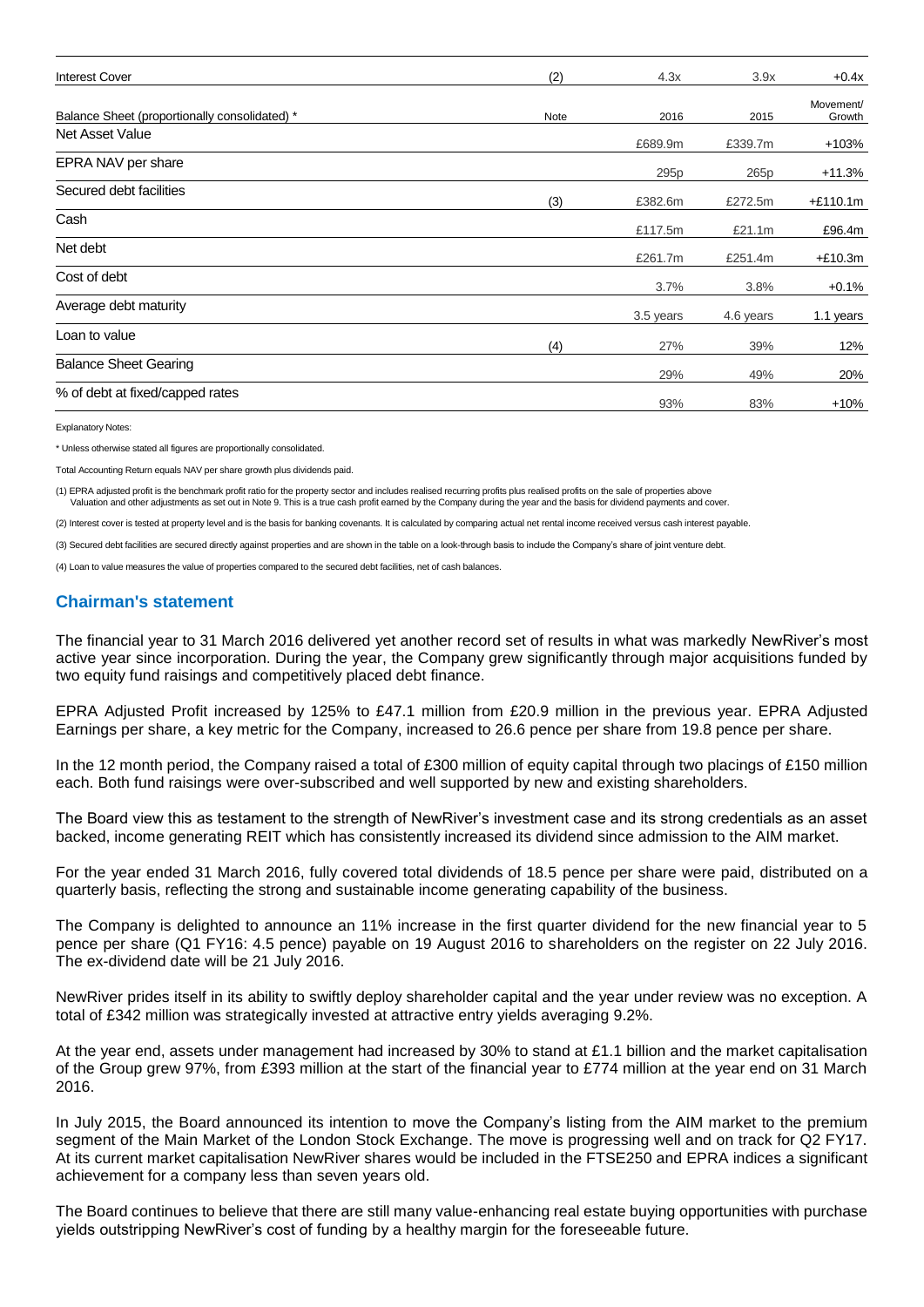The Company's strategy remains focused on targeting higher yielding retail sub-sectors with a focus on assets catering for daily convenience shopping as well as extending its programme of town centre and mixed-use developments from within a growing portfolio.

The Board has considered the forthcoming EU referendum and the potential impact of Brexit. Whilst a Brexit vote is unlikely to have a significant impact on the operational side of the business as consumers still need to eat, clothe themselves and buy day to day necessities, a Brexit vote could have an impact on investor sentiment in both the Equity Capital Markets and direct property investment market. The Board is monitoring this closely.

The tremendous success achieved this year is a product of the people who make NewRiver possible, an expert and highly focused management, a committed NewRiver team and the continued support from our advisers and shareholders. The Board extends its gratitude for all their hard work and enthusiasm for the Company.

NewRiver has enjoyed its most progressive year to date and remains in a strong position to continue this growth. The commitment and track record of NewRiver in delivering attractive income returns places the Company in a good position for the year ahead. The Board is delighted with the progress to date and looks forward to the future with confidence.

**Paul Roy Chairman 25 May 2016** 

# **Chief Executive's Review**

For the sixth consecutive year, NewRiver has achieved outstanding financial results, once again delivering exceptional growth in revenue, profit and dividends. It has been a remarkable year for NewRiver and we are poised to enter an exciting new phase with our move to the Main Market.

NewRiver was founded in September 2009, with a team of two, zero assets and £25 million of cash following our IPO. At 31 March 2016, six and half years later, with a team of 31, we have grown our EPRA Adjusted Profit from just under £1 million in our first full financial year to almost £50 million today and have over £1 billion of assets under management.

The Company experienced its most active and successful year to date. By every measure NewRiver has grown in stature to become one of the UK's leading specialist REITs delivering growing and sustainable income returns.

NewRiver is firmly established as one of the UK's largest and most active shopping centre owner-managers with a wellbalanced geographical spread of assets across the UK. The Company is invested in more than 60 towns and cities, owns over 7 million sq ft of income producing assets and is well placed to benefit from the ever evolving dynamics of the retail and leisure market, mixed use and town centre developments.

The business was highly profitable in the year under review. EPRA adjusted profit grew 125% to £47.1 million, while profit before tax reached £69.5 million compared to £39.5 million last year. EPRA Adjusted EPS increased 34% to 26.6 pence per share from 19.8 pence per share.

We are very proud to have delivered a total dividend increase of 9% to 18.5 pence per share, fully covered. A great result in a year in which we issued 97 million new shares following two successful equity raises. The Company delivered an excellent total shareholder return of 16% and a total accounting return of 18%.

Our net asset value increased by a commendable 11% to 295 pence per share at the year end. As an income focused REIT, our ability to deliver sustainable and growing income returns will always be our key performance metric.

In that respect, the increase in the Q1 FY17 dividend to 5 pence per share, an increase of 11% on Q1 FY16, demonstrates our commitment to growing income for shareholders and our confidence in the business model.

A key highlight this year was the continuing strong support from both our equity and debt stakeholders. In the Equity Capital Markets, we undertook two successful and over-subscribed fundraisings, raising a total of £300 million from new and existing shareholders including some of the UK's most respected fund managers.

The new equity was rapidly deployed through strategic acquisitions which increased both assets under management and the market capitalisation of the Company, which at its current value qualifies the Company for the FTSE250 and EPRA indices.

The scale of acquisitions undertaken was another key highlight of the year, with £342 million of investment in high quality shopping centres, retail warehouses and leisure assets. The acquisitions were made at an average yield of 9.2%,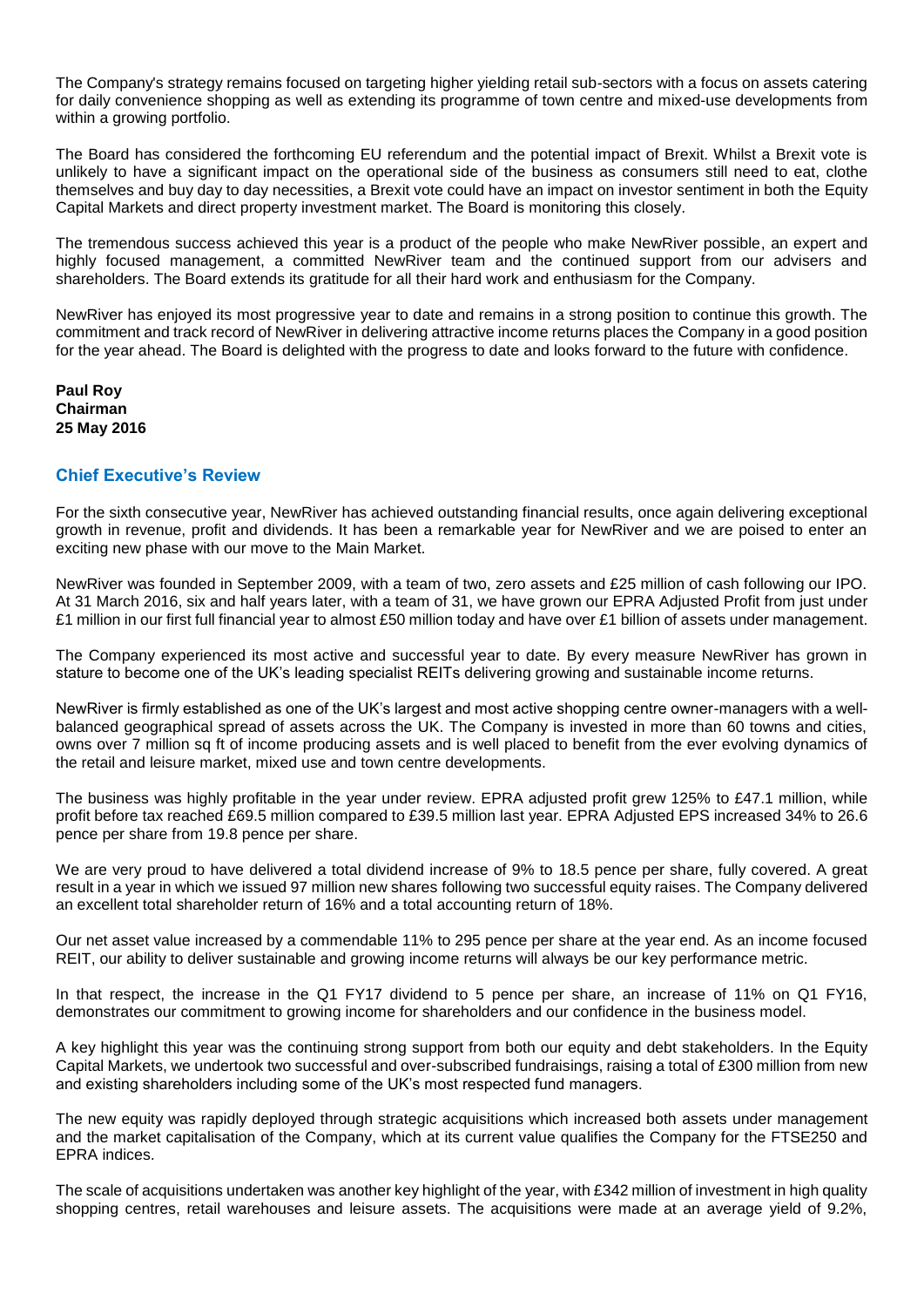demonstrating that NewRiver maintains its competitive edge in acquiring high quality, higher yielding assets with a low risk profile in sought after locations.

During the financial year, the Company took the opportunity to buy out its joint venture partner from the Camel III shopping centre portfolio and Marston's public house portfolio. This enabled the Company to take full control of assets we know intimately and to directly enjoy income and capital growth as the assets improved through NewRiver's trademark active asset management and risk controlled development programmes.

After the year end we completed our largest single asset acquisition to date and first significant shopping centre in Greater London with the £120 million purchase of The Broadway Shopping Centre and Broadway Square Retail Park in Bexleyheath, South East London at an equivalent yield of 7%.

We successfully completed £48.2 million of asset sales, at an average exit yield of 5.7%. The most significant was the £28.4 million sale of Regent Court in Leamington Spa, acquired in 2012 for £10.5 million at a yield of 8.9% reflecting an occupancy of 86%. We identified an opportunity to reposition the shopping centre as a predominately restaurant-led destination and following the completion of our asset management initiatives, Regent Court was 100% occupied and sold at a yield of 5.0%. This is another classic example of NewRiver's strategic stock selection and value creating asset management in practice.

Our debt providers continued to be supportive and the Company was successful in raising £145 million of competitively priced facilities to support our investment strategies. The Company prides itself on the highly efficient use of its balance sheet to maximise income for our shareholders through rapid deployment of capital and this year was no different. Nevertheless, we retain a prudent approach as evidenced by our low Balance Sheet gearing of just 29% at the year end.

While our portfolio grew significantly through acquisitions, our core strategy of active asset management to drive income returns continued apace. We invest significantly in our portfolio which both attracts new and retains existing high quality occupiers, evidenced through our sustained high occupancy of 96%. During the year, we completed 235 separate leasing events, with average new long term leases or renewals being achieved at 5.1% above estimated rental value.

NewRiver operates at the heart of the UK retail and leisure market. We are far more than a property company that simply collects rent and owns assets. Our occupiers are valued partners and we strive to work with them and understand them. Our interests are aligned and we share a mutual goal. We collaborate to drive footfall, increase dwell time, grow basket size and spend and ultimately to enhance and innovate the entire consumer experience.

Retail and leisure is one of the most resilient sectors of the UK economy. Our scale, national platform and range of stakeholders provides sustainability to our income flows. Our 32 shopping centres attract 140 million shoppers per year with like-for-like footfall increasing 4% year on year as a result of our focused asset management. Visitors to our shopping centres, retail and leisure assets do so because of the quality of the occupiers, the ambience of the environment and the convenience of the location. It is at our destinations that the UK family budget is spent day in and day out.

Our risk-controlled development programme, totalling over 1.5 million sq ft, continued to advance and should provide long term income streams and enhanced asset values. During the year, 24 planning applications were approved including consent for our £65 million mixed-use redevelopment of Burgess Hill town centre in the Gatwick triangle.

Our convenience store programme within the pub portfolio is well advanced. We have handed over three new stores to the Co-Operative and are on site for the construction of a further five stores.

With our commitment to town centres and local communities NewRiver is increasingly viewed as the property company partner of choice for local authorities seeking to rejuvenate their town centres.

Shortly after the year end NewRiver won the prestigious Property Company of the Year Award at the Property Week Awards and we are delighted to have been recognised by our peers in this way.

This year's success was achieved as a result of the drive, expertise and passion of the NewRiver team and our key advisers, together with the support of our shareholders and lenders. I thank them all.

We have created a strong platform for future growth and demonstrated the scalability of our business model. We look forward to the next stage of our journey as a Main Market listed company with excitement and confidence.

**David Lockhart Chief Executive 25 May 2016**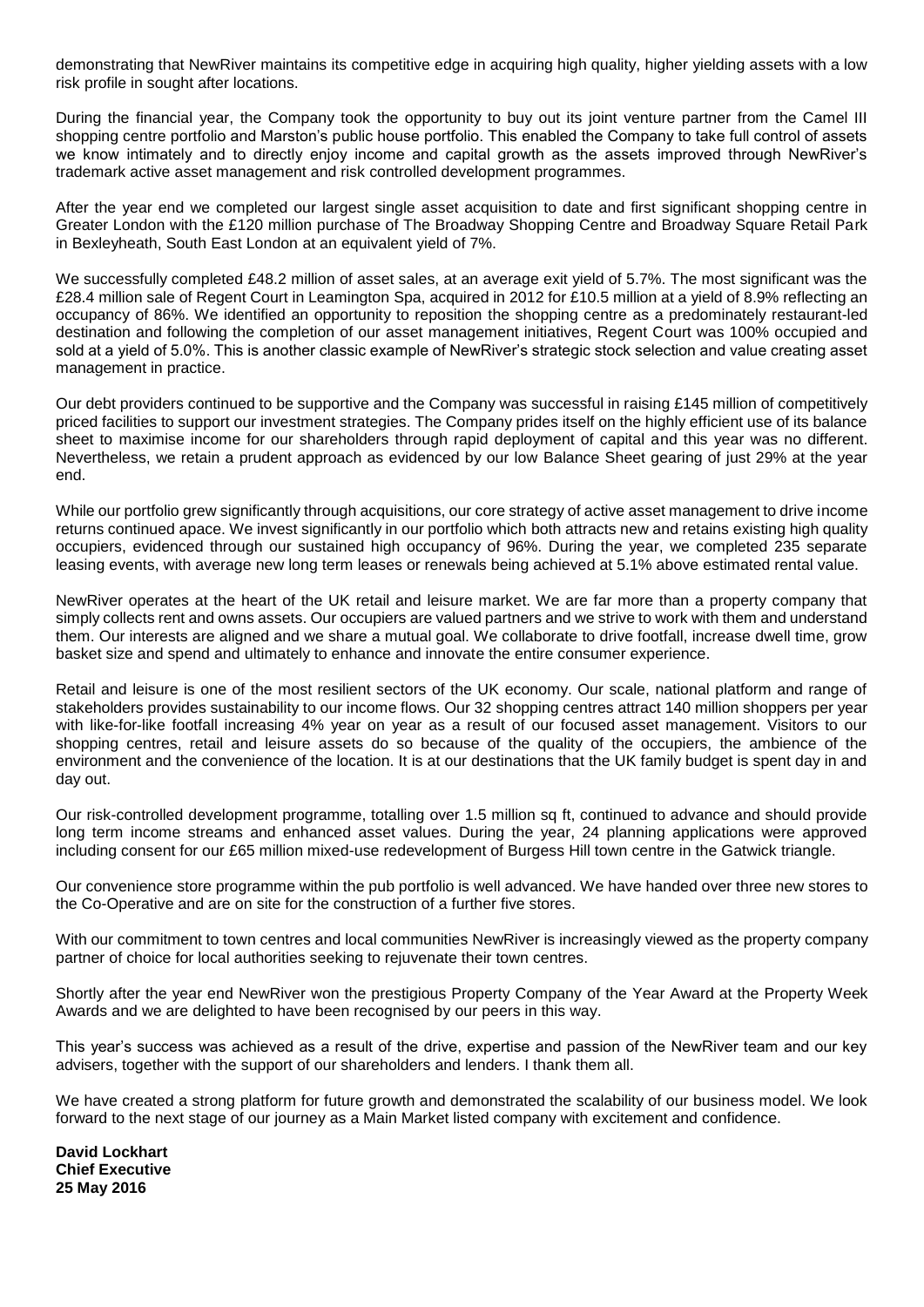# **Property Review**

## **Introduction**

In a transformational year, assets under management increased 30% following £342 million of acquisitions, completed at an average weighted net initial yield of 9.2%, increasing assets under management to £1.1 billion and, as a consequence, we are now one of the largest listed retail and leisure property specialists in the UK. This is against a backdrop of an improving retail market, sustained sales growth and improving demand from occupiers and valuation growth.

## **Well positioned portfolio**

Our portfolio is well positioned for the changing retail landscape with the continued convergence of convenience and experiential space. Our assets are necessity-based, catering for daily shopping activities. Many of our shopping centres form part of the dominant retail destination in their catchment area and create natural, attractive venues that cater to all daily needs. We aim to create vibrant hubs, providing a meeting place at the heart of the community.

## **Creating vibrant and dynamic spaces**

We recognise that it is all about the consumer, who is well informed and is shopping and spending smarter across multiple channels. We want them to visit more often, stay longer, spend more and undertake a variety of activities, in a local, attractive and convenient environment.

## **Responsible asset management**

We are invested in over 60 UK towns and work closely with the respective Councils and believe a healthy town, leads to a healthy asset. Responsible asset management is at the heart of our operations and we are active leaders within the local Business Improvement Districts (BIDs) and Town Teams helping us to influence and steer investment. We take a hands-on approach partnering with local schools, colleges, councils and community groups to create educational, cultural and economic opportunities that help to drive local regeneration. Our national platform allows us significant leverage at each stage of the value and management chain in order to deliver on our shareholder, retailer and customer targets and expectations.

## **Customer first**

Our retailer relationships are integral to our business, adopting a customer-first and managing our shopping centres as operating platforms, as though we ourselves were retailers. We continue to drive our shared objectives of increasing footfall, dwell time and basket spend.

## **Innovative Investment**

We continue to invest heavily into our portfolio. A physical change drives a clear perception change in our assets which helps to facilitate corresponding investment from our retailers and fellow stakeholders, as well as helping to attract new retailers to the asset. From store configuration and soft furnishings, including modern lighting, landscaping and entrances, the physical retail environment remains an essential part of the customer experience.

## **Driving retail regeneration**

Our strategic development pipeline has been significantly advanced and will offer long term capital growth. We have submitted 62 planning applications for the year and received 24 consents including one for a major £65 million town centre regeneration project in Burgess Hill. We have agreed important lettings and pre-lets to create stores, restaurants and hotels for major operators including Next, Aldi, Burger King and Travelodge.

## **Retail warehouses**

Our retail warehouse portfolio has grown to 21 assets and reflects our strategic decision to build a sizeable presence in the sector. We are acquiring incrementally and facilitating our key retailers' growth into a sector where we can add significant value. We continue to follow the Company's strategy of investing in low, affordable rents, and alongside our key retail partners.

## **Generating a high, sustainable income**

We believe the outlook is positive with limited supply of new retail space and favourable demand conditions that play into NewRiver's business model. Our national platform now provides significant leverage and efficiencies across the portfolio together with low affordable portfolio rents offering growth prospects and imbedded asset management opportunities.

# **ACQUISITIONS: STRATEGIC STOCK SELECTION**

Our assets are located where people live, work and play; with natural footfall, integrated with public transport, car parking and shared access to education, healthcare, municipal services and the work place. We aim to offer the best retail environments and everyday shopping experiences in these locations.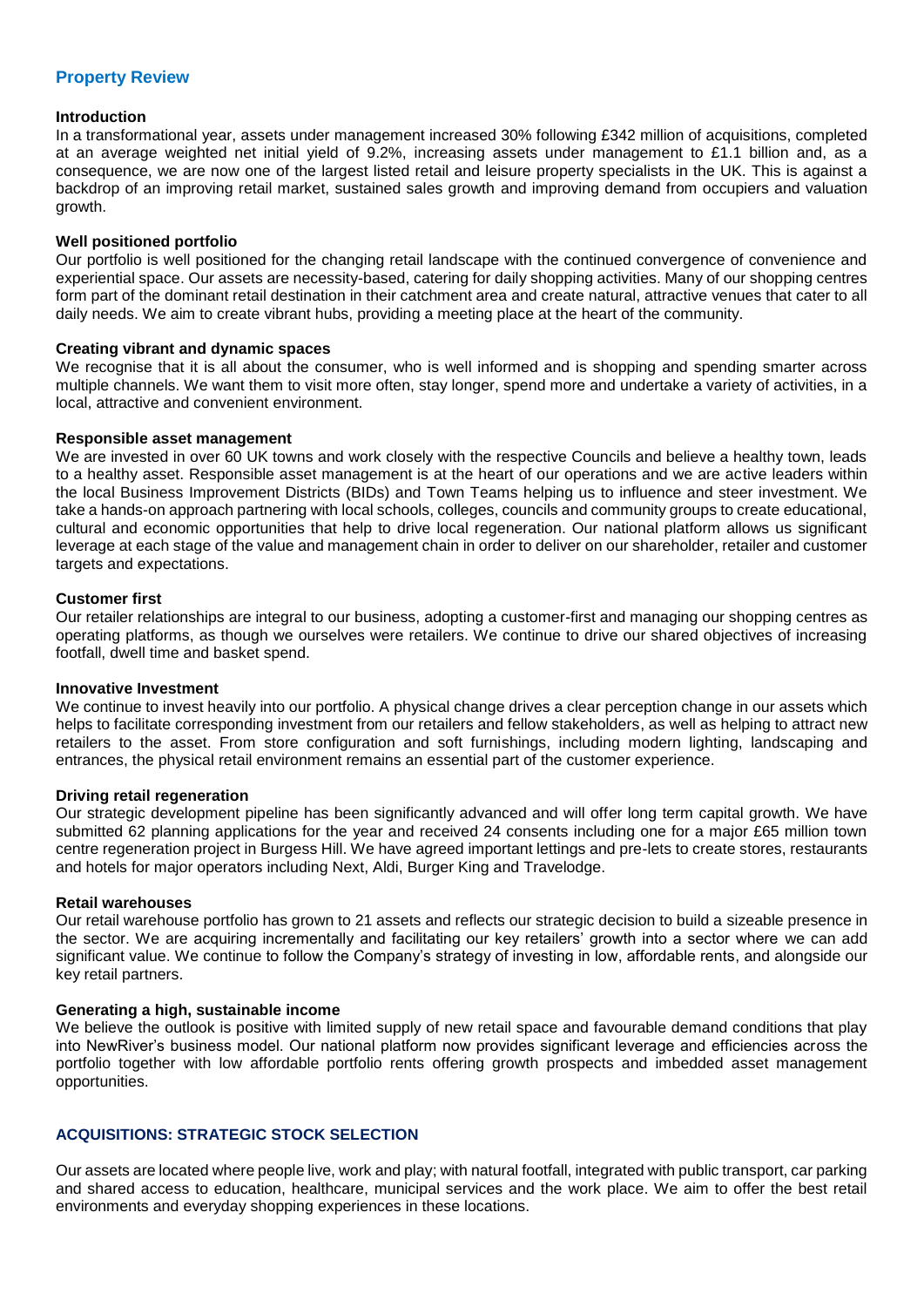To assist our decision making, we conduct detailed research on demographic profiles of the consumer base. We take great care to analyse spend patterns and the provision of retail space in the catchment and constantly monitor potential threats from competing developments or extensions and changing demographics.

We have been through an intensive period of activity for the business, swiftly and effectively deploying proceeds from two equity raises into strategic acquisitions and growing the portfolio by 30% to total £1.1 billion. We have acquired eight shopping centres (including JV acquisitions), 13 retail warehouse parks / parades and two high street parades. We now own and manage 32 shopping centres (excluding Bexleyheath, acquired post year end), making us one of the UK's largest shopping centre owners by number in the UK. Our acquisitions have been predominantly from impaired vendors, institutions and a major retailer selling part of its non-core estate.

A strong start to the year was halted as the election approached in May and subsequently dampened activity. We saw a high degree of re-trade stock and over-ambitious pricing. Demand remains resilient for high quality prime assets but investors are increasingly stock selective. Retail warehousing is benefiting from more meaningful occupier demand and we are seeing good rental growth prospects. The sector under performed IPD but is forecast to deliver improved relative returns.

# **SHOPPING CENTRES**

# **Camel III**

Early in the first quarter we completed the strategic acquisition of the remaining 50% in the Camel III Portfolio, which comprises four shopping centres and a retail parade from our Joint Venture partners LVS, a subsidiary of Bravo II (a fund advised or managed by Pacific Investment Management Company LLC). The portfolio comprised properties in Grangemouth, Leith in Edinburgh, North Shields, Llanelli and Oxford at an implied 100% price of £77.9 million for the portfolio, reflecting a net initial yield of 7.2%. The assets were well known to us, offering immediate deliverable opportunities at nominal execution cost. There is a huge benefit in taking full control of assets that we know and understand and we are confident around future underlying performance.

# **The Neptune Portfolio**

In January 2016 NewRiver completed contracts to acquire the Neptune portfolio for a total consideration of £92.3 million, equating to a net initial yield of 8.0%, an equivalent yield of 9.6% and a reversionary yield of 10.5%. The Portfolio was previously acquired in the market at an aggregate value of £312 million having been assembled between 2005 and 2006.

This geographically diverse portfolio comprises three shopping centres: The Ridings Shopping Centre, Wakefield in West Yorkshire; the Cornmill Shopping Centre, Darlington in the North East of England; and the Capitol Shopping Centre, Cardiff in South Wales.

The portfolio offers an excellent balance of core and opportunistic assets, underpinned by high quality anchor retailers including Next, Primark, Tesco, Morrisons, TK Maxx and at entry price that was significantly below replacement cost. Initiatives include the reconfiguration of units to create more attractive retail space appropriate to retailer demand, improvements to the existing retail mix, and specifically, the repositioning of the Capitol Shopping Centre as a leading food and leisure destination, with hotel, student and residential accommodation above.

# **Penge**

The acquisition of the Blenheim Shopping Centre in Penge, in the London Borough of Bromley, represents our first acquisition in London since 2011. The covered shopping centre was acquired for £6.85 million reflecting a net initial yield of 6.2% and an equivalent yield of 7.9%. The asset presents an exciting opportunity to enhance the retail mix to ultimately deliver rental growth and unlock further value through residential development in a location with excellent connectivity into Central London and strong retailer demand.

# **RETAIL WAREHOUSES**

The Company has identified opportunities in the retail warehouse sector to acquire parks and parades that are aligned to our core investment criteria of value and sustainability, with opportunities to extend and enhance. The retail warehouses are predominantly occupied by our key retailers where we are able to leverage our relationship and trading credentials of low cost to rent ratios. The Company's portfolio now includes 21 retail warehouse assets at a combined value of £132 million at a yield of 7.16%

# **Gateshead, Allison Court Retail Park**

The retail park in Tyne and Wear, was successfully acquired from joint owners Cheshire West and Chester Borough Council for a total consideration of £4.4 million, reflecting a net initial yield of 8.5%. Allison Court is well located,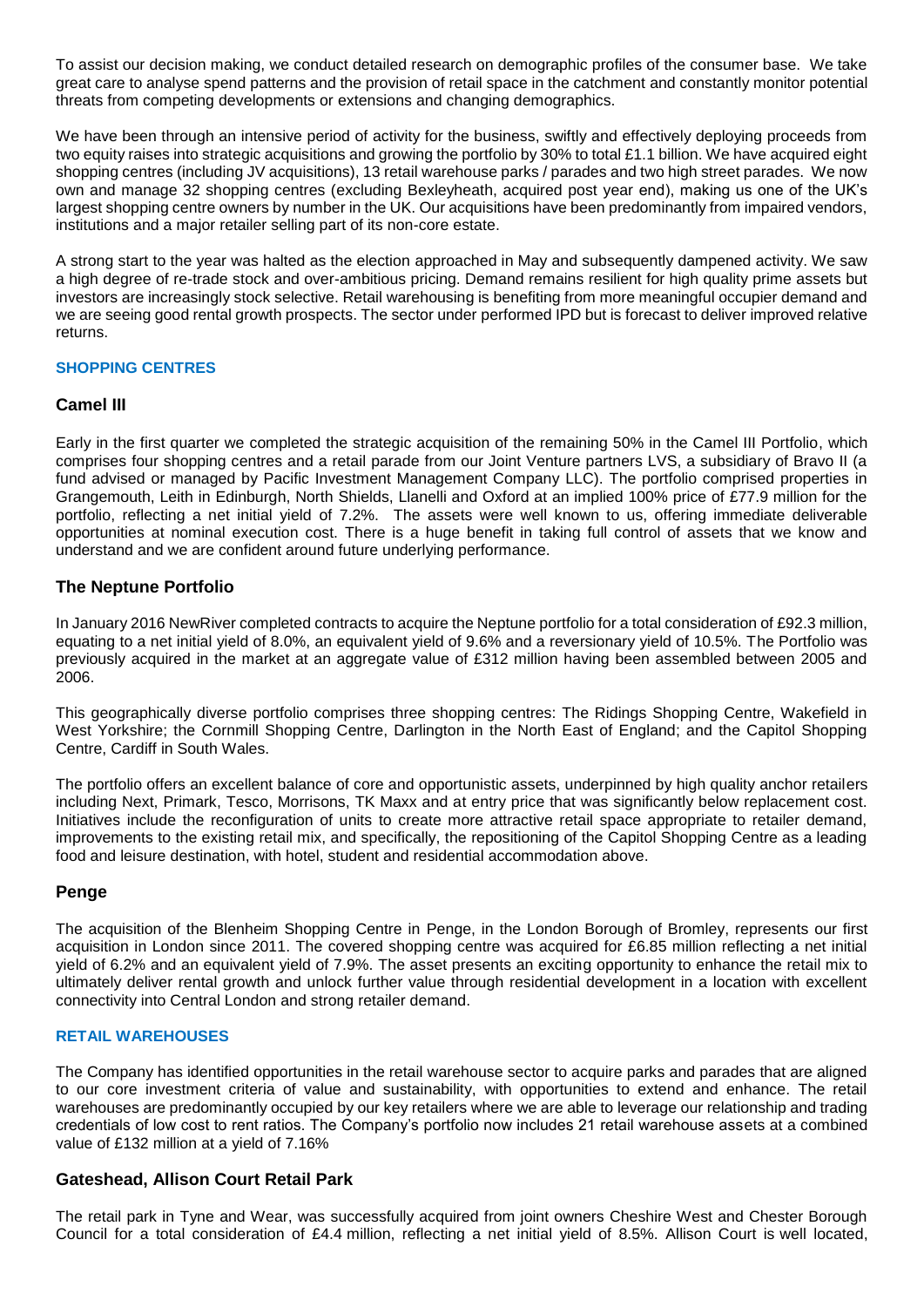situated adjacent to The Metro Centre, the largest covered shopping and leisure centre in Europe, with over 23 million visitors per year. Allison Court is a 4.24 acres, multi-let retail park let to a variety of retailers including Evans Cycles, Maplin, American Golf and Halfords. The park has a WALE of 5.8 years and benefits from low rental levels of between £7.50-£12.00 per sq ft affording scope for potential rental growth. We have identified a range of significant asset management opportunities to enhance capital values through the letting of vacant units, increasing the rental tone, whilst remaining affordable and improving signage and wayfinding to the asset.

# **The Ramsay Portfolio**

The Ramsay Portfolio was acquired in July 2015 for a total consideration of £69.1 million reflecting a net initial yield of 8.0%. The portfolio comprised 13 geographically diverse assets including nine value-led retail parks and four development sites each with approved planning consents and strong pre-let interest from retailers.

The portfolio comprises 463,000 sq ft of lettable space let to 35 occupiers and is located in successful retail destinations adjacent to upper-quartile performing Morrisons foodstores. The portfolio has a high occupancy of 97% and generates a strong, sustainable income stream underpinned by a WALE of 6.5 years. The portfolio's high quality retail covenants, reflective of the Company's existing portfolio, include leading retailers such as TK Maxx, Argos, Poundstretcher, B&M, Matalan and Boots. Existing total net income for the portfolio is £4.9 million per annum with average rents of £12 per sq ft offering excellent opportunities for future income growth.

The Portfolio presents significant asset management, extension and development opportunities given the existing planning consents totalling some 300,000 sq ft of retail space. NewRiver has already made good progress agreeing terms with leading retailers including B&M, Wickes, Pets at Home and Sports Direct and has subsequently sold a vacant site in Auchinlea, Glasgow to an owner occupier, realising significant profit and return.

# **Daventry Retail Park, Northamptonshire and Daventry Retail Park, York**

Daventry Retail Park in Northamptonshire was acquired in December 2015 for a consideration of £4.1 million reflecting an attractive net initial yield of 8.5% and an equivalent yield of 10.5%. The acquisition presents an opportunity to generate value through an extension of the retail space and the introduction of a new drive-thru offer. Daventry Retail Park in York was acquired for £4.65 million at a net initial yield of 7.9% and is currently let to discount retailer B&M for an unexpired term of 2.4 years. The location is highly regarded and offers excellent growth credentials. The two retail assets each offer excellent value-enhancing asset management and development opportunities.

# **HIGH STREET**

# **Market Harborough**

In June 2015, the Company acquired two high street units in the affluent town of Market Harborough, Leicestershire for £2.83 million reflecting a net initial yield of 9.0%. The acquisition comprises 19/21 The Square, let to Tesco with five residential flats above and 10 The Commons, a stand-alone retail unit let to discount retailer B&M. The property adjoins one of the main car parks in the town and is situated in an attractive location adjacent to the River Welland. NewRiver has identified A1 and A3 development opportunities which it is now pursuing.

# **Hull, Jameson Street and King Edward Street**

This unbroken high street parade adjoins our existing major shopping centre asset, The Prospect Shopping Centre and represents a strategic purchase with immediate marriage value. The parade was acquired from a UK institution for £4.7 million reflecting a net initial yield of 9.0%. The property will benefit from a major investment by the council in the neighbouring public realm which will help facilitate our strategy of improving the tenant profile and mix of restaurants.

## **PUBLIC HOUSES**

# **Mantle Portfolio**

The Mantle Portfolio comprised an estate of 158 pubs located across England and Wales which was acquired from Punch Taverns for a total consideration of £53.5 million which equates to a net initial yield of 13.61%. Once leveraged the cash-on-cash equity return will be in excess of 20%. The portfolio comprises 340,000 sq ft of total internal gross area, 1.8 million sq ft of total site area, 1,730 car parking spaces and has an estimated reinstatement value of £146 million.

The quality and stability of the portfolio was reflected in it being 99.4% let and effectively 100% let for the last four years. The revenue arrears are negligible and beer volumes have increased by 2.24% per annum, compound, over the last four years. Significant asset management and development opportunities present themselves including unlocking and creating capital growth through the introduction of new and complementary uses, as well as offering existing occupiers longer, more sustainable leases. NewRiver has appointed a third party specialist pub management company to run the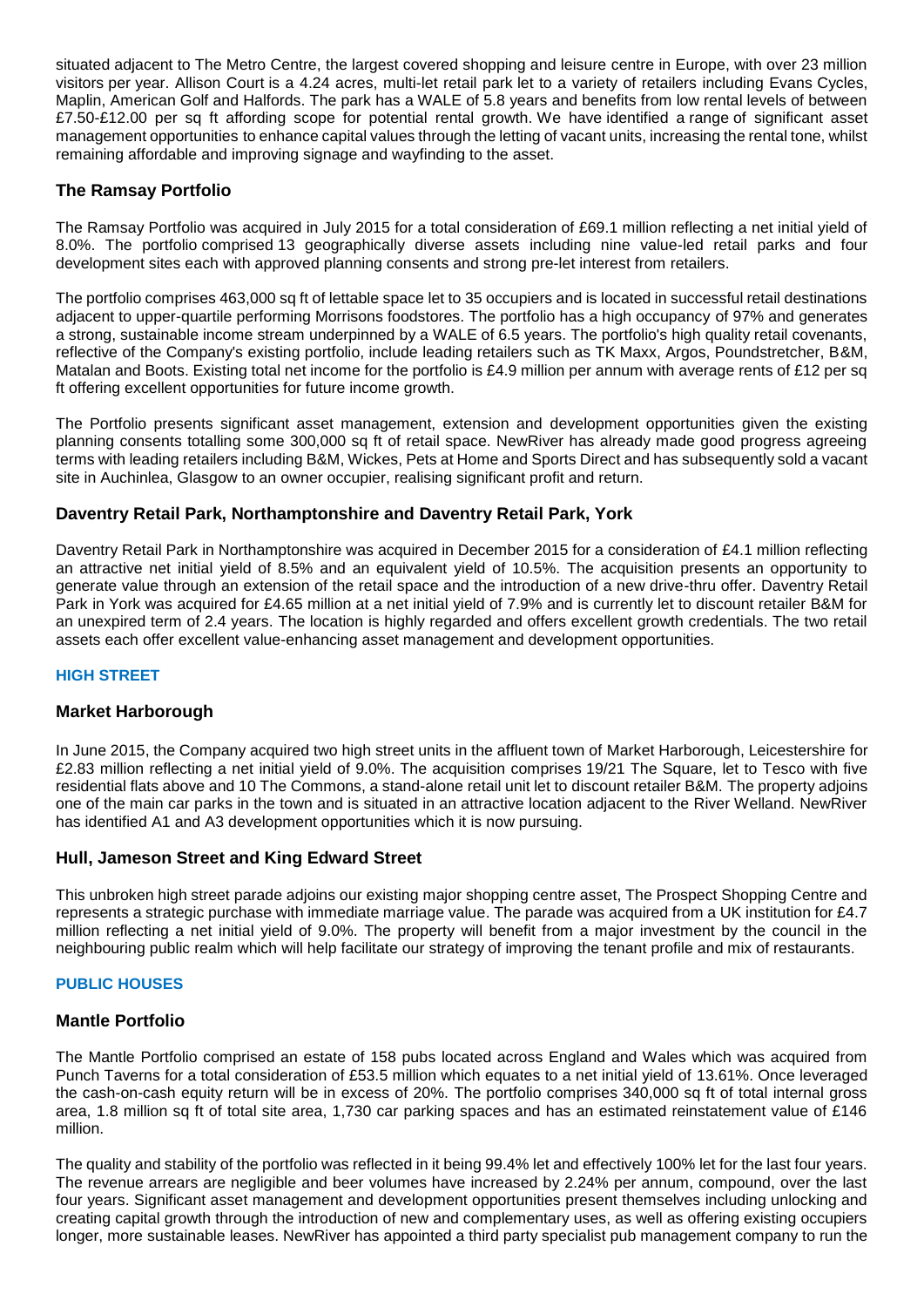day to day management of the portfolio and deliver pre-identified efficiencies, allowing NewRiver to focus on the asset management and development programme.

NewRiver's pub portfolio accounts for 15% of total assets under management.

# **DISPOSALS**

We have actively recycled mature assets into a buoyant investment market and during the year NewRiver completed £48.2 million of disposals, reflecting a weighted average exit yield of 5.7%.

Early in the financial year we completed the sale of a portfolio of five non-core high street assets totalling 33,800 sq ft in five separate UK locations: Rugby, Nuneaton, Spalding, Blackpool and Perth. The portfolio was sold to a private investor for £6.0 million resulting in an IRR on exit of 43.9%. In the relatively short period of ownership we were able to complete the letting to JoJo Maman Bébé in Perth and lease renewals in Nuneaton to Clinton Cards and Waterstones.

In late November 2015 the Company completed its largest sale to date realising a price of £28.4 million for Regent Court in Leamington Spa. The price achieved a yield of 5.0%, generating an IRR of 129%. The asset was acquired in 2012 for £10.5 million as part of the Camel II portfolio, reflecting a net initial yield of 8.9%. The sale to an institutional buyer follows the Company's successful repositioning of the asset from a low occupancy, lacklustre thoroughfare to Leamington Spa's leading food and restaurant destination. The asset benefited from significant income growth, new restaurants including Yo! Sushi, Nandos, Las Iguanas, Cote, GBK and Turtle Bay and increased income longevity, which was considered highly desirable by the investment market and ultimately delivered the attractive sales price.

Ferensway, Hull was sold for £3.0 million reflecting a net initial yield of 4.0% and equating to an IRR of 112%. We had intended to facilitate a reposition of the former TJ Hughes department store into a leisure and restaurant destination but ultimately we were able to realise our profit upfront through the sale to an owner occupier.

The disposal of a retail warehouse and site in Auchinlea, Glasgow, following a relatively short period of ownership was opportunistic and acquired by a special purchaser realising a price of £9.0 million, 50% above acquisition price and generating an attractive IRR of 177%. The property was acquired as part of the Ramsay Portfolio.

Finally, during the year we have completed two pub sales to a tenant and a special purchaser, these include The Railway Hotel in Chorley and the Bridge Inn in Wasdale at an aggregate price of £1.4 million. We have also concluded non-core sales of ancillary properties and land which we do not consider to be integral to the ongoing operational and strategic management of the assets.

We will continue to recycle assets that have matured or where we feel the forward looking returns are below acceptable levels or where the risk profile has changed.

# **VALUATIONS**

The portfolio is valued at £1.1 billion which reflects an EPRA topped up net initial yield of 7.8%. On a like-for like-basis the portfolio valuation has increased by 3.9%.

The Company benefited from progressive H1 performance with an overall like-for-like valuation gain of 2.6% in the period which moderated in H2 to 1.3% due to slowing yield compression and the impact of the increase in Stamp Duty Land Tax announced at the March Budget which reduced the value of assets located in England, Wales and Northern Ireland by approximately 1%. The Company equivalent yield as at 31 March 2016 was an attractive 8.2% reflective in part of a like-for-like, year-on-year contraction of just 21 basis points, demonstrating that performance has been predominantly generated through income growth, asset management and development activity.

**Shopping Centre Valuations:** Our core shopping centre and high street portfolio represents approximately 70% of our total asset value and provided progressive income and valuation performance with a like-for-like aggregate gain of £17.0 million reflecting an improvement of 3.5%.

**Retail Warehouse Valuations:** We have continued our investment into retail warehousing where we see excellent value creating opportunities. The sector continues to trade above its long term average yield and we are seeing increasing demand as high street brands, including many of our core retailers, move into the sector. The NewRiver retail warehouse portfolio benefitted from a like-for-like valuation gain of £5.0 million, equating to 10.2% during the year.

**Public House Portfolio Valuations:** The public house portfolio benefitted from considerable gain in the preceding year and is now producing steady valuation and income growth. The like-for-like valuation growth was £2.0 million, equating to 1.7%, driven by like-for-like income growth of 0.7%.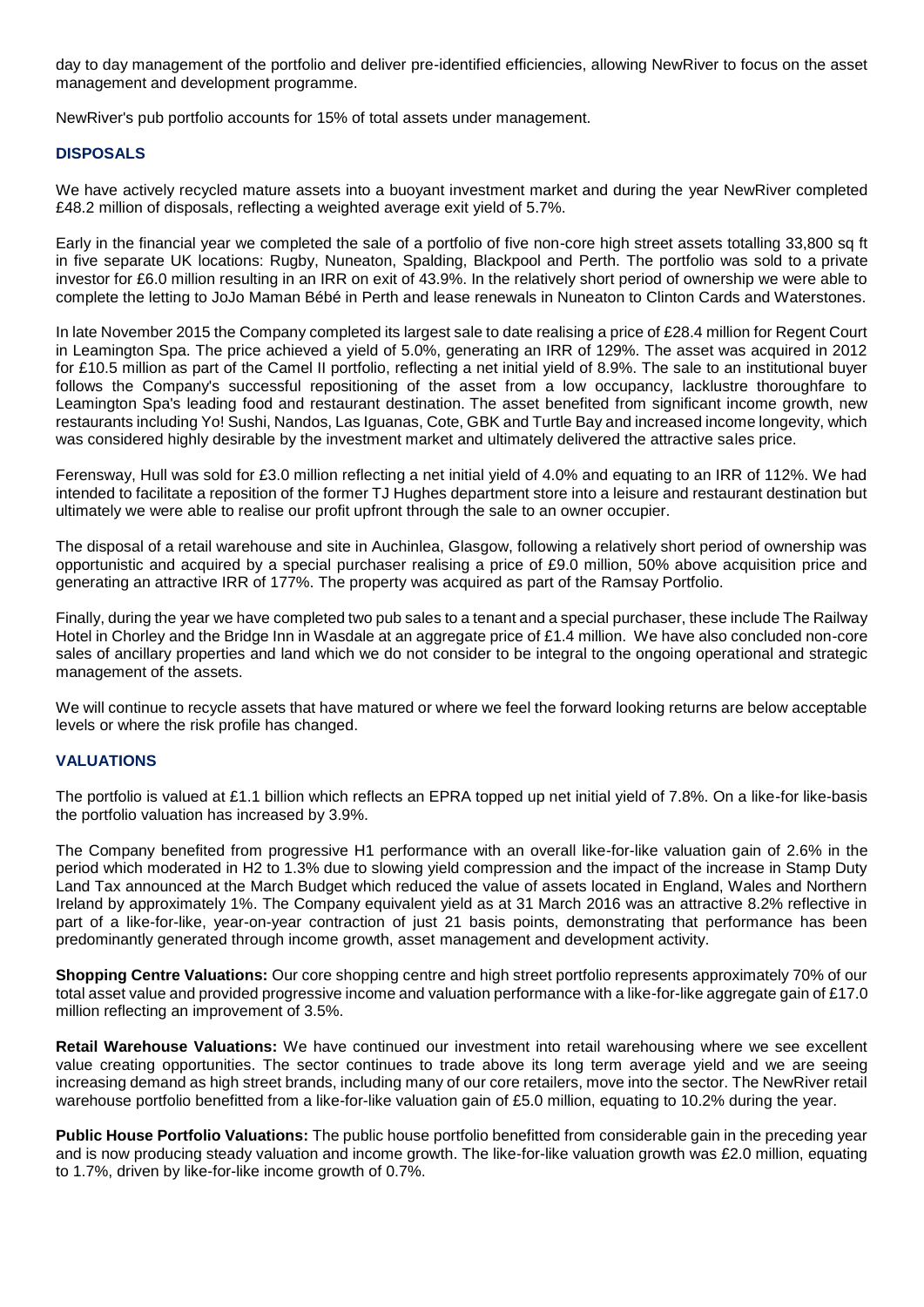**Development Valuations:** Across the development portfolio, a like-for-like valuation gain of £1.9 million or 14% was achieved driven by progress in pre-lets and the grant of planning permissions. In total, across the portfolio, over 60 planning applications have been submitted resulting in 24 permissions being granted.

We have a dynamic portfolio with the enhancement programmes, relocation of retailers and major planned development but have continued to benefit from progressive net operational income growth across the core portfolio which increased by 2.4% on a like-for-like basis. Our active asset management and prudent capital allocation strategy have also translated into a like for like ERV growth of 4.6%.

| As at 31st March<br>2016 | <b>Total Assets</b> | <b>Valuation</b> | <b>NEY</b> | <b>LFL</b><br><b>Valuation</b> | <b>LFL NOI</b> | <b>LFL ERV</b> |
|--------------------------|---------------------|------------------|------------|--------------------------------|----------------|----------------|
|                          | %                   | £M               | %          | %                              | %              | %              |
| <b>Shopping Centres</b>  | 66                  | 726              | 7.9        | 3.9                            | 1.6            | 3.9            |
| <b>Retail Warehouses</b> | 12                  | 132              | 7.4        | 10.2                           | 0.2            | 0.8            |
| <b>High Street</b>       | 4                   | 48               | 6.4        | (1.0)                          | (0.1)          | (0.9)          |
| <b>Development</b>       | 3                   | 35               | n/a        | 13.7                           | 0.0            | 0.0            |
| <b>Public House</b>      | 15                  | 161              | 11.7       | 1.7                            | 0.7            | 0.7            |
| <b>TOTAL</b>             | 100%                | 1,103            | 8.2        | 3.9                            | 2.4            | 4.6            |

# **ASSET MANAGEMENT: OUR APPROACH**

We believe our business model and team set us apart through our ability to unlock and generate enhanced value to deliver long-term capital and income returns to shareholders.

We have grown a team of highly focused, experienced and talented individuals, who are passionate retail property experts, understand their market intimately and are committed to delivering the true value of retail.

We adopt a hands on approach in the operational and asset management of our properties, continually focused on our 10 key operational objectives:

- I. **Understand Your Asset:** First and foremost, we understand our assets and the towns we are invested in. We immerse ourselves in the community and engage with our key stakeholders to influence and support investment.
- II. **Know Your Customer:** We conduct consumer surveys to ensure that we are constantly listening to our customers to gain detailed insight into what they like and dislike and how we can improve. Our assets must offer choice, convenience and value.
- III. **Choice:** Our shoppers have choices, loyalty is earned. We strive to earn and retain a loyal customer base through engagement and investment.
- IV. **Leasing:** The Company successfully completed 235 leasing events during the year. Long-term leasing events achieved a rental income of 5.1% above our estimated rental value at an average lease length of 9.7 years securing annual rent of £4.16 million. We employ a rounded approach, focused on research, local knowledge and intelligent marketing.
- V. **Retail Mix:** The retail mix in our shopping centres is being developed to cater to the daily needs of our customers, taking into account the characteristics of the catchment and demand. It helps to make the retail mix richer with fresh brands and approaches.
- VI. **Retailer Relations:** Our portfolio is underpinned by successful, dynamic and best in class national retailers. We work with our retailers as partners and we are in constant dialogue, visiting their head offices and portfolios to develop our knowledge of their business. We leverage these close relationships to deliver efficiencies across the portfolio and we seek to enter into turnover based deals to share risk.
- VII. **Good Practice:** We are committed to good practice and set ourselves high standards. We are rigorous in our approach to offering value for money, overseen by our highly regarded property management and in-house project management teams that provide an efficient, effective and innovative management function which helps drive the physical and financial asset performance adding to the overall business success.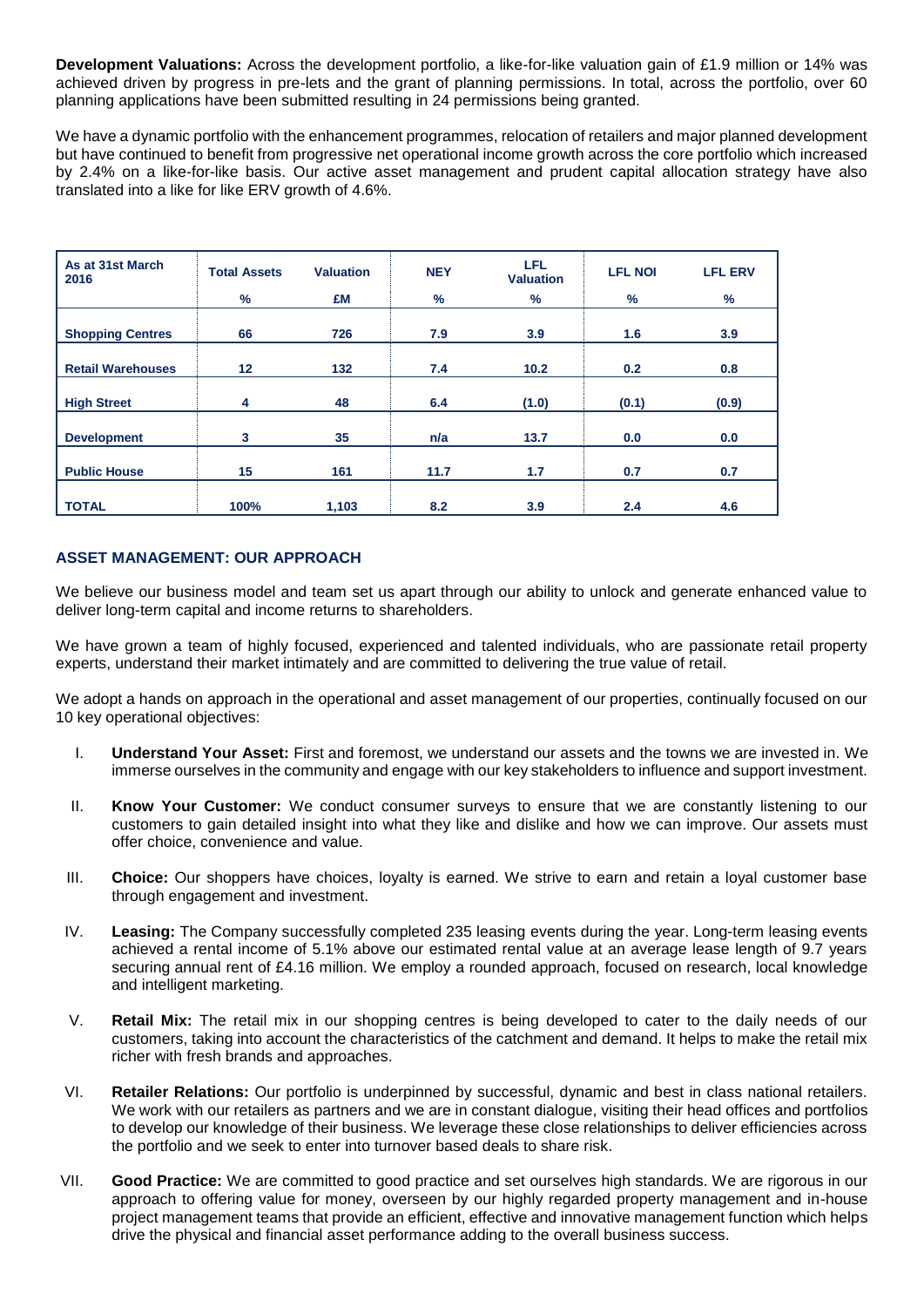- VIII. **Asset Enhancement:** A physical improvement drives a clear change in perception. We have a rolling program of refurbishment and improvements, which must be balanced with an efficient and well run operational budget to maintain low occupational cost for our retailers. We aim to ensure that our assets are relevant to their customers and community and that our investment is adaptable to constantly changing retail trends.
- IX. **Robust Reporting:** Information is the life blood of the Company. We have adopted a consistent and transparent reporting regime which monitors and assesses performance against forecast. We are able to identify assets that are delivering and demonstrating value to help us understand why. The system also acts as an early warning system for assets that may underperform and allows us to deploy capital to improve performance or consider an exit strategy
- X. **Targets:** We provided detailed tenant by tenant analysis and forecasts and set demanding financial targets. It is testament to the hard work of our team that key targets have been exceeded across the business including revenue forecast, cost control, occupancy and capital return targets.

# **HIGH STREET ASSET MANAGEMENT HIGHLIGHTS AND CASE STUDIES**

**Customer Insight and Increased Engagement:** The Company is pleased to report uplifts in customer dwell time, footfall, customer satisfaction and visit frequency across the portfolio reflecting the success of the customer engagement strategy and the delivery of more attractive environments, with greater choice, convenience and affordability. We undertake consumer surveys with CACI to tailor business plans and investment to deliver upon our key customer findings.

**Food & Leisure:** Responding to evolving consumer demand, NewRiver has made good progress advancing its strategy to create attractive food and leisure offers undertaking a number of restaurant lettings including new food courts at Promenades, Bridlington; Hill Street Shopping Centre, Middlesbrough and the Packhorse Kitchen, Huddersfield and the transformation of Regents Court, Leamington Spa into a thriving retail and leisure destination. The introduction of greater food and beverage content is an important and complementary use which seeks to cater for increased dining in our assets be it grab and go or sit down that extends dwell time and spend.

**Asset Enhancement Programme:** A rolling program of asset enhancement has delivered significant improvements, both internally and externally, to our shopping centres in Leith, Paisley, North Shields, Warminster, Wallsend, Leamington Spa and Huddersfield. This has re-positioned the centres and enhanced their offer to the specific profile of its catchment and community. Works include modernisation of malls, shop fronts and public realm, new lighting, car park resurfacing, branding, signage, wayfinding and public toilets.

**Portfolio Lettings:** We have completed and or extended portfolio transactions with fashion retailer Pep & Co, Card Factory, Poundland and MCL, a major Burger King franchisee. The portfolio transactions illustrate the scale and buying power of the estate and the investment we have undertaken in the relationships with our retailers.

**Operational Management:** We were the first landlord to secure portfolio wide World-Host Accreditation for customerservice. Our on-site staff have been given the skills and knowledge to deliver excellent customer service.

# **Asset Management Highlights**

**Hastings:** Our shopping centre Priory Meadow has performed well since its acquisition in August 2014 with an improving rental tone, rental base and increasing occupancy. Planning consent was successfully secured for new signage, a centre refurbishment and an upgrade to the car park where on 1 April 2015 parking tariffs were increased in line with competing council-owned sites.

**Belfast, Newtownabbey:** In conjunction with the development of a new 43,000 sq ft Next anchor store and a proposed extension to the existing Dunnes store, we have commenced the full re-brand and re-modernisation of The Abbey Centre. As part of the wider refurbishment strategy, works include improved car parking, entrances and wayfinding. Driving the growth strategy for the centre, NewRiver successfully completed five new lettings and one lease renewal at a total rent of £205,700 firmly establishing the rental tone of £70 per sq ft.

**Hull:** Clough Road Retail Park is undergoing a major transformation following its acquisition in June 2014 with a succession of lettings and re-structured leases. To enhance the retail footprint, an enlarged 29,000 sq ft store has been delivered to accommodate Go Outdoors, providing a stronger retail line up as well as increasing the net operating income on the Park. Following this successful letting, planning was obtained and an Agreement for Lease signed with Costa for a new drive-thru at the entrance of the site, followed by the surrender and restructure of the Currys and PC World units, to provide a dual fascia for the Currys / PC World store and the creation of two units, let to Halfords and Staples. Over the 21-month period of ownership the NOI has increased by 7.1%. Alongside these strategic new lettings, planning has also been obtained for improvement works to the facades and signage, to provide a modernised offer.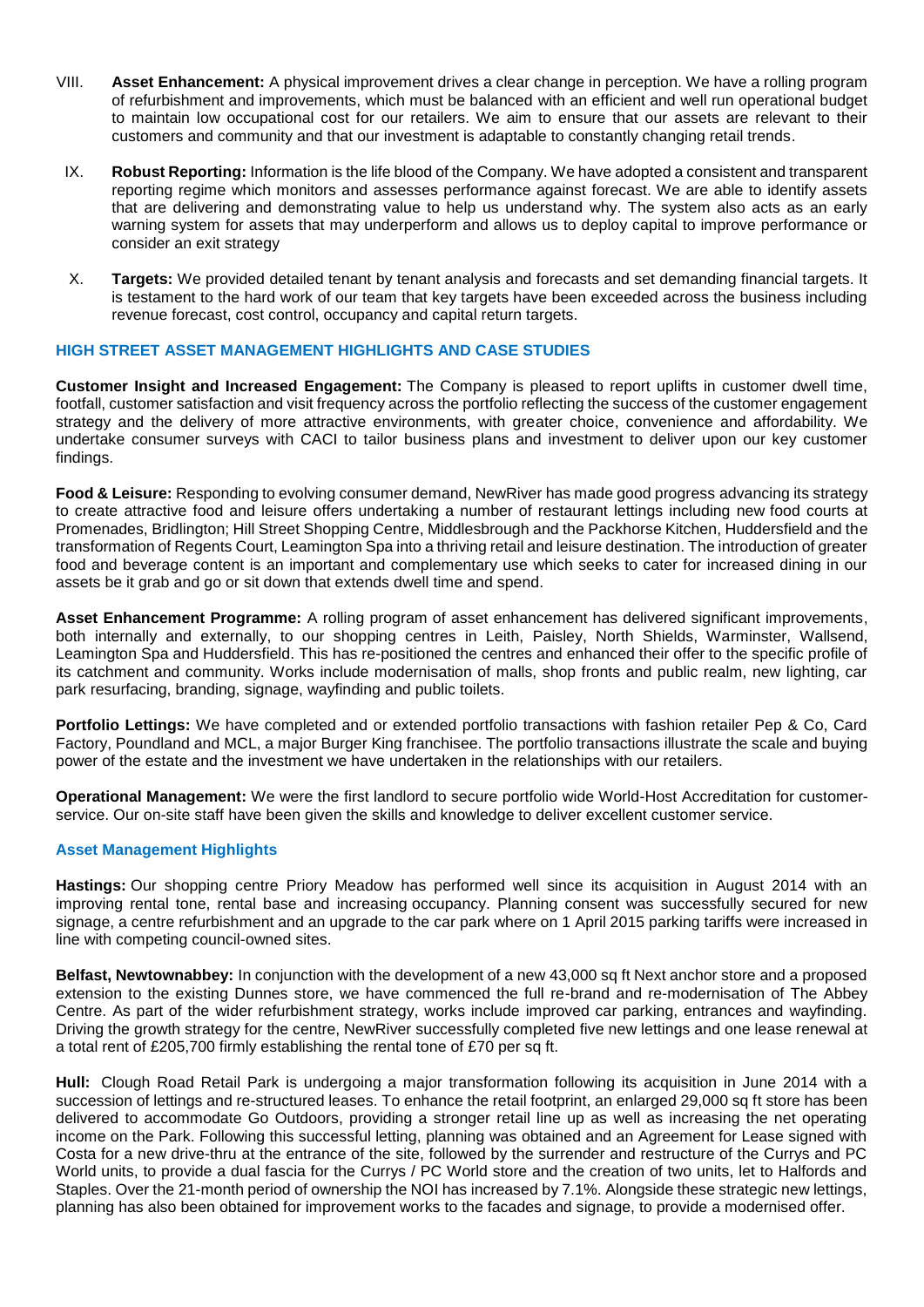**Retail Warehouses:** The Company has made great progress on the value-enhancing asset management of its retail warehouse strategy successfully securing three planning consents during the year. The planning application consents include open A1 consent including a 20% allowance for food sales in Felixstowe, a 12,000 sq ft site extension at ground with mezzanines in Kirkstall and a new 1,800 sq ft drive-thru pod in Hull. A further five planning applications are due for submission in Q3 to unlock additional value within the retail warehouse portfolio.

# **DEVELOPMENT HIGHLIGHTS: Long Term Value Creation**

Improving occupier confidence and decreasing availability is triggering demand for supply of new high quality retail and leisure space and with our low risk program of pre-let, cost controlled development we are confident of delivering on our current pipeline of projects of 1.5 million sq ft. We are also benefitting from the evolution of town centres with the increase in demand for a mixture of activities including retail, leisure, hotels, student and residential accommodation. Residential development will increasingly be seen as an efficient way of driving air-space opportunities within the portfolio, with the market underpinned by improving economic growth and fundamental imbalances between supply and demand, particularly in the South East.

**Burgess Hill - Major planning application submission:** Our major town regenerative development in Burgess Hill took a significant step forward having gained full detailed planning consent in March 2016 from Mid Sussex District Council unanimously by a 11-0 vote. The 465,000 sq ft project will provide a 10-screen multiplex Cineworld cinema, a 63 bed Travelodge, a higher quality retail offer and new restaurant and leisure provisions, 163 additional car park spaces and an improved public realm, together with 142 new residential flats and a new purpose built library. The proposals will deliver an estimated 500 new jobs to the town. Phase one is due to commence in September 2016 which will also involve the commencement of works to provide for the relocation of Lidl to a new purpose built 27,500 sq ft edge-ofcentre store. Phase two will be commencing in September 2017 with completion in April 2019.

**Cowley, Oxford:** Ahead of planning submission, the Company is making excellent progress in its £64 million mixeduse regeneration in Cowley, Oxford with the successful exchange of contracts with Travelodge for a 71-bed hotel in Cowley. By the end of 2015, NewRiver had completed two public consultations and is expected to submit the planning application by July 2016 to create 225,000 sq ft of retail and leisure space together with 230 new residential flats, an improved retail offer, two new restaurants, a modernised car park and public realm as well as the Travelodge hotel.

**Newtownabbey, Belfast:** We are making excellent progress on the construction of a new 43,000 sq ft store for Next, to create one of Northern Ireland's largest stores. Completion and handover is expected in September 2016. Next are upsizing from their existing 15,000 sq ft to create a new three-storey anchor store, scheduled to open in time for Christmas 2016. In addition, NewRiver are progressing plans with Dunnes Stores to significantly extend and upgrade their existing store to create a new flagship Dunnes store for Northern Ireland with planning secured this year. A centre refurbishment and re-brand is also underway as part of the wider development.

**Wallsend:** Onsite for the delivery of Phase two in Wallsend to create an 18,500 sq ft Aldi and a 1,500 sq ft Burger King. Wider centre refurbishments, roof works and improved signage have been completed alongside a new 25 year lease at £175,000 pa across 20,000 sq ft, to leading market operator Groupe Gerraud to provide 52 individual traders, with 48 already pre-let. A new letting to Costa Coffee was also agreed on a new 10-year lease at £37,500 pa.

**East Ham:** In Q4 we submitted a detailed planning application for the creation of 34 residential apartments above our existing Sainsbury's store on Myrtle Road in East Ham. The proposed development will provide two residential blocks above the existing retained ground floor retail with a new gym on the first floor.

**Pub Portfolio:** NewRiver has successfully completed and handed over its first three convenience stores to the Co-Operative, the first of which opened for trade in February 2016. The stores were delivered on time and within budget utilising surplus land adjacent to the existing pubs. The annual rent for the first Co-Operative store is £73,000 pa on a 15-year lease across 4,173 sq ft NewRiver is on site for the construction of a further five. As at 31 March 2016, we had secured planning approval for 26 convenience store sites.

Value-creating residential development continues to progress well within the pub portfolio with the submission of a total of 30 residential planning applications for the creation of up to 150 units. Of these, 8 consents have been granted to provide up to 28 residential units, a combination of one and two bedroom apartments, as well as detached and semidetached houses.

# **MARKETING, TECHNOLOGY & COMMERCIALISATION MARKETING**

Effective marketing is a key part of the NewRiver Strategy. Our ultimate marketing objective is to drive footfall, dwell time and basket spend for our retailers and provide a first-class customer experience for our shoppers.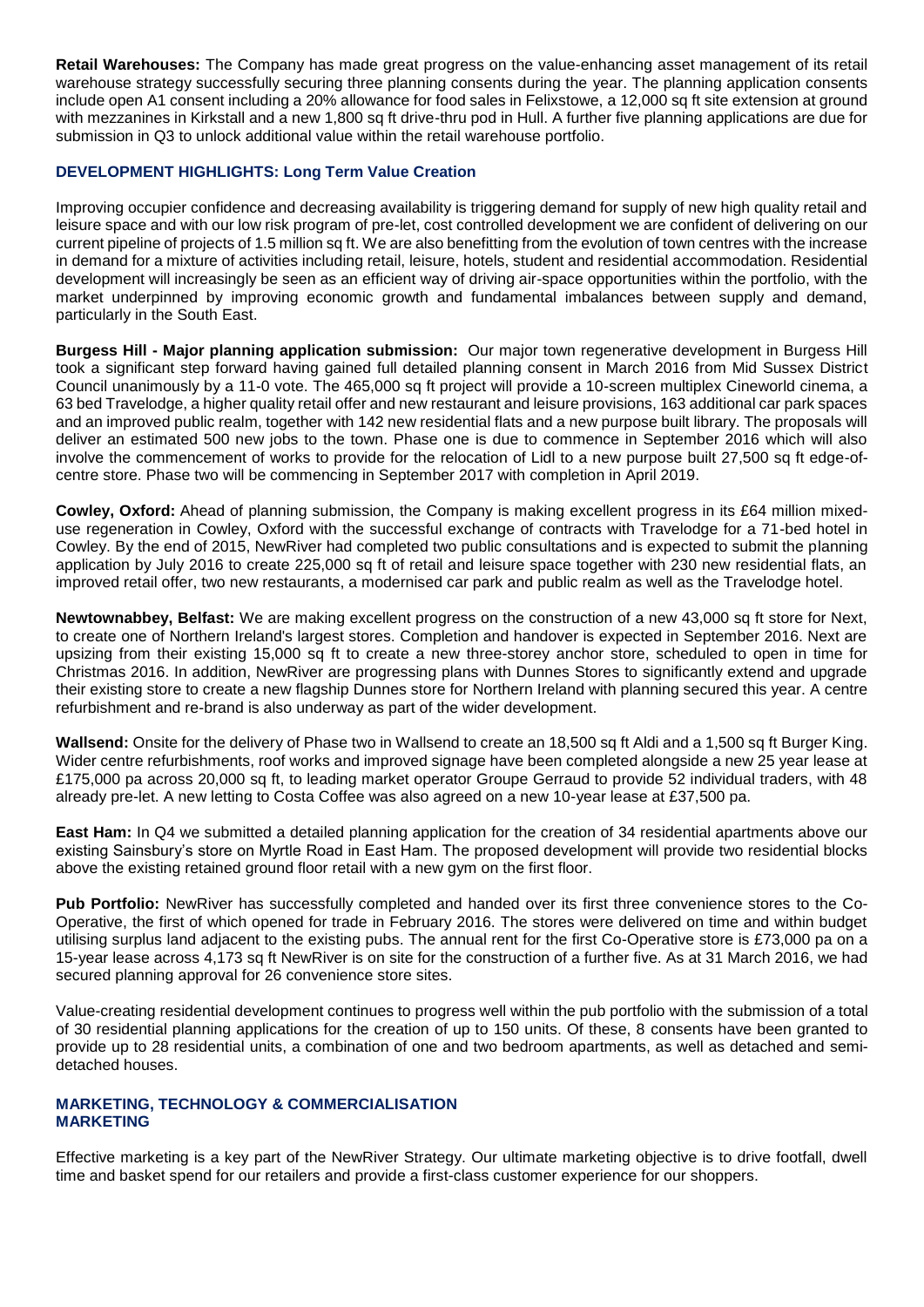With 32 community-led shopping centres (as at 31 March 2016) across the UK and 140 million consumers shopping in our centres each year, our retail environments play an important role in the local community, providing more than simply a place to shop but often a local hub for communities and a place to meet, eat, play and learn.

We take a customer-first approach to the management and marketing of our retail assets to ensure that we are able to provide the best possible customer experience. The digital revolution has transformed the retail landscape for ever. It is disruptive, innovative and exciting and as such, the physical customer experience at our shopping centres matters even more.

With the growing size of our assets we are creating significant economies of scale as we drive innovation, improve sophistication, consistency and co-ordination in our marketing at a corporate and asset level. This means ensuring that we secure genuine value for money, maximising our return on investment and creating truly special customer experiences through creative events and campaigns.

This year we curated a series of events and campaigns across our portfolio including a number of portfolio firsts and the activation of our centre rooftops into dynamic event spaces. At the Prospect Centre in Hull, we launched our first shopping centre rooftop community garden, the first such garden of its kind in Hull, part of our commitment to responsible property management, with schools and local community groups helping with the maintenance of the garden. Importantly, the produce grown in the garden is given to Hull City foodbank – a campaign that is truly growing roots in the community.

In Boscombe, we launched our first Rooftop Cinema in partnership with Bournemouth Coastal BID with space for 50 cars to watch a variety of movie classics. The event formed part of a wider community engagement project hosted in the centre with our shoppers being entertained by hip hop break dance performances, live DJ's graffiti artists and a host of family events and activities.

The better we understand our shoppers, the more we can deliver. We run focus groups at the shopping centre level and consumer surveys with CACI. This gives us a really strong understanding of our shoppers and the opportunity to improve the retail mix, enhance Food & Beverage and strengthen our click and collect facilities.

# **COMMERCIALISATION**

Commercialisation is an important component for our retail portfolio and we are beginning to expand into our retail warehouses and pub portfolio as well as our shopping centres. Commercialisation generates a significant income stream for NewRiver and creates an enhanced shopper experience, customer service and convenience that contributes to increased dwell time and basket spend. During the period we have delivered impressive year-on-year growth in commercialisation income achieving £2.29 million for the year, representing an uplift of almost 30% (FY15: £1.75 million) with like-for-like increasing 17%.

We believe commercialisation carefully managed can offer both significant growth of low base levels and enhancement of the offer within our malls and retail parks. We work with a variety of strategic partners across our portfolio offering significant scale across the country and ensuring improved operator presentation.

Commercialisation highlights for the year included portfolio deals for new bespoke mall kiosks in almost all covered centres for mobile phone accessories and electronic cigarette operators, significantly improving aesthetics and uplifting rental levels. Pleasingly, the former operator also took a number of shop units.

During the year, a number of new beauty operators were introduced and several independent operators formerly using NewRiver owned Retail Mall Units (RMU's) have demonstrated long-term commitment by investing in their own purposebuilt kiosks on the malls.

A number of car valet operations and automated laundrettes have been introduced providing improved services, enhancing the customer experience and helping to improve dwell times. Portfolio wide deals were rolled out for a number of vending operations, including photo booths, kiddie rides and massage chairs as well as more click and collect lockers.

Commercialisation initiatives have contributed to increased rental levels as well as improving the overall shopping proposition at NewRiver centres through a broader retail mix, better customer experience and enhanced mall aesthetic.

# **STAKEHOLDER ENGAGEMENT: "We Are Smarter Than Me"**

As one of the UK's leading retail specialists we are invested in over 60 towns nationally and recognise our vital role and responsibility within these local towns. Healthy towns translate to healthy assets.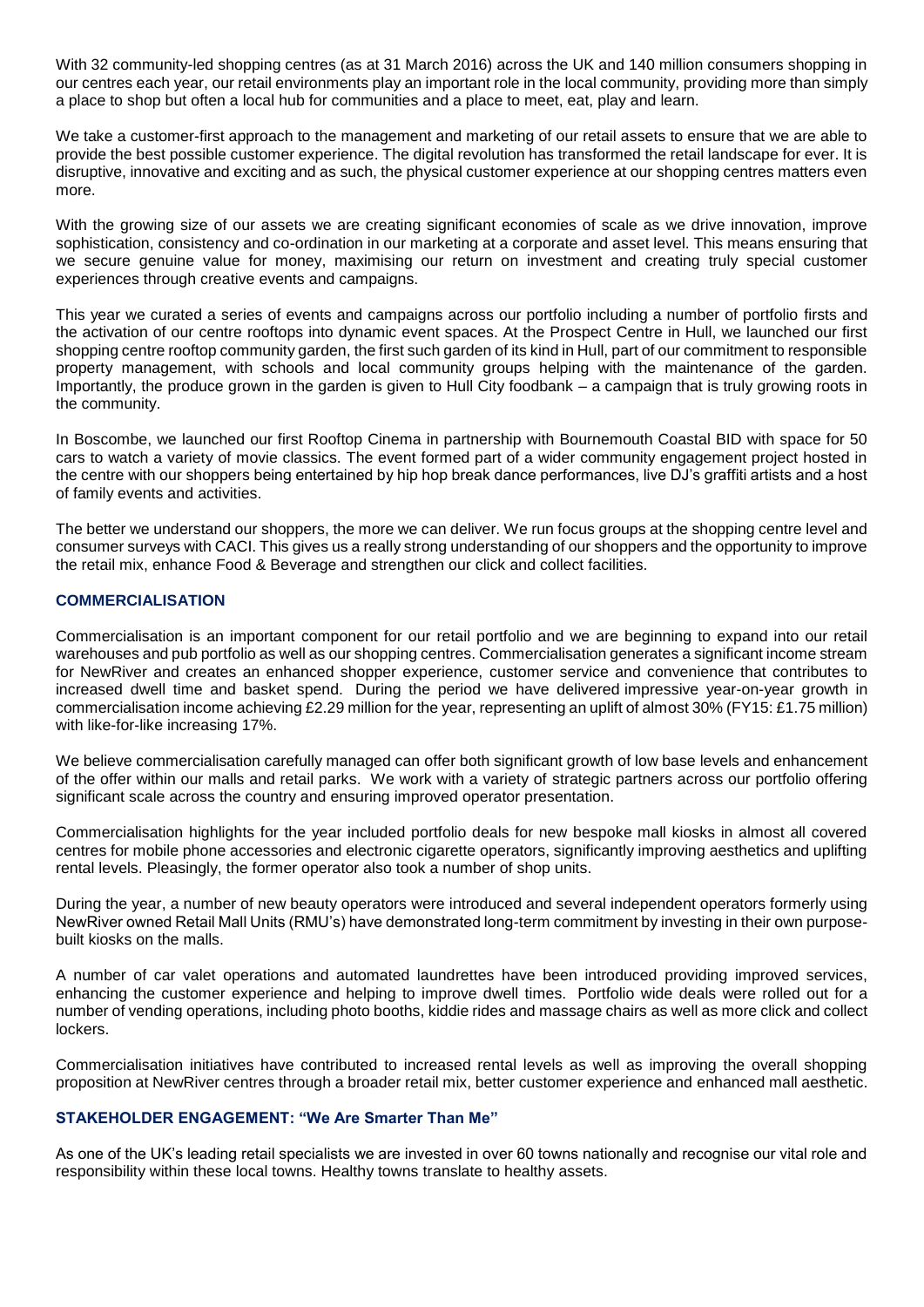Local engagement is unique to its locality, there is no one size fits all so we have developed a trusted approach of engaging, listening, acting, leading and delivering. Town centres have historically suffered from fragmented ownership and limited funding and a holistic co-ordinated approach can make a fundamental difference.

NewRiver is determined to make a difference and deliver change and value.

**Allan Lockhart Property Director 25 May 2016**

# **FINANCIAL STATISTICS**

Delivering sustainable income growth and enhancing value across the portfolio.

| <b>Performance</b>                                   | Note           | 2016      | 2015      | Movement/<br>Growth |
|------------------------------------------------------|----------------|-----------|-----------|---------------------|
| <b>Total Shareholder Return</b>                      |                | $+16%$    | $+16%$    |                     |
| EPRA adjusted profit                                 | 1              | £47.1m    | £20.9m    | $+125%$             |
| Profit before tax                                    |                | £69.5m    | £39.5m    | +76%                |
| EPRA Adjusted EPS (Pence Per Share)                  | 1              | 26.6      | 19.8      | $+34%$              |
| EPRA Basic EPS (Pence Per Share)                     | 1              | 20.4      | 17.6      | $+17%$              |
| Basic EPS (Pence Per Share)                          |                | 39.2      | 37.5      | $+4.5%$             |
| Dividends (Pence Per Share)                          |                | 18.5      | 17        | $+8.8%$             |
| Dividend cover                                       | 1              | 144%      | 116%      | $+28%$              |
| Like-for-like net income growth                      |                | 2.4%      | 1.6%      | $+0.8%$             |
| Like-for-like Capital return                         |                | 4.1%      | 5.6%      | 1.5%                |
| Property valuation movement and disposal profits     |                | £32.3m    | £21.0m    | $+£11.3m$           |
| <b>Interest Cover</b>                                | $\overline{2}$ | 4.3x      | 3.9x      | $+0.4x$             |
| <b>Balance Sheet (proportionally consolidated)</b> * | <b>Note</b>    | 2016      | 2015      | Movement/<br>Growth |
| <b>Net Asset Value</b>                               |                | £689.9m   | £339.7m   | $+103%$             |
| EPRA NAV per share                                   |                | 295 pence | 265 pence | $+11.3%$            |
| Secured debt                                         | 3              | £382.6m   | £272.5m   | $+£110.1m$          |
| Cash                                                 |                | £117.5m   | £21.1m    | $+£96.4m$           |
| Net debt                                             |                | £261.7m   | £251.4m   | $+£10.3m$           |
| Cost of debt                                         |                | 3.7%      | 3.8%      | $+0.1%$             |
| Average debt maturity                                |                | 3.5 years | 4.6 years | 1.1 years           |
| Loan to value                                        | 4              | 27%       | 39%       | 12%                 |
| <b>Balance Sheet Gearing</b>                         |                | 29%       | 49%       | 20%                 |
| % of debt at fixed/capped rates                      |                | 95%       | 83%       | $+12%$              |

**Explanatory Notes:**

\* Unless otherwise stated all figures are proportionally consolidated

Total Accounting Return equals NAV per share growth plus dividends paid.

(1) EPRA adjusted profit is the benchmark profit ratio for the property sector and includes realised recurring profits plus realised profits on the sale of properties above Valuation and other adjustments as set out in Note 9. This is a true cash profit earned by the Company during the year and the basis for dividend payments and cover.

(2) Interest cover is tested at property level and is the basis for banking covenants. It is calculated by comparing actual net rental income received versus cash interest payable.

(3) Secured debt facilities are secured directly against properties and are shown in the table on a look-through basis to include the Company's share of joint venture debt.

(4) Loan to value measures the value of properties compared to the secured debt facilities, net of cash balances.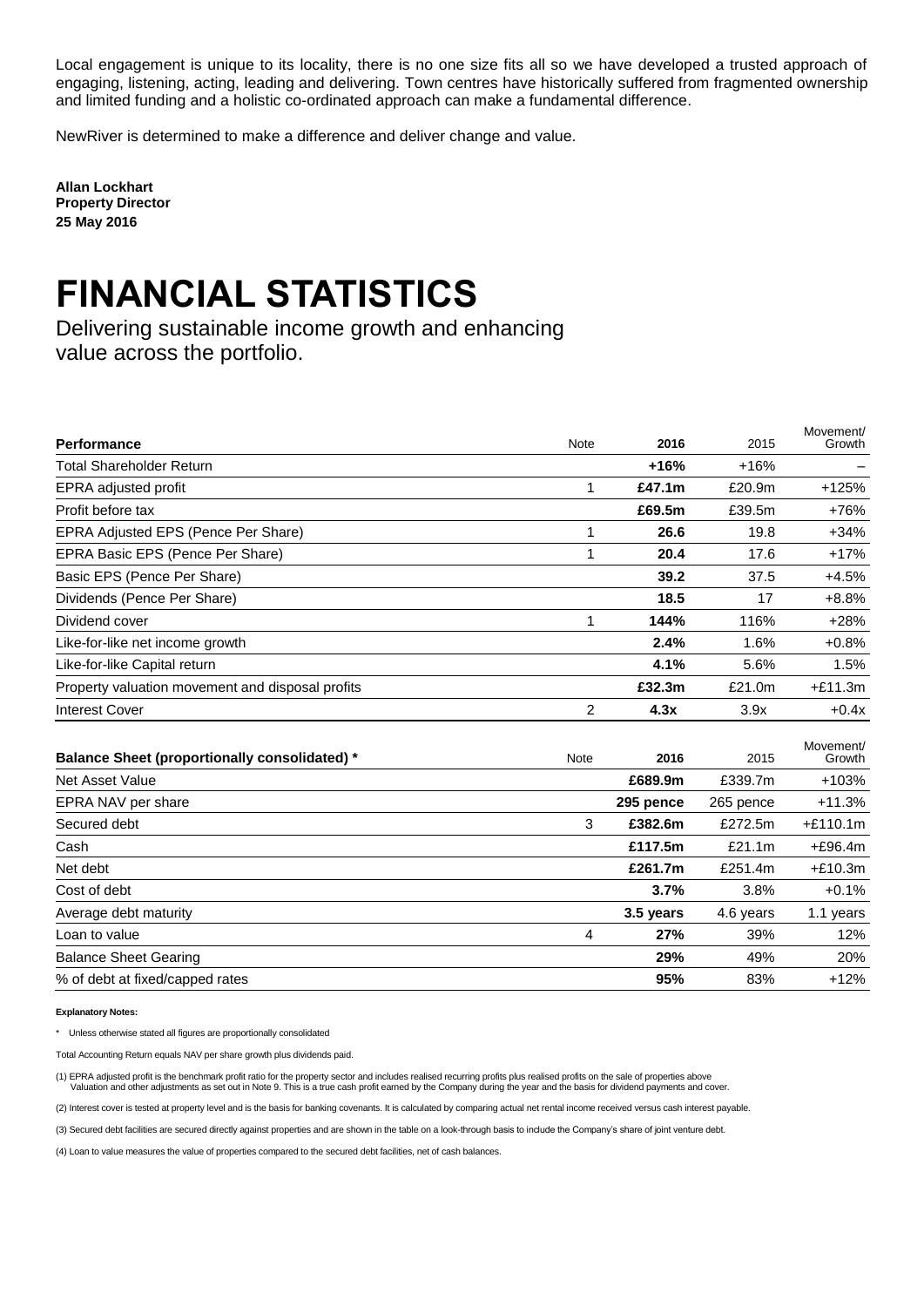# **Financial Review**

"The Company has grown its dividend per share again this year by 9% to 18.5 pence per share which is 144% covered by EPRA adjusted profits."

Mark Davies, Finance Director

It has been another active year at NewRiver paying quarterly dividends, raising £300 million of equity, £145 million of new debt facilities and investing £342 million in income producing acquisitions.

# **Increased profitability delivering a strong dividend**

EPRA Adjusted Profit more than doubled to £47.1 million (2015: £20.9 million). EPRA adjusted EPS increased by 34% to 26.6p (2015: 19.8p).

The Company considers EPRA Adjusted Profits to be a key performance metric as it includes EPRA earnings (recurring profit) plus any realised gains on the disposal of properties during the year. Revaluation gains/losses are excluded from the calculation and are included in Profit before tax which totalled £69.5 million (2015: £39.5m).

Our strong financial performance flows through to the dividend and the Company has delivered a fully covered dividend of 18.5p per share this year which is 144% covered by EPRA adjusted profits during a year in which the Company issued 97 million new shares (excluding CULS).

Our equity placing in July 2015 and January 2016 raised £300 million enabling us to acquire the remaining 50% of the Trent and Camel III portfolio from our joint venture partner Bravo II (a fund advised or managed by Pacific Investment Management Company LLC) increasing further our investment in assets on our balance sheet by £100 million. Further acquisitions totalling £242 million include the Mantle, Ramsay and Neptune portfolios.

At the end of the financial year, the Group held £117.5 million of surplus cash, the majority of which was deployed to finance the post balance sheet acquisition of Bexleyheath for £120.25 million which, net of debt, totalled £71 million.

The Group continues to develop its close relationships with the core UK lenders including Barclays, HSBC, Santander, Lloyds and also AIG and Venn Capital. £145 million of new debt finance was made available during the year on competitive terms maintaining a low cost of debt across the portfolio of below 4%.

Our gearing measured by Loan to Value at the Balance Sheet date net of cash is 27% (2015: 39%). We are confident that overall returns to investors will continue to be enhanced without exposing the Group to undue leverage.

# **Dividend Growth**

The Company continued its quarterly dividend payment policy and is committed to a growing, progressive, fully covered dividend. The Company achieved an 8.8% increase in the dividend per share this year to 18.5 pence per share (2015:17 pence). It is particularly pleasing that the dividend is more than fully covered by profits realised throughout the year with coverage increasing to 144% (2015: 116%).

Dividend cover may be calculated on a per share basis or amount paid in sterling. The below table shows the dividend is fully covered in 2016 on both bases. The total dividend declared for this year was 18.5 pence (2015:17p) which totalled £33.9 million (2015: £18.1m) as set out in note 11 to the Financial statements. This compares to an EPRA adjusted profit of £47.1m (2015: £20.9m).

The Board has approved a dividend of 5 pence per share (2015: 4.5 pence) for the first quarterly payment in 2016/2017. This is a further +11.1% increase in the quarterly dividend payment and starts the new financial year with confidence.

## **NAV per share Growth**

The EPRA net asset value per share (EPRA NAV) has increased 11.3% since the last financial year end from 265 pence to 295 pence. During the year we have absorbed £7.7 million of fundraising costs and £12.7 million of purchase costs. These costs have been more than offset by our active asset management, risk-controlled development and improving market sentiment for regional shopping centres adding £24.0 million of revaluation surpluses during the year.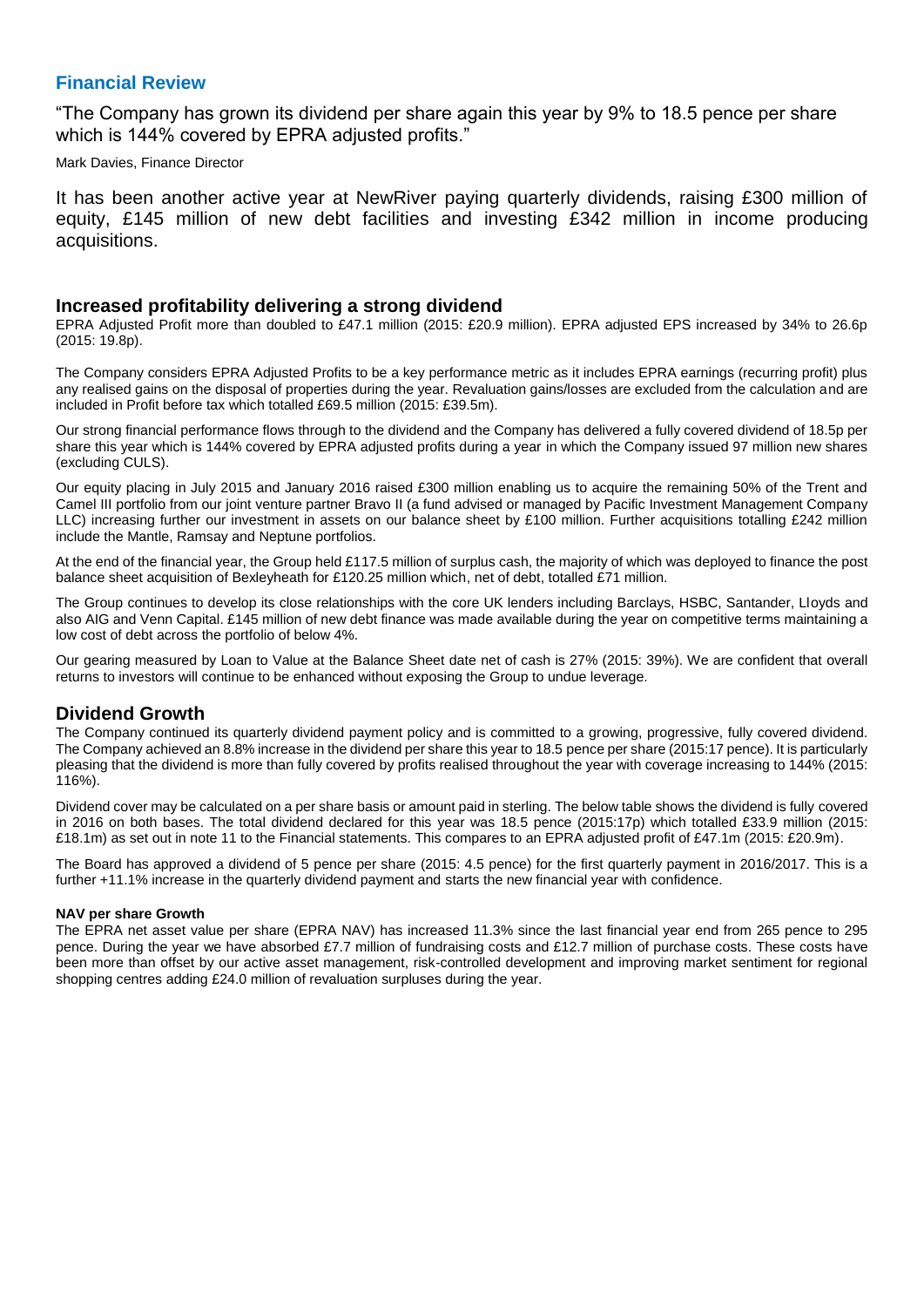| Dividend cover table                               | (E'000)<br>31 Mar 16 | Earnings<br>Per Share | <b>Cumulative</b><br><b>Dividend</b><br>Cover<br>31 Mar 16 | 31 Mar 15 | Cumulative<br>(£'000) Dividend Cover<br>31 Mar 15 |
|----------------------------------------------------|----------------------|-----------------------|------------------------------------------------------------|-----------|---------------------------------------------------|
| <b>EPRA Profit</b>                                 | 36,140               | 20.4p                 | 110%                                                       | 18,522    | 103%                                              |
| Profit on disposal of investment Properties        | 8,299                | 5.1 <sub>p</sub>      | 25%                                                        | 1.740     | 112%                                              |
| Exceptional cost in respect to move to Main Market | 900                  |                       |                                                            |           |                                                   |
| <b>Other Adjustments</b>                           | 1,776                | 1.1 <sub>p</sub>      | 9%                                                         | 610       |                                                   |
| <b>EPRA Adjusted Profit</b>                        | 47,115               | 26.6p                 | 144%                                                       | 20,872    | 116%                                              |
| Revaluation Surplus during the year                | 24,002               | 13.5p                 | 73%                                                        | 19,266    | 224%                                              |
| <b>Other Adjustments</b>                           | (1,572)              | $(0.9)$ p             | (5%)                                                       | (610)     |                                                   |
| <b>Profit before tax</b>                           | 69,545               | 39.2p                 | 212%                                                       | 39,528    | 220%                                              |

## **Highlights from the Income Statement**

The Group financial statements are prepared under IFRS which includes profits from joint ventures on one line. The Board considers the performance of the Group on a proportionally consolidated basis and the report below therefore reflects this basis.

|                                  | Year ended 31 March 2016 |                   |                                               |                |                            | Year ended 31 March 2015                |
|----------------------------------|--------------------------|-------------------|-----------------------------------------------|----------------|----------------------------|-----------------------------------------|
|                                  | Group<br>£'000           | ventures<br>£'000 | Joint Proportionally<br>consolidated<br>£'000 | Group<br>£'000 | Joint<br>ventures<br>£'000 | Proportionally<br>consolidated<br>£'000 |
| Gross rental income and fees     | 60,840                   | 14,034            | 74,874                                        | 28,195         | 18,486                     | 46,681                                  |
| Property operating expenses      | (6, 253)                 | (1,468)           | (7, 721)                                      | (3,863)        | (1,823)                    | (5,686)                                 |
| Net property income              | 54,587                   | 12,566            | 67,153                                        | 24,332         | 16,663                     | 40,995                                  |
| Administrative expenses          | (13, 747)                | (660)             | (14, 407)                                     | (10,089)       | (936)                      | (11, 024)                               |
| Net financing costs              | (12, 155)                | (3, 364)          | (15, 519)                                     | (7, 132)       | (4, 317)                   | (11, 449)                               |
| Profit on disposal of investment |                          |                   |                                               |                |                            |                                         |
| properties                       | 8,299                    | 17                | 8,316                                         | 1,740          |                            | 1,740                                   |
| Joint ventures net income        | 8,559                    | (8, 559)          |                                               | 11,411         | (11, 411)                  |                                         |
| Revaluation surplus              | 24,002                   |                   | 24,002                                        | 19,266         |                            | 19,266                                  |
| Taxation                         | (136)                    |                   | (136)                                         |                |                            |                                         |
| IFRS profit for the year         | 69,409                   |                   | 69,409                                        | 39,528         |                            | 39,528                                  |
| <b>Revaluation surplus</b>       | (24,002)                 |                   | (24,002)                                      | (18, 656)      | —                          | (18, 656)                               |
| EPRA adjustments                 | 1,708                    |                   | 1,708                                         |                |                            |                                         |
| EPRA adjusted profit             | 47,115                   |                   | 47,115                                        | 20,872         |                            | 20,872                                  |
| <b>EPRA adjusted EPS</b>         | 26.6                     |                   | 26.6                                          | 19.8           |                            | 19.8                                    |
| <b>Basic EPS</b>                 | 39.2                     |                   | 39.2                                          | 37.5           |                            | 37.5                                    |
| Dividend per share               | 18.5                     |                   | 18.5                                          | 17.0           |                            | 17.0                                    |
| Dividend Cover                   |                          |                   | 144%                                          |                |                            | 116%                                    |

Basic EPS was 39.2 pence (2015: 37.5 pence) which includes the upward fair value property valuations during the year. In addition we disclose Funds from Operations ('FFO') as this is an important metric often used by the international investment community when comparing the performance of international REITs. Reported FFO this year was £36.9 million (2015: £18.8 million) which amounted to 20.8 pence per share (2015: 17.8 pence per share).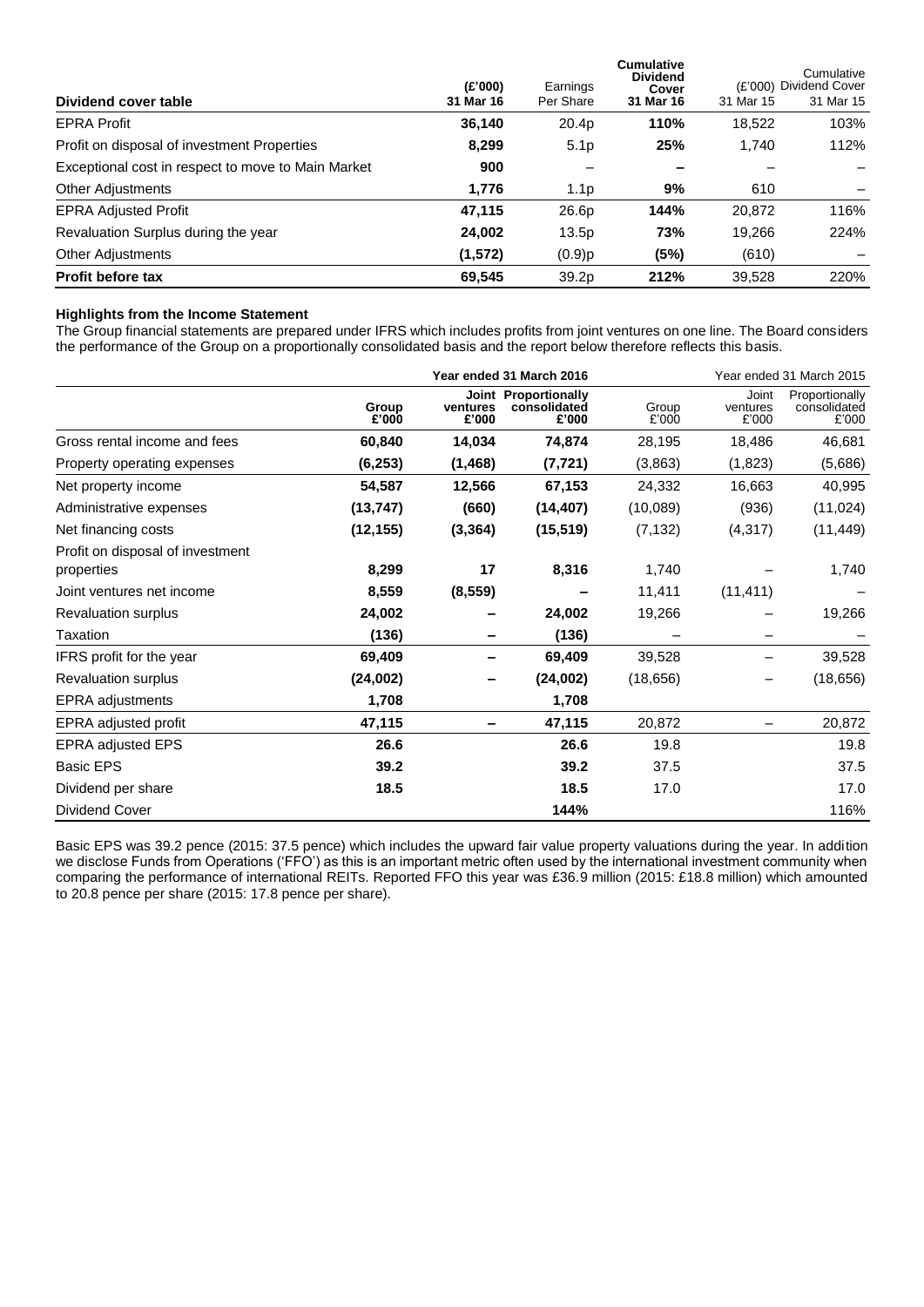## **Proportionally consolidated balance sheet**

|                               | Year ended 31 March 2016 |                   |                                               |                |                            | Year ended 31 March 2015                |
|-------------------------------|--------------------------|-------------------|-----------------------------------------------|----------------|----------------------------|-----------------------------------------|
|                               | Group<br>£'000           | ventures<br>£'000 | Joint Proportionally<br>consolidated<br>£'000 | Group<br>£'000 | Joint<br>ventures<br>£'000 | Proportionally<br>consolidated<br>£'000 |
| Properties at valuation       | 839,107                  | 134,162           | 973,269                                       | 404,098        | 222,205                    | 626,303                                 |
| Investment in joint ventures  | 70,125                   | (70, 125)         |                                               | 113,027        | (113, 027)                 |                                         |
| Other non-current assets      | 551                      | -                 | 551                                           | 513            |                            | 513                                     |
| Cash                          | 114,071                  | 3,429             | 117,500                                       | 15,412         | 5,696                      | 21,108                                  |
| Other current assets          | 8,846                    | 433               | 9,279                                         | 6,166          | 2,698                      | 8,864                                   |
| Total assets                  | 1,032,700                | 67,899            | 1,100,599                                     | 539,216        | 117,572                    | 656,788                                 |
| Other current liabilities     | (25, 768)                | (2, 335)          | (28, 103)                                     | (16, 197)      | (4,596)                    | (20, 793)                               |
| Debt                          | (314,105)                | (65,074)          | (379, 179)                                    | (157, 921)     | (112, 012)                 | (269, 923)                              |
| Convertible Ioan stock        |                          |                   |                                               | (23, 420)      |                            | (23,420)                                |
| Other non-current liabilities | (2,960)                  | (490)             | (3, 450)                                      | (1,983)        | (964)                      | (2,957)                                 |
| <b>IFRS</b> net assets        | 689,867                  |                   | 689,867                                       | 339,695        |                            | 339,695                                 |
| <b>EPRA</b> adjustments       | 7,880                    |                   | 7,880                                         | 29,973         |                            | 29,973                                  |
| <b>EPRA</b> net assets        | 697,747                  |                   | 697,747                                       | 369,668        |                            | 369,668                                 |
| EPRA NAV pence per share      |                          |                   | 295 <sub>p</sub>                              |                |                            | 265p                                    |

# **Group's Financing Policies**

|                              | Financing<br>Policy | 31-Mar-16 |
|------------------------------|---------------------|-----------|
| Loan to Value                | < 50%               | 27%       |
| <b>Balance Sheet Gearing</b> | < 100%              | 29%       |
| <b>Interest Cover</b>        | >2.0x               | 4.3x      |
| Dividend Cover               | $>100\%$            | 144%      |

## **Strong Balance Sheet delivering profitable performance**

Shareholder funds increased 103% during the year to £690 million (2015: £340 million).

Together with our conservative financing policies, the Balance Sheet metrics remain strong.

As at the Balance Sheet Date the Group has cash resources of £117.5 million, plus undrawn debt facilities available of up to £102 million.

## **Borrowings**

The Company has a straight forward debt strategy focused around conservative gearing at a low cost whilst maintaining close relationships with its corporate banks. The Company wants to generate strong sustainable returns for shareholders and to do that believes its Loan to Value ("LTV") ratio should be at or below 50%. The Company may take on specific projects, acquisitions or joint ventures that justify a slightly higher LTV but on a proportionally consolidated basis (including joint ventures) the LTV target is below 50%.

## **New Facilities**

The Company continued to build its existing relationships with HSBC, Barclays Santander, Lloyds and AIG. During the year the Group, including joint ventures, originated £145 million of new senior debt facilities (2015: £278 million). This included taking on the existing loan facilities with Barclays, AIG and Venn from the 50% acquired joint ventures from BRAVO II. The total interest cost (including fees) on the new senior debt facilities was 3.25% (excluding those from joint ventures) which in due course will help reduce the cost of debt for the Group.

## **Hedging**

The Group continues to apply a hedging strategy which is aligned to the property strategy. Borrowings are currently 93% hedged against interest rate risk (2015: 83%), 50% of all borrowings are fixed whilst 43% are capped. This provides interest rate protection whilst the hedging strategy allows the company to benefit from the current low interest rate environment.

## **Gearing and Loan to Value**

As at 31 March 2016 Balance Sheet gearing was 29% (2015: 49%) giving us firepower to draw existing undrawn facilities or securing alternative sources of debt. More detail on the Group's borrowings is provided in Note 20. The Group's LTV was 27% as at the year end compared to 39% in the prior year.

## **Move to the Main Market**

The Company is making good progress in moving up to the Main Market and obtaining a Premium Listing. A draft prospectus has been submitted to the UKLA and the Company is on track to complete this project by the end Q2 FY17.

As part of the process the Group is introducing a new parent company, NewRiver REIT PLC which is a UK Company. At 31 March 2016 the Company was approximately 60% of the way through the work required to complete the exercise and has accounted for £0.9 million of the total £1.5 million of expected costs. The Company expects to qualify for the FTSE250 and EPRA indices and achieve the advantages of access to a wide investor pool and better liquidity.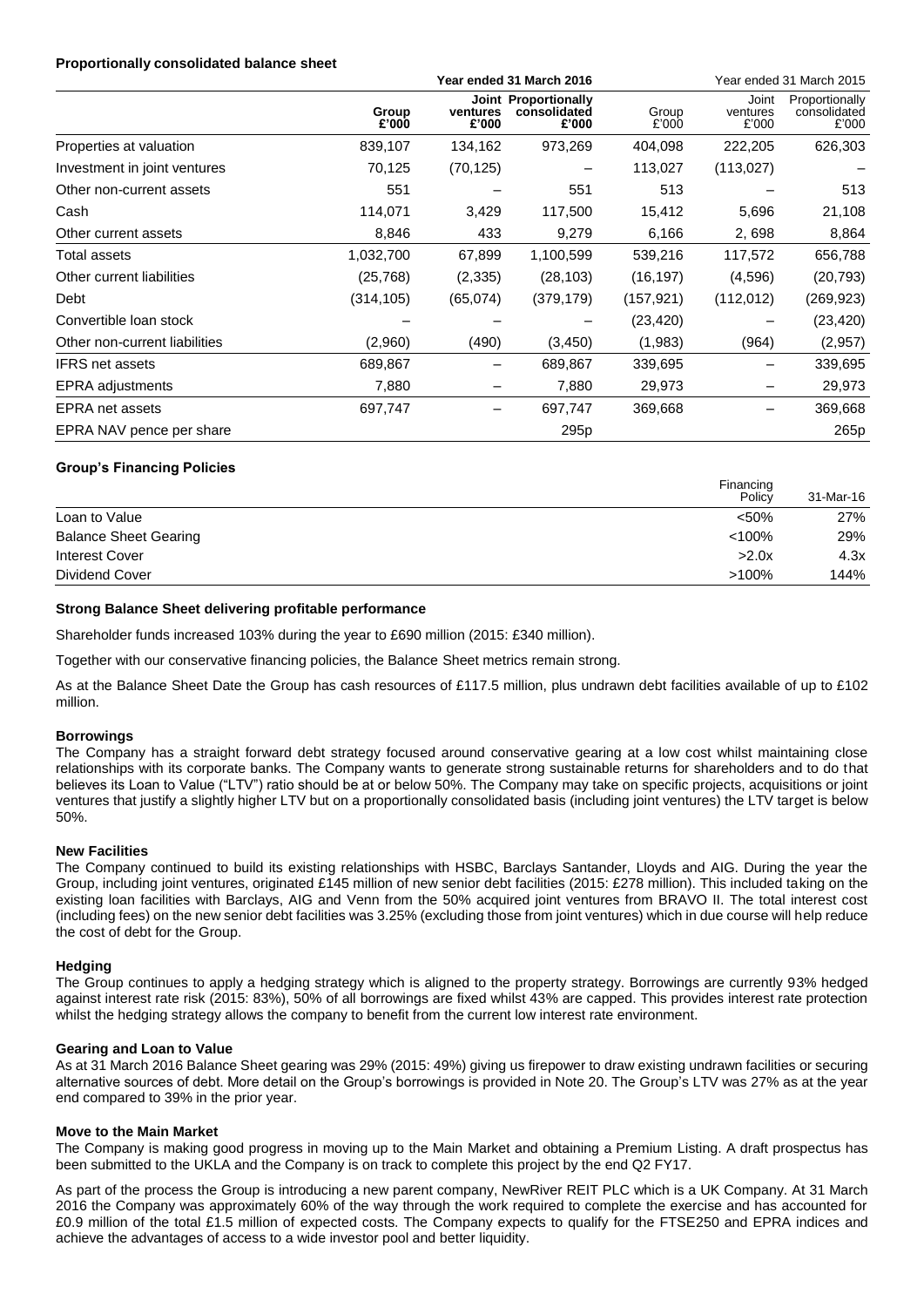## **Summary**

This year has been by far the most profitable to date, delivering a profit before tax of £69.5 million (2015: £39.5 million), of which £47.1 million is EPRA Adjusted Profit and £24.0 million from fair value movements in property valuations. The Company has a sector leading dividend yield of over 6% and has delivered a consistent track record of Total Shareholder Return.

**Mark Davies Finance Director 25 May 2016**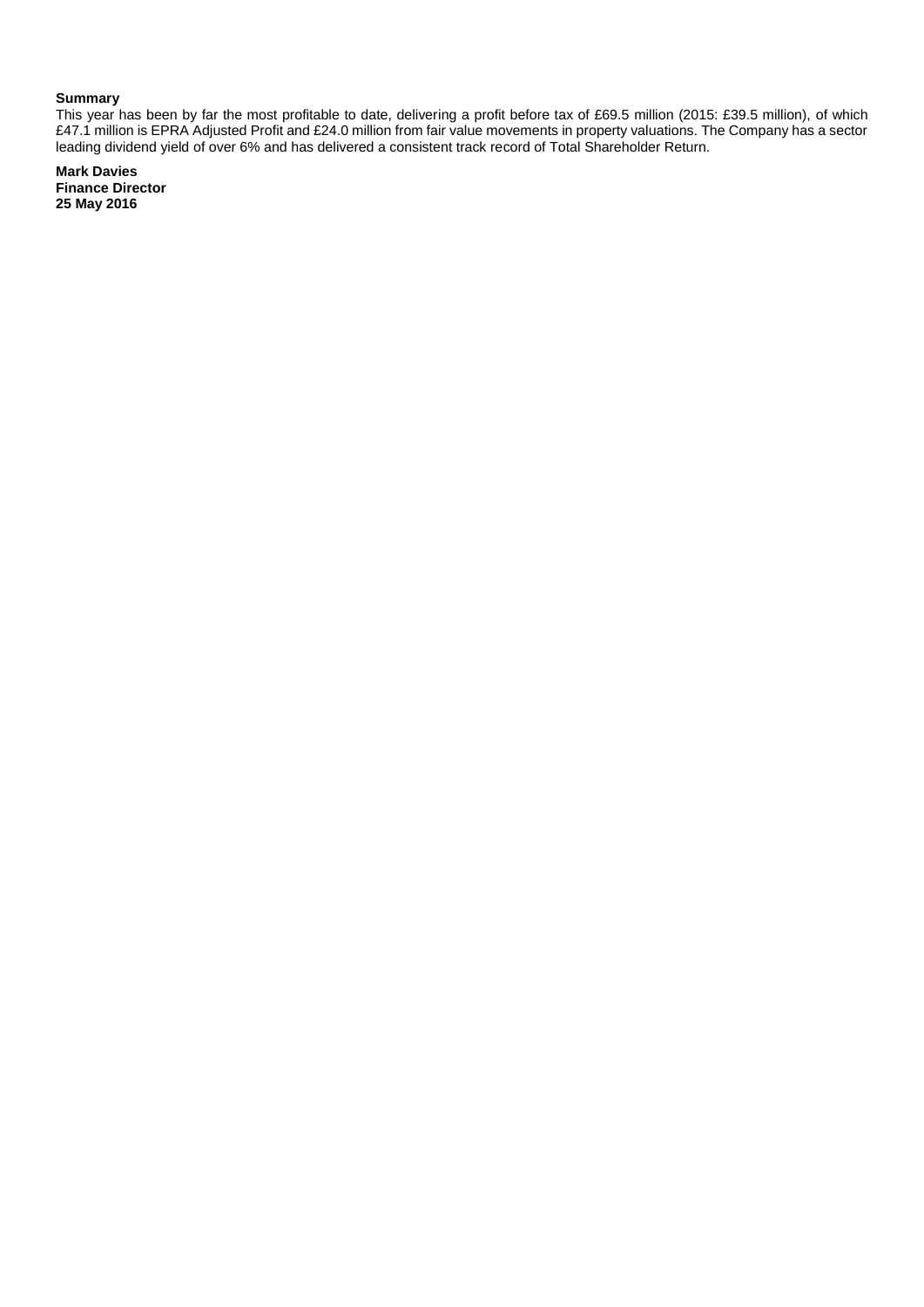# CONSOLIDATED INCOME STATEMENT

For the year ended 31 March 2016

|                                             | Year ended 31 March 2016 |                           |                                                             |                       | Year ended 31 March 2015  |                                              |                |
|---------------------------------------------|--------------------------|---------------------------|-------------------------------------------------------------|-----------------------|---------------------------|----------------------------------------------|----------------|
|                                             | <b>Notes</b>             | Operating<br>and<br>£'000 | <b>Fair value</b><br><b>Financing adjustment</b><br>s £'000 | <b>Total</b><br>£'000 | Operating<br>and<br>£'000 | Fair value<br>Financing adjustments<br>£'000 | Total<br>£'000 |
| Gross income                                | 3                        | 60,840                    | $\overline{\phantom{0}}$                                    | 60,840                | 28,195                    |                                              | 28,195         |
| Property operating expenses                 | 4                        | (6, 253)                  | -                                                           | (6, 253)              | (3,863)                   |                                              | (3,863)        |
| Net property income                         |                          | 54,587                    | $\overline{\phantom{0}}$                                    | 54,587                | 24,332                    |                                              | 24,332         |
| Administrative expenses                     | 5                        | (13, 747)                 | $\qquad \qquad$                                             | (13, 747)             | (10,089)                  |                                              | (10,089)       |
| Share of income from joint ventures         | 14                       | 8,559                     | 4,489                                                       | 13,048                | 11,411                    | 12,405                                       | 23,816         |
| Net valuation movement                      | 12                       |                           | 19,513                                                      | 19,513                |                           | 6,861                                        | 6,861          |
| Profit on disposal of investment properties | 6                        | 8,299                     |                                                             | 8,299                 | 1,740                     |                                              | 1,740          |
| Operating profit                            |                          | 57,698                    | 24,002                                                      | 81,700                | 27,394                    | 19,266                                       | 46,660         |
| Net finance expense                         |                          |                           |                                                             |                       |                           |                                              |                |
| Finance income                              | 7                        | 82                        |                                                             | 82                    | 191                       |                                              | 191            |
| Finance costs                               | 7                        | (12, 237)                 |                                                             | (12, 237)             | (7, 323)                  |                                              | (7, 323)       |
| Profit for the year before taxation         |                          | 45,543                    | 24,002                                                      | 69,545                | 20,262                    | 19,266                                       | 39,528         |
| Current taxation charge                     | 8                        | (136)                     | -                                                           | (136)                 |                           |                                              |                |
| Profit for the year after taxation          |                          | 45,407                    | 24,002                                                      | 69,409                | 20,262                    | 19,266                                       | 39,528         |
| Earnings per share                          |                          |                           |                                                             |                       |                           |                                              |                |
| EPRA Adjusted (pence)                       | 9                        |                           |                                                             | 26.6                  |                           |                                              | 19.8           |
| EPRA basic (pence)                          | 9                        |                           |                                                             | 20.4                  |                           |                                              | 17.6           |
| Basic EPS (pence)                           | 9                        |                           |                                                             | 39.2                  |                           |                                              | 37.5           |
| EPS diluted (pence)                         | 9                        |                           |                                                             | 38.9                  |                           |                                              | 36.2           |

All activities derive from continuing operations of the Group. The Notes form an integral part of these financial statements.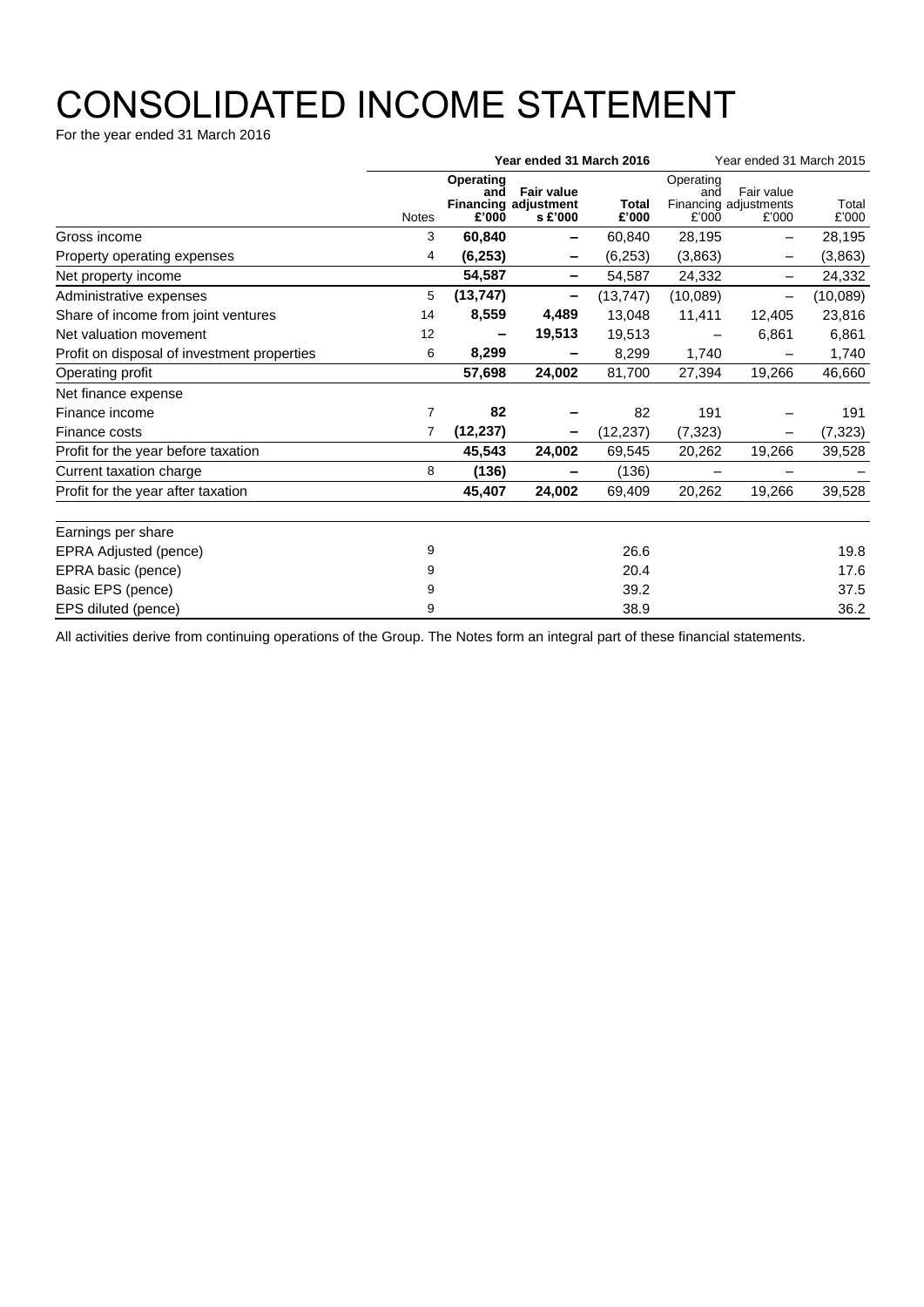# CONSOLIDATED STATEMENT OF CONPREHENSIVE INCOME

|                                                                             |              | Year ended<br>31 March 2016 31 March 2015 | Year ended |
|-----------------------------------------------------------------------------|--------------|-------------------------------------------|------------|
|                                                                             | <b>Notes</b> | £'000                                     | £'000      |
| Profit for the year after taxation                                          |              | 69.409                                    | 39.528     |
| Other comprehensive income                                                  |              |                                           |            |
| Items that will be reclassified subsequently to profit or loss              |              |                                           |            |
| Fair value loss on interest rate derivatives designated in cash flow hedges | 20           | (1, 152)                                  | (671)      |
| Total comprehensive income for the year                                     |              | 68,257                                    | 38,857     |

The Notes form an integral part of these financial statements.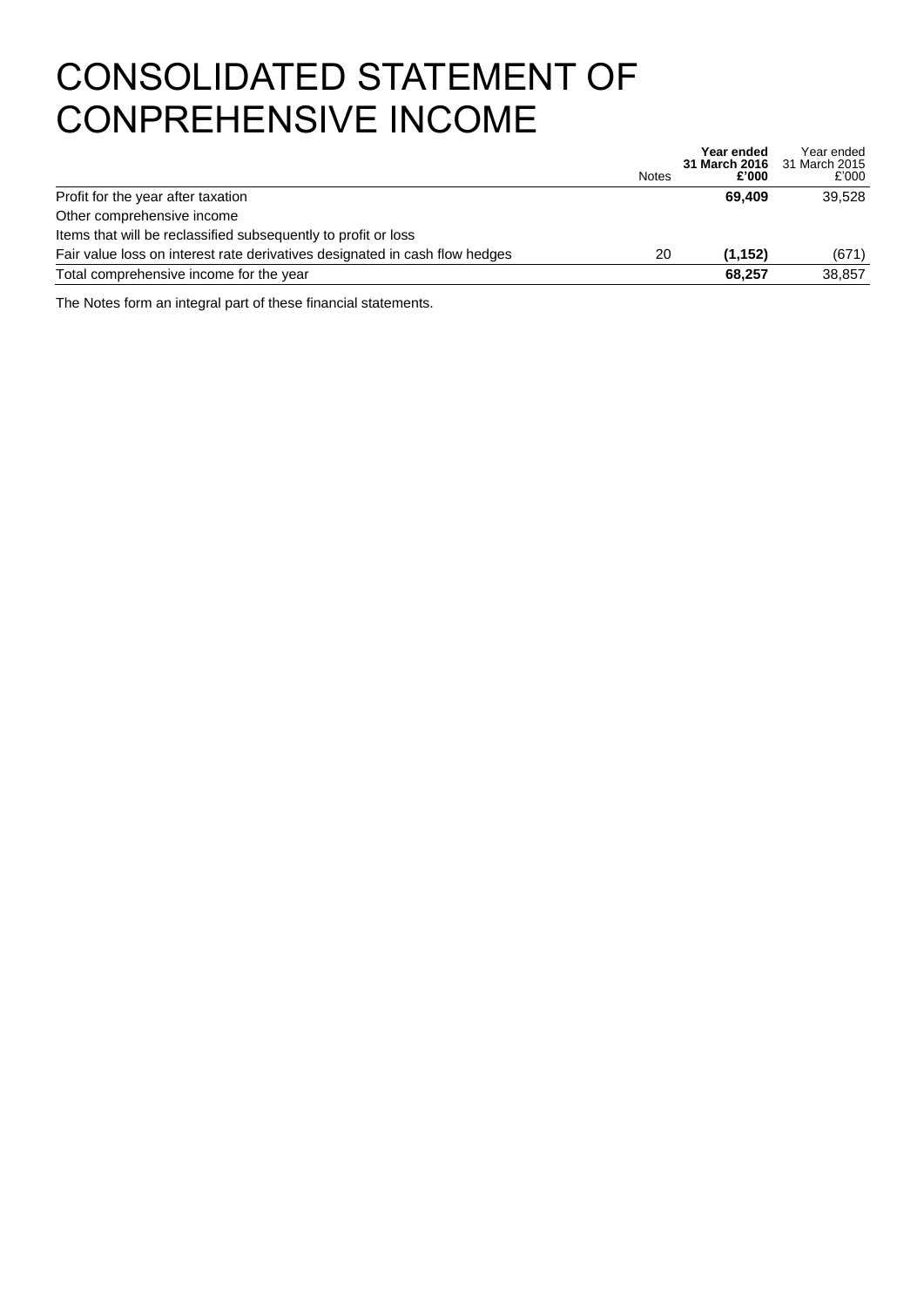# CONSOLIDATED BALANCE SHEET

As at 31 March 2016

|                                      | <b>Notes</b> | 31 March<br>2016<br>£'000 | 31 March<br>2015<br>£'000 |
|--------------------------------------|--------------|---------------------------|---------------------------|
| <b>Non-current assets</b>            |              |                           |                           |
| Investment properties                | 12           | 839,107                   | 404,098                   |
| Investments in joint ventures        | 14           | 70,125                    | 113,027                   |
| Property, plant and equipment        | 15           | 551                       | 513                       |
| <b>Total non-current assets</b>      |              | 909,783                   | 517,638                   |
| <b>Current assets</b>                |              |                           |                           |
| Trade and other receivables          | 17           | 8,462                     | 5,853                     |
| Derivative financial instruments     | 20           | 384                       | 313                       |
| Cash and cash equivalents            | 18           | 114,071                   | 15,412                    |
| <b>Total current assets</b>          |              | 122,917                   | 21,578                    |
| <b>Total assets</b>                  |              | 1,032,700                 | 539,216                   |
| <b>Equity and liabilities</b>        |              |                           |                           |
| <b>Current liabilities</b>           |              |                           |                           |
| Trade and other payables             | 19           | 25,632                    | 16,197                    |
| <b>Current taxation liabilities</b>  | 19           | 136                       |                           |
| <b>Total current liabilities</b>     |              | 25,768                    | 16,197                    |
| <b>Non-current liabilities</b>       |              |                           |                           |
| Derivative financial instruments     | 20           | 2,960                     | 1,983                     |
| <b>Borrowings</b>                    | 20           | 314,105                   | 157,921                   |
| Debt instruments                     | 20           |                           | 23,420                    |
| <b>Total non-current liabilities</b> |              | 317,065                   | 183,324                   |
| <b>Net assets</b>                    |              | 689,867                   | 339,695                   |
| <b>Equity</b>                        |              |                           |                           |
| Share capital                        | 23           |                           |                           |
| Retained earnings                    |              | 118,248                   | 58,254                    |
| Other reserves                       |              | 554,599                   | 273,582                   |
| Hedging reserve                      |              | (1, 842)                  | (690)                     |
| Share Option reserve                 |              | 1,961                     | 1,063                     |
| <b>Revaluation reserve</b>           |              | 16,901                    | 7,486                     |
| <b>Total equity</b>                  |              | 689,867                   | 339,695                   |
| Net Asset Value (NAV) per share      |              |                           |                           |
| EPRA NAV (pence)                     | 10           | 295                       | 265                       |
| Basic (pence)                        | 10           | 295                       | 267                       |
| Basic diluted (pence)                | 10           | 294                       | 264                       |
|                                      |              |                           |                           |

The Notes form an integral part of these financial statements.

The financial statements were approved by the Board of Directors on 25 May 2016 and were signed on its behalf by:

**David Lockhart Mark Davies** Chief Executive Finance Director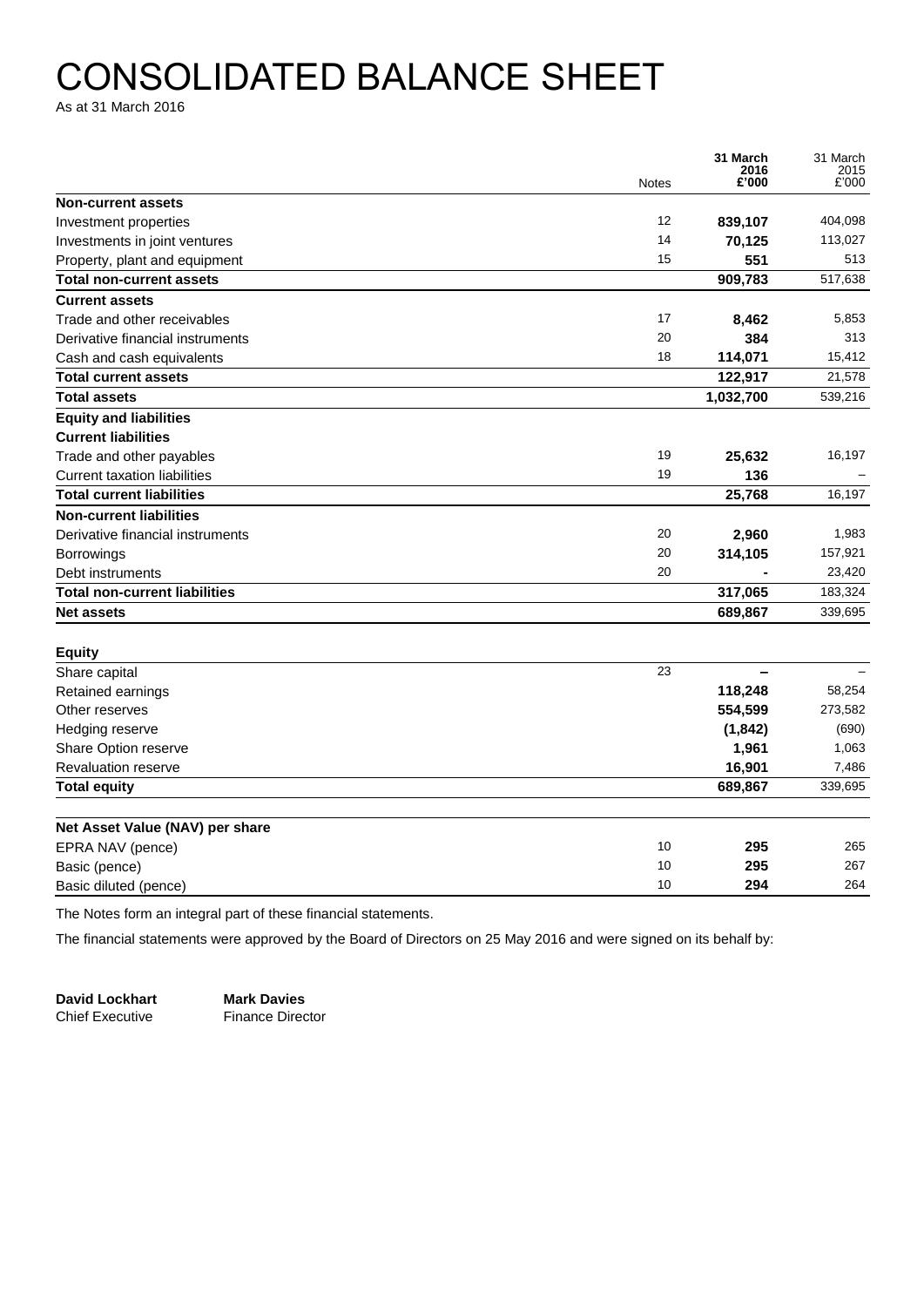# CONSOLIDATED CASH FLOW STATEMENT

As at 31 March 2016

|                                                                                    | Note | 31 March 2016<br>£'000 | 31 March 2015<br>£'000 |
|------------------------------------------------------------------------------------|------|------------------------|------------------------|
| Cash flows from operating activities                                               |      |                        |                        |
| Profit before tax on ordinary activities for the year attributable to Shareholders |      | 69,409                 | 39,528                 |
| Adjustments for:                                                                   |      |                        |                        |
| Profit on disposal of investment property                                          | 6    | (8, 299)               | (1,740)                |
| Net movement from fair value adjustments on Investment Properties                  |      | (19, 513)              | (6, 861)               |
| Net movement from fair value adjustments in joint ventures                         |      | (4, 489)               | (12, 405)              |
| Profits in joint ventures                                                          |      | (8, 559)               | (11, 411)              |
| Net finance costs                                                                  |      | 12,155                 | 7,132                  |
| Rent free lease incentive adjustment                                               |      | (103)                  | (352)                  |
| Provision for bad debts                                                            |      | 75                     | 114                    |
| Amortisation of legal and letting fees                                             |      | 259                    | 151                    |
| Depreciation on property plant and equipment                                       | 15   | 125                    | 76                     |
| <b>Share Options</b>                                                               | 25   | 898                    | 610                    |
| Operating profit before changes in working capital                                 |      | 41,958                 | 14,842                 |
| Changes in working capital:                                                        |      |                        |                        |
| Increase in receivables and other financial assets                                 |      | (2,050)                | (1,242)                |
| Increase in payables and other financial liabilities                               |      | 18,725                 | 2,387                  |
| Cash generated from operations before interest                                     |      | 58,633                 | 15,987                 |
| Net finance costs                                                                  |      | (12, 155)              | (7,603)                |
| Corporation tax paid                                                               |      | (135)                  | (219)                  |
| Net cash generated from operating activities                                       |      | 46,343                 | 8,165                  |
| Cash flows from investing activities                                               |      |                        |                        |
| Investment in joint ventures                                                       | 14   |                        | (28, 752)              |
| Purchase of investment properties                                                  |      | (192, 583)             | (84, 786)              |
| Properties acquired on business combinations                                       | 13   | (105, 447)             | (68, 460)              |
| Disposal of investment properties                                                  | 6    | 51,109                 | 30,575                 |
| Development and other capital expenditure                                          |      | (12, 955)              | (5,586)                |
| Purchase of plant and equipment                                                    | 15   | (163)                  | (205)                  |
| Dividends received from joint ventures                                             | 14   | 4,325                  | 6,450                  |
| Net cash used in investing activities                                              |      | (255, 714)             | (150, 764)             |
| Cash flows from financing activities                                               |      |                        |                        |
| Proceeds from issuance of new shares                                               |      | 292,300                | 73,320                 |
| Repayment of bank loans and other costs                                            |      | (21, 873)              | (125, 680)             |
| New borrowings                                                                     |      | 65,311                 | 133,032                |
| Dividends paid                                                                     | 11   | (27, 708)              | (12, 216)              |
| Net cash generated from financing activities                                       |      | 308,030                | 68,456                 |
| Cash and cash equivalents at the beginning of the year                             |      | 15,412                 | 89,555                 |
| Net (decrease)/increase in cash and cash equivalents                               |      | 98,659                 | (74, 143)              |
| Cash and cash equivalents at the end of the year                                   |      | 114,071                | 15,412                 |

The Notes form an integral part of these financial statements.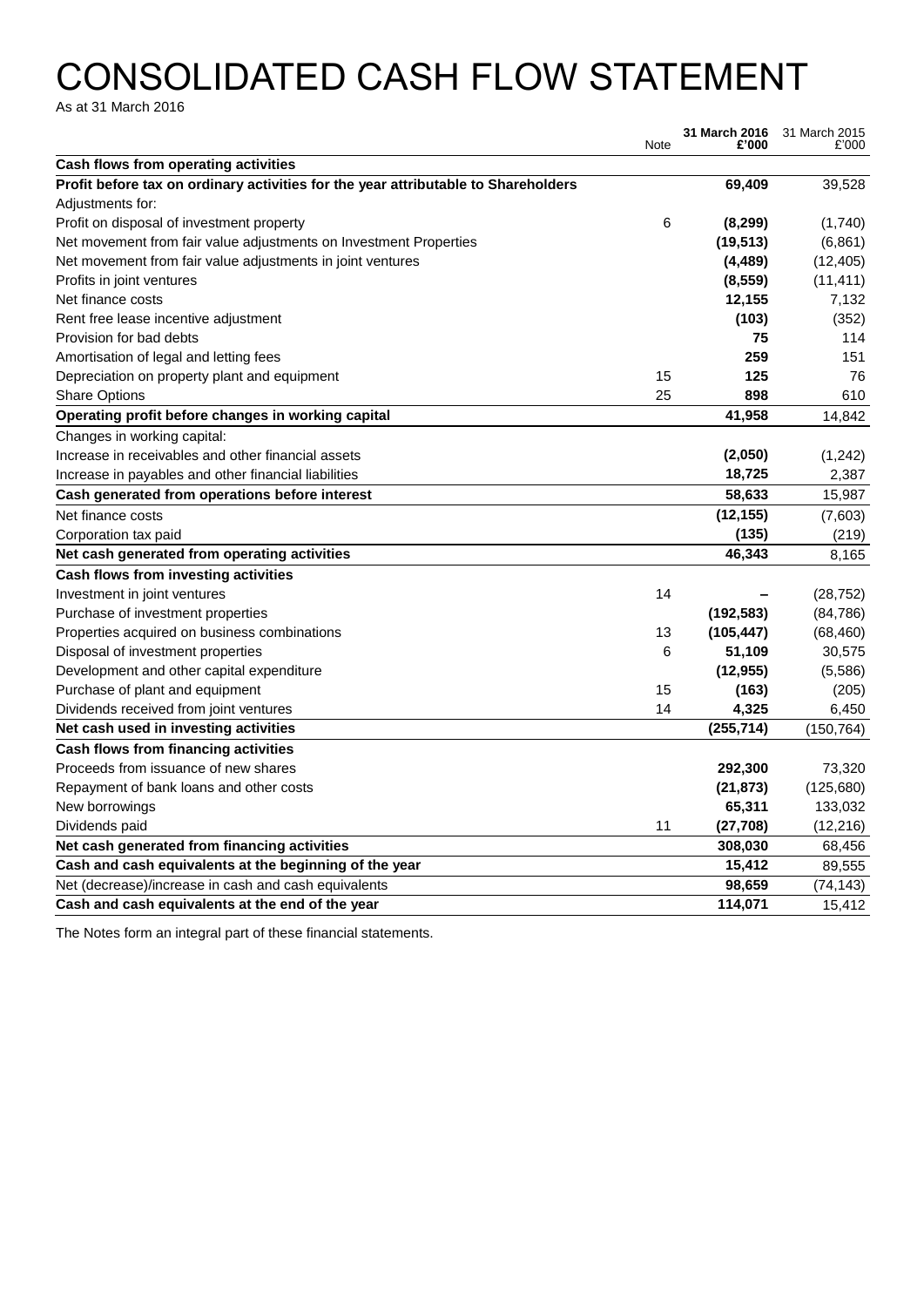# CONSOLIDATED STATEMENT OF CHANGES IN EQUITY

As at 31 March 2016

|                                            |              |                               | Share                                            |                            |                              |                                      |                                  |                |
|--------------------------------------------|--------------|-------------------------------|--------------------------------------------------|----------------------------|------------------------------|--------------------------------------|----------------------------------|----------------|
|                                            | <b>Notes</b> | Retained<br>earnings<br>£'000 | capital and<br>Share<br>premium<br>$\pounds$ 000 | Other<br>reserves<br>£'000 | Hedging<br>reserves<br>£'000 | Share<br>Option<br>reserves<br>£'000 | Revaluation<br>reserves<br>£'000 | Total<br>£'000 |
| As at 1 April 2014                         |              | 26,107                        |                                                  | 212,981                    | (19)                         | 453                                  | 105                              | 239,627        |
| Net proceeds of issue from<br>new shares   | 23           |                               | 73,320                                           |                            |                              |                                      |                                  | 73,320         |
| Transfer of share premium                  |              |                               | (73, 320)                                        | 73,320                     |                              |                                      |                                  |                |
| Total comprehensive income for<br>the year |              | 39,528                        |                                                  |                            | (671)                        |                                      |                                  | 38,857         |
| Realisation of fair value<br>movements     |              | (520)                         |                                                  |                            |                              |                                      | 520                              |                |
| Share-based payments                       |              |                               |                                                  |                            |                              | 610                                  |                                  | 610            |
| Dividend payments <sup>1</sup>             | 11           |                               |                                                  | (12, 719)                  |                              |                                      | -                                | (12, 719)      |
| <b>Revaluation movement</b>                |              | (6, 861)                      |                                                  |                            |                              |                                      | 6,861                            |                |
| As at 31 March 2015                        |              | 58,254                        | Ξ.                                               | 273,582                    | (690)                        | 1,063                                | 7,486                            | 339,695        |
| Net proceeds of issue from new<br>shares   |              |                               | 313,204                                          |                            |                              |                                      |                                  | 313,204        |
| Transfer of share premium                  | 23           |                               | (313, 204)                                       | 313,204                    |                              |                                      |                                  |                |
| Total comprehensive income for<br>the year |              | 69,409                        |                                                  |                            | (1, 152)                     |                                      |                                  | 68,257         |
| Realisation of fair value<br>movements     |              | 10,098                        |                                                  | (3,967)                    |                              |                                      | (10,098)                         | (3,967)        |
| Share-based payments                       |              |                               |                                                  |                            |                              | 898                                  |                                  | 898            |
| Dividend payments <sup>(1)</sup>           | 11           |                               |                                                  | (28, 220)                  |                              |                                      |                                  | (28, 220)      |
| Revaluation movement                       |              | (19, 513)                     |                                                  |                            |                              |                                      | 19,513                           |                |
| As at 31 March 2016                        |              | 118,248                       | -                                                | 554,599                    | (1, 842)                     | 1,961                                | 16,901                           | 689,867        |

1 Dividends paid in the current year include two quarterly dividends of 4.50 pence per share and the third quarterly dividend of 4.75 pence per share. The final quarterly dividend of 4.75 pence was paid after the year end.

The Notes form an integral part of these financial statements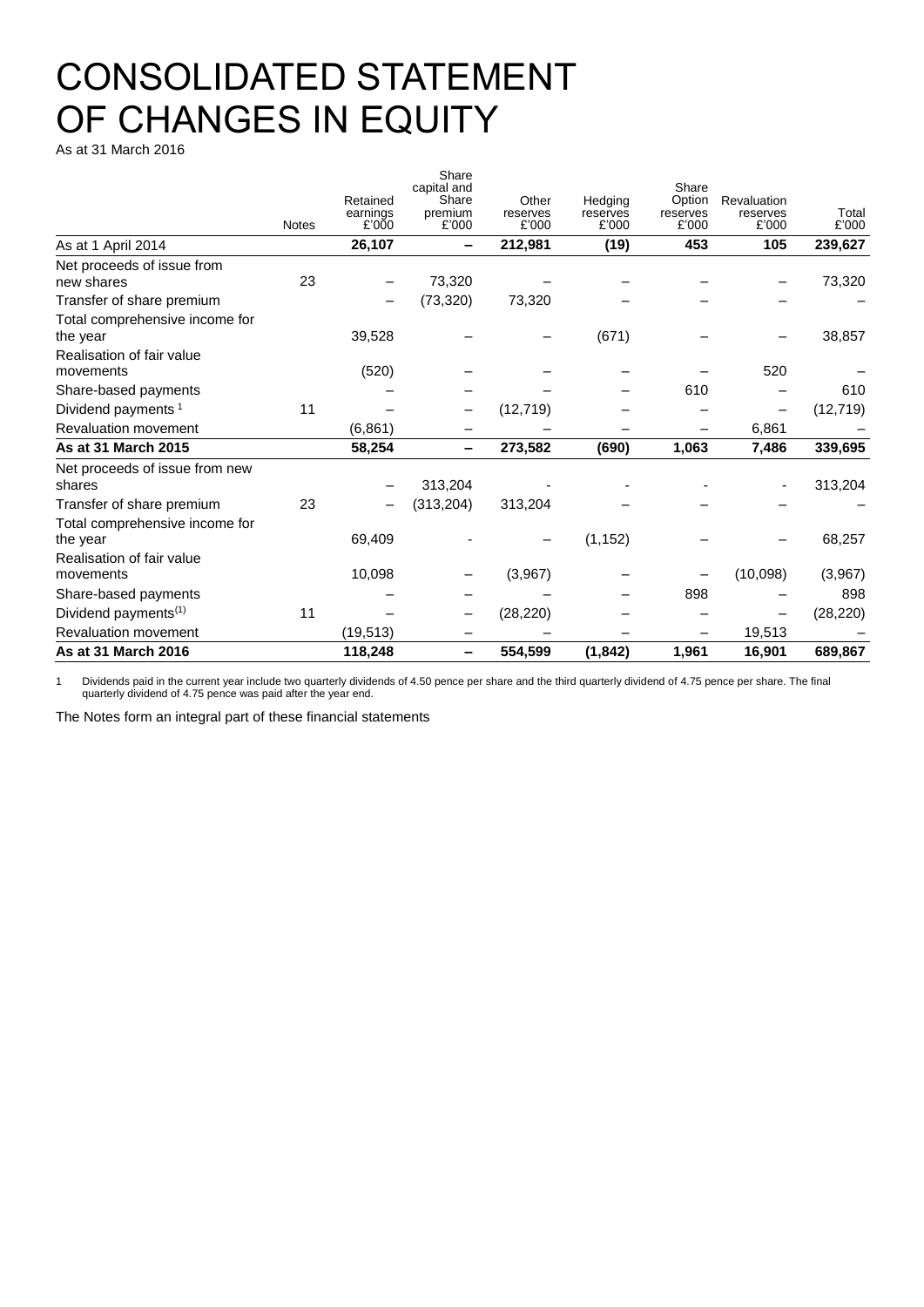# NOTES TO THE FINANCIAL STATEMENTS

# **1 Accounting policies**

## **General information**

NewRiver Retail Limited (the 'Company') and its subsidiaries (together the 'Group') is a property investment group specialising in commercial real estate in the UK. NewRiver Retail Limited was incorporated on 4 June 2009 in Guernsey under the provisions of The Companies (Guernsey) Law, 2008. On 22 November 2010, the Company converted to a UK REIT( Real Estate Investment Trust) and is managed and controlled in the UK. The Company's registered office is Old Bank Chambers, La Grande Rue, St Martin's, Guernsey GY4 6RT and the business address is 37 Maddox Street, London W1S 2PP. The Company is publicly traded on the AIM market under the symbol NRR.

The Company has taken advantage of the exemption conferred by the Companies (Guernsey) Law, 2008, Section 244, not to prepare company only financial statements.

These consolidated financial statements have been approved for issue by the Board of Directors on 24 May 2016.

## **Going concern**

The Directors of NewRiver Retail Limited have reviewed the current and projected financial position of the Group making reasonable assumptions about future trading and performance. The key areas reviewed were:

- Value of investment property
- Timing of property transactions
- Capital expenditure and tenant incentive commitments
- Forecast rental income
- Loan covenants
- Capital and debt funding

The Group has cash and short-term deposits, as well as profitable rental income streams and as a consequence the Directors believe the Group is well placed to manage its business risks. Whilst the Group has borrowing facilities in place, see note 20, it is currently well within prescribed financial covenants. Together with its cash resources the Group will arrange bank facilities to fund any future risk-controlled developments.

After making enquiries and examining major areas which could give rise to significant financial exposure, the Board has a reasonable expectation that the Company and the Group have adequate resources to continue its operations for the foreseeable future. Accordingly, the Group continues to adopt the going concern basis in preparation of these financial statements.

## **Summary of significant accounting policies**

The principal accounting policies applied in the preparation of these consolidated financial statements are set out below. These policies have been consistently applied to all years presented.

## **Basis of preparation**

#### *Statement of compliance*

These financial statements have been prepared on a going concern basis and in accordance with International Financial Reporting Standards, as adopted by the European Union ('IFRS'). The financial statements are presented in GBP. These financial statements have been prepared under the historical cost convention, as modified by the revaluation of investment and development properties, joint venture interests and derivatives which are stated of fair value.

#### *Income and cash flow statement*

NewRiver Retail Limited has elected to present a single statement of comprehensive income and presents its expenses by nature.

The Group has reported the cash flows from operating activities using the indirect method. Interest received is presented within investing cash flows; interest paid is presented within operating cash flows. The acquisitions of investment properties are disclosed as cash flows from investing activities because this most appropriately reflects the Group's business activities.

#### *Preparation of the consolidated financial statements*

The consolidated financial statements incorporate the financial statements of the Company, its subsidiaries and the Special Purpose Vehicles ('SPV's') controlled by the Company, made up to 31 March each year. Control is achieved where the Company has the power to govern the financial and operating policies of an investee entity so as to obtain benefits from its activities. Intra group transactions are eliminated in full.

## **Changes in accounting policy and disclosure**

The Group has adopted all the Standards and Interpretations issued by the International Accounting Standards Board (the IASB) (as adopted in the EU) and the International Financial Reporting Interpretations Committee (IFRIC) of the IASB that are relevant to its operations and effective for accounting periods beginning from April 1, 2014.

At the date of authorisation of these financial statements, the following Standards and Interpretations were in issue but not yet effective:

- IFRS 9 Financial Instruments (effective January 1, 2018)
- IFRS 15 Revenue Recognition (effective January 1, 2018)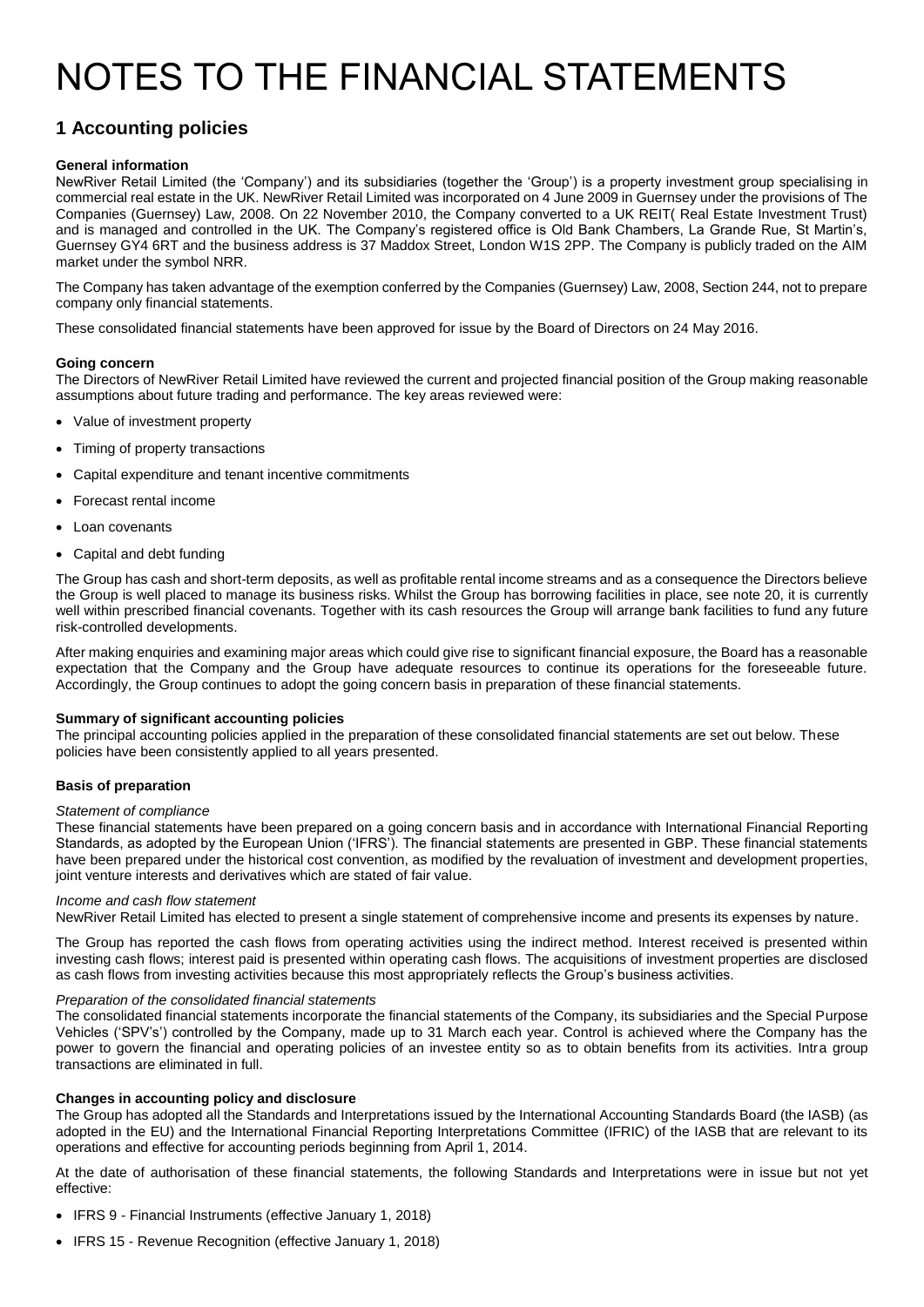• IFRS 16 - Leases (effective January 1, 2019)

The adoption of IFRS 9, which the Group plans to adopt for the year beginning April 1, 2018, may impact both the measurements and disclosures of financial instruments. The Group is considering the impact of the other standards.

## **Consolidation**

Subsidiaries are all entities over which the Group has control. Subsidiaries are fully consolidated from the date on which control is transferred to the Group. They are deconsolidated from the date that control ceases.

#### i. Business combinations

The Group applies the acquisition method to account for business combinations. The cost of the acquisition is measured at the aggregate of the fair values, at the date of completion, of assets given, liabilities incurred or assumed, and equity instruments issued by the Group in exchange for control of the acquired. The acquiree's identifiable assets, liabilities and contingent liabilities that meet the conditions for recognition under IFRS 3 are recognised at their fair value at the acquisition.

Whilst a corporate acquisition would normally be accounted for under IFRS 3, there are situations where these transfers may not qualify as business combinations. This is considered on a case by case basis by management in light of the substance of the acquisition.

The consideration payable in respect of each acquisition may be dependent upon certain future events. In calculating the cost of each acquisition the Group has assessed the most probable outcome as at the balance sheet date. These amounts are reconsidered annually at each year end and changes to consideration are taken to the income statement.

#### ii. Joint ventures

The Group's investment properties are typically held in property specific special purpose vehicles ('SPVs'), which may be legally structured as a joint venture.

In assessing whether a particular SPV is accounted for as a subsidiary or joint venture, the Group considers all of the contractual terms of the arrangement, including the extent to which the responsibilities and parameters of the venture are determined in advance of the joint venture agreement being agreed between the two parties. The Group will then consider whether it has the power to govern the financial and operating policies of the SPV, so as to obtain benefits from its activities, and the existence of any legal disputes or challenges to this control in order to conclude on the classification of the SPV as a joint venture or subsidiary undertaking. The Group considers this position with the evidence available at the time.

The consolidated financial statements account for interests in joint ventures using the equity method of accounting per IFRS 11. Any premium paid for an interest in a jointly controlled entity above the fair value of identifiable assets, liabilities and contingent liabilities is accounted for in accordance with the goodwill accounting policy.

#### **Investment property**

Property held to earn rentals and for capital appreciation is classified as investment property. Investment property comprises both freehold and leasehold land and buildings.

Investment property is recognised as an asset when:

- It is probable that the future economic benefits that are associated with the investment property will flow to the Company;
- There are no material conditions precedent which could prevent completion; and
- The cost of the investment property can be measured reliably.

Investment property is measured initially at its cost, including related transaction costs. After initial recognition, investment property is carried at fair value. The Group has appointed Colliers International as property valuers to prepare valuations on a semi-annual basis. Valuations are undertaken in accordance with the appropriate Sections of the current Practice Statements contained in the Royal Institution of Chartered Surveyors Valuation – Professional Standards, (the 'Red Book'). This is an internationally accepted basis of valuation.

Gains or losses arising from changes in the fair value of investment property are included in the income statement in the period in which they arise.

When the Group begins to redevelop an existing investment property for continued future use as an investment property, the property remains an investment property and is accounted for as such. When the Group begins to redevelop an existing investment property with a view to sell, the property is transferred to trading properties and held as a current asset. The property is re-measured to fair value as at the date of the transfer with any gain or loss being taken to the income statement. The re-measured amount becomes the deemed cost at which the property is then carried in trading properties, accounted for under IAS 2 Inventories. The Group does not currently classify any developments as trading property.

In completing these valuations the valuer considers the following:

- i. current prices in an active market for properties of a different nature, condition or location (or subject to different lease or other contracts), adjusted to reflect those differences;
- ii. recent prices of similar properties in less active markets, with adjustments to reflect any changes in economic conditions since the date of the transactions that occurred at those prices; and
- iii. discounted cash flow projections based on reliable estimates of future cash flows, derived from the terms of any existing lease and other contracts and (where possible) from external evidence such as current market rents for similar properties in the same location and condition, and using discount rates that reflect current market assessments of the uncertainty in the amount and timing of the cash flows.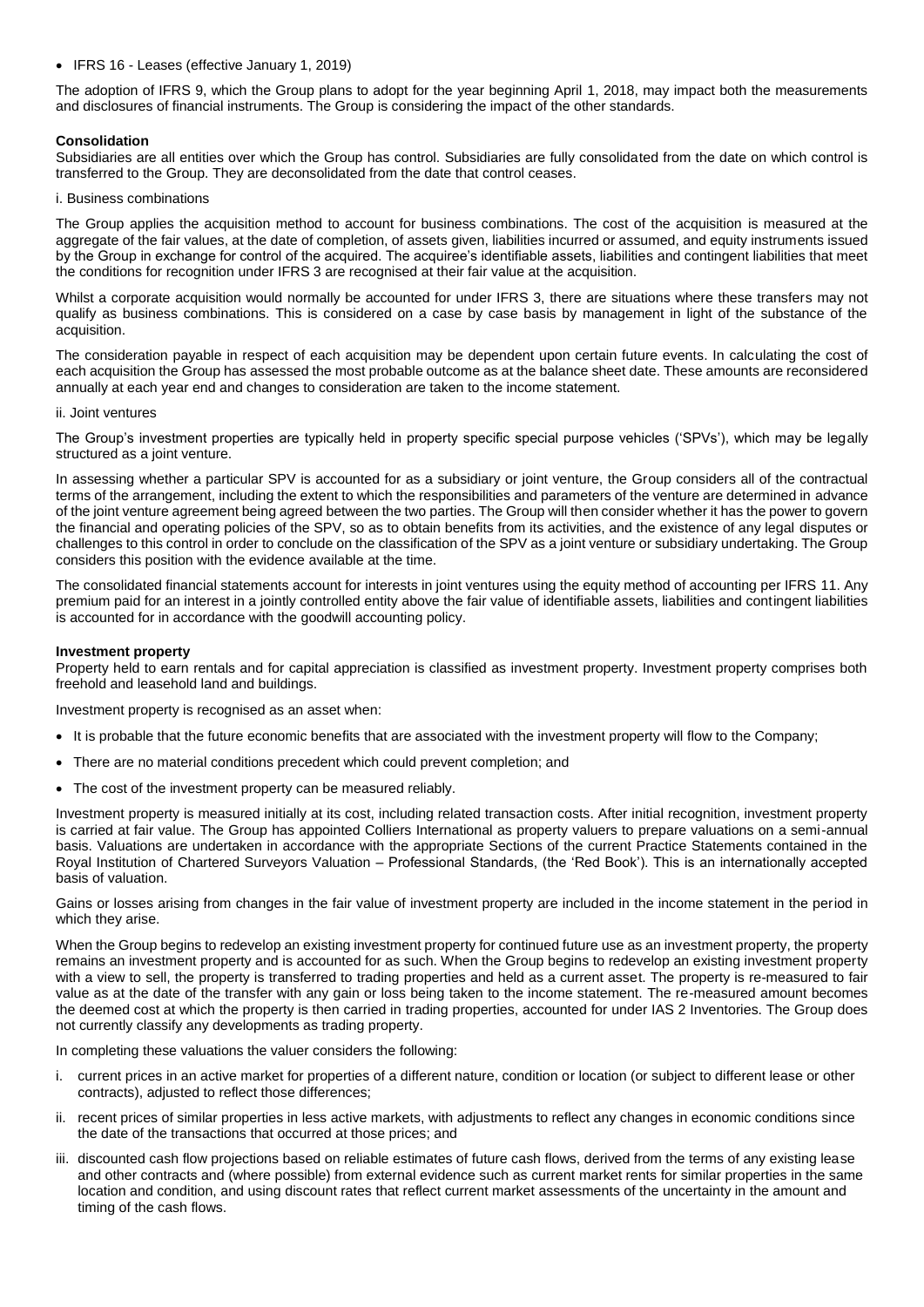## **Development property**

The cost of properties in the course of development includes attributable interest and other associated outgoings. Interest is calculated on the development expenditure by reference to specific borrowings where relevant and otherwise on the average rate applicable to the term loans. A property ceases to be treated as a development property on practical completion.

Properties acquired with the intention of redevelopment are classified as development properties and stated at fair value, being market value determined by professionally qualified external valuers. Changes in fair value are included in the income statement. All costs directly associated with the purchase and construction of a development property are capitalised.

## **Property, plant and equipment**

Fixtures and equipment are stated at cost less accumulated depreciation and any recognised impairment loss.

Depreciation is recognised so as to write off the cost or valuation of assets less their residual values over their useful lives, using the straight-line method, on the following bases:

Fixtures and equipment 10% – 25%

The gain or loss arising on the disposal of an asset is determined as the difference between the sales proceeds and the carrying amount of the asset and is recognised in income.

## **Leasing (as lessors)**

Properties leased out under operating leases are included in investment property in the balance sheet. The Group makes payments to agents for services in connection with lease contracts with the Group's lessees. The letting fees are capitalised within the carrying amount of the related investment property and amortised over the lease term.

## **Leasing (as lessees)**

Leases in which a significant portion of the risks and rewards of ownership are retained by another party, the lessor, are classified as operating leases. Payments including prepayments, made under operating leases (net of any incentives received from the lessor) are charged to income statement on a straight-line basis over the period of the lease.

#### **Goodwill**

Goodwill arising on acquisition is recognised as an asset and initially measured at cost, being the excess of the cost of the business combination over the Group's interest in the net fair value of the identifiable assets, liabilities and contingent liabilities recognised. If, after reassessment, the Group's interest in the net fair value of the acquiree's identifiable assets, liabilities and contingent liabilities exceeds the cost of the business combination, the excess is recognised immediately in the income statement. Goodwill is reviewed for impairments annually.

#### **Financial instruments**

#### *Financial assets*

Financial assets are classified as financial assets at fair value through profit or loss or loans and receivables as appropriate. The Group determines the classification of its financial assets at initial recognition. When financial assets are recognised initially, they are measured at fair value plus, in the case of investments not at fair value through profit or loss, directly attributable transaction costs.

The Group's financial assets consist of cash, loans and receivables and derivative instruments.

Cash and cash equivalents are also classified as loans and receivables. They are subsequently measured at amortised cost. Cash and cash equivalents include cash in hand.

A number of the Group's borrowing arrangements place certain restrictions on the rent received each quarter. These do not prevent access to or use of this funding within the borrowing entities, however they do place certain restrictions on moving those funds around the wider group, typically requiring debt servicing costs to be paid before restrictions are lifted. The cash deposited under such arrangement totalled £7.1m (March 2015: £7.0m).

The financial instruments classified as financial assets at fair value through profit or loss include interest rate swap and cap arrangements. Recognition of the derivative financial instruments takes place when the economic hedging contracts are entered into. They are measured initially and subsequently at fair value, transaction costs are included directly in finance costs. Gains or losses on derivatives designated as cash flow hedges are recognised in the Statement of Comprehensive Income in net change in fair value of financial instruments at fair value through Other Comprehensive Income.

These financial instruments are classified as Level 2 fair value measurements, as defined by IFRS 7, being those derived from inputs other than quoted prices. There were no transfers between levels in the current period.

The fair values of derivative financial assets and financial liabilities are determined as follows:

Interest rate swaps, caps and swaption contracts are measured using the Midpoint of the yield curve prevailing on the reporting date. The valuations have been made on a clean basis in that they do not include accrued interest from the previous settlement date to the reporting date. The fair value represents the net present value of the difference between the contracted rate and the valuation rate when applied to the projected balances for the period from the reporting date to the contracted expiry dates.

Financial assets are derecognised only when the contractual rights to the cash flows from the financial asset expire or the Group transfers substantially all risks and rewards of ownership.

The Group assesses at each financial position date whether there is objective evidence that a financial asset or group of financial assets is impaired. If there is objective evidence (such as significant financial difficulty of the obligor, breach of contract, or it becomes probable that the debtor will enter bankruptcy), the asset is tested for impairment. The amount of the loss is measured as the difference between the asset's carrying amount and the present value of the estimated future cash flows (that is the effective interest rate computed at initial recognition). The carrying amount of the asset is reduced through use of an allowance account. The amount of the loss is recognised in the Statement of Comprehensive Income.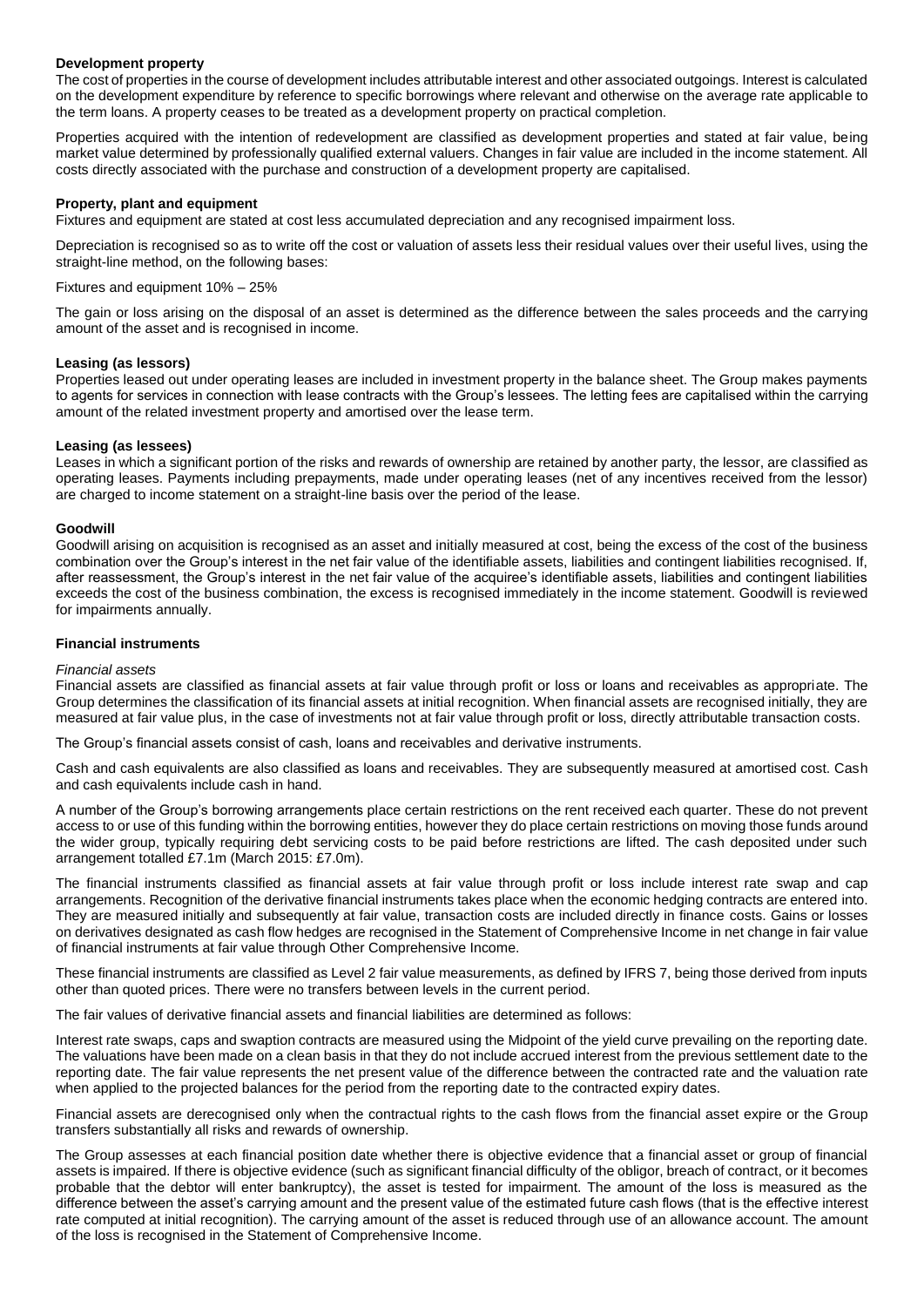In relation to trade receivables, a provision for impairment is made when there is objective evidence (such as the probability of insolvency or significant financial difficulties of the debtor) that the Group will not be able to collect all of the amounts due under the original terms of the invoice. Impaired debts are derecognised when they are assessed as uncollectible.

If in a subsequent period the amount of the impairment loss decreased and the decrease can be related objectively to an event occurring after the impairment was recognised, the previously recognised impairment loss is reversed to the extent that the carrying value of the asset does not exceed its amortised costs at the reversal date. Any subsequent reversal of an impairment loss is recognised in the Statement of Comprehensive Income.

#### *Financial liabilities*

Liabilities within the scope of IAS 39 are classified as financial liabilities at fair value through profit or loss or other liabilities as appropriate.

A financial liability is derecognised when the obligation under the liability is discharged or cancelled or expires.

All loans and borrowings are classified as other liabilities. Initial recognition is at fair value less directly attributable transaction costs. After initial recognition, interest bearing loans and borrowings are subsequently measured at amortised costs using the effective interest method.

Financial liabilities included in trade and other payables are recognised initially at fair value and subsequently at amortised cost. The fair value of a non-interest bearing liability is its discounted repayment amount. If the due date of the liability is less than one year. discounting is omitted.

#### **Hedge accounting**

Hedges of interest rate risk on firm commitments are accounted for as cash flow hedges where the hedge is expected to be highly effective.

At the inception of the hedge relationship, the entity documents the relationship between the hedging instruments and the hedged item, along with its risk management objectives and its strategy for undertaking various hedge transactions. Furthermore, at the inception of the hedge and on an ongoing basis, the Group documents whether the hedging instrument is highly effective in offsetting changes in fair values or cash flows of the hedged item. The effective portion of changes in the fair value of derivatives that are designated and qualify as cash flow hedges is recognised in other comprehensive income. The gain or loss relating to the ineffective portion is recognised immediately in profit or loss, and is included in the 'other gains and losses' line item.

Amounts previously recognised in Other Comprehensive Income and accumulated in equity are reclassified to profit or loss in the periods when the hedged item is recognised in profit or loss, in the same line of the income statement as the recognised hedged item. However, when the forecast transaction that is hedged results in the recognition of a non-financial asset or a non-financial liability, the gains and losses previously accumulated in equity are transferred from equity and included in the initial measurement of the cost of the non-financial asset or non-financial liability.

Hedge accounting is discontinued when the Group revokes the hedging relationship, the hedging instrument expires or is sold, terminated, or exercised, or no longer qualifies for hedge accounting. Any gain or loss recognised in Other Comprehensive Income at that time is accumulated in equity and is recognised when the forecast transaction is ultimately recognised in profit or loss. When a forecast transaction is no longer expected to occur, the gain or loss accumulated in equity is recognised immediately in profit or loss.

## **Prepayments**

Prepayments are carried at cost less any accumulated impairment losses.

## **Share capital**

Shares are classified as equity when there is no obligation to transfer cash or other assets.

## **Trade and other receivables**

Trade and other receivables are initially recognised at fair value, and subsequently where necessary re-measured at amortised cost using the effective interest method. A provision for impairment of trade receivables is established when there is objective evidence the Group will not be able to collect all amounts due according to the original terms of the receivables.

## **Trade and other payables**

Trade and other payables are initially recognised at fair value, and subsequently where necessary re-measured at amortised cost using the effective interest method.

## **Borrowings**

Borrowings are recognised initially at fair value, net of transaction costs incurred. Borrowings are subsequently stated at amortised cost. Any difference between the proceeds (net of transaction costs) and the redemption value is recognised as finance costs over the period of the borrowings using the effective interest method.

Fees paid on the establishment of loan facilities are recognised as transaction costs of the loan to the extent that it is probable that some or all of the facility will be drawn down. In this case, the fee is deferred until the draw-down occurs. To the extent there is no evidence that it is probable that some or all of the facility will be drawn down, the fee is capitalised as a prepayment for liquidity services and amortised over the period of the facility to which it relates.

Borrowings are classified as non-current liabilities as the Group has a right to defer settlement of the liability for at least 12 months after the date of the Balance Sheet.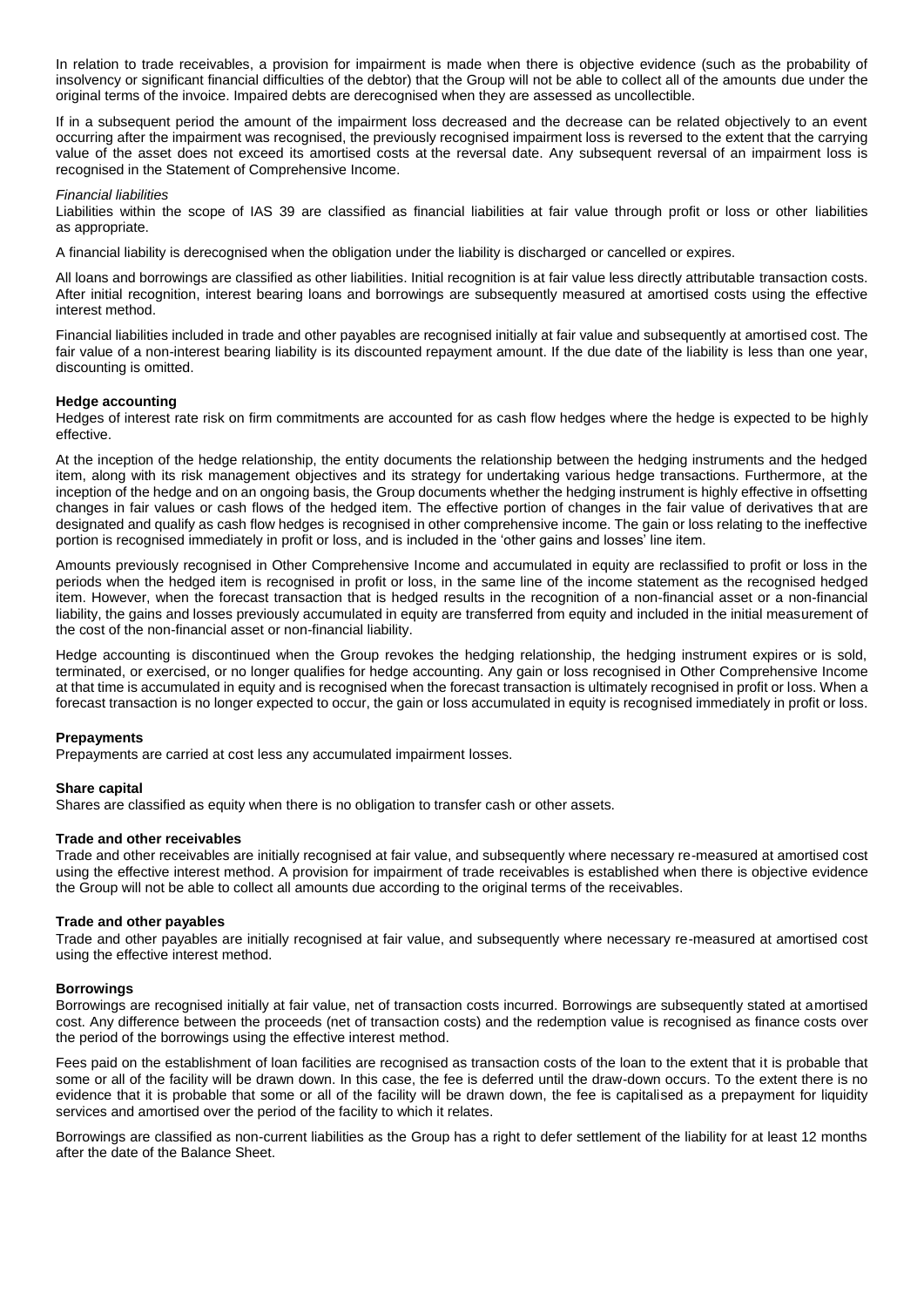## **Tax**

## *Income tax*

The current income tax charge is calculated on the basis of the tax laws enacted or substantively enacted at the date of the Balance Sheet. Tax is recognised in the income statement.

## **Value added tax**

Revenues, expenses and assets are recognised net of the amount of value added tax except:

i. Where the value added tax incurred on a purchase of assets or services is not recoverable from the taxation authority, in which case the value added tax is recognised as part of the cost of acquisition of the asset or as part of the expense item as applicable; and

ii. Receivables and payables that are stated with the amount of value added tax included. The net amount of value added tax recoverable from, or payable to, the taxation authority is included as part of receivables or payables in the balance sheet.

## **REIT Status**

The Company entered the REIT regime on 22 November 2010 and is not exposed to tax on qualifying UK property rental income and gains arising from disposal of exempt property assets, for this reason deferred tax has not been provided for on revaluations.

To continue to benefit from UK REIT tax regime, the Group is required to comply with certain conditions in respect of the principal company of the Group, the Group's qualifying activity and its balance of business. NewRiver Retail Limited is required to pay Property Income Distributions equal to at least 90% of the Group's exempted net income. The Group continues to meet these conditions and Management intends that the Group should continue as a UK REIT for the foreseeable future.

## **Employee benefits**

*Share-based payments*  i. Share Options

Share Options have been granted to key management as set out in Note 25. The cost of equity settled transactions is measured with reference to the fair value at the date at which they were granted. The Group accounts for the fair value of these options at grant date over the vesting period in the Income Statement, with a corresponding increase to the share-based payment reserve. The fair value was calculated based on the Black-Scholes Model using the following inputs:

| Share price         | £1.77 – £3.50       |
|---------------------|---------------------|
| Exercise price      | £3.33 $-$ £3.40     |
| Expected volatility | $12.5\%$ * - 16.0%* |
| Risk free rate      | $0.77\% - 0.93\%$   |
| Expected dividends* | $5.06\% - 5.26\%$   |

\*based on quoted property sector average (not NewRiver Retail Limited's expected dividend).

## ii. Performance Shares

Performance shares have been granted to Executive staff and Directors as set out in Note 25. These may only vest and be capable of exercise in accordance with the Performance Share Plan ('PSP') rules to the extent that the two performance conditions are met.

(1) The compound annual total shareholder return ('Compound TSR') for the Company must equal or exceed 10% over the period of three years commencing on the grant date; and

(2) the compound annual percentage growth in the adjusted EPRA earnings per share ('EPS') of the Company must equal or exceed 4% over the period of three years commencing on the first day of the relevant financial year in which the grant date falls.

The Compound TSR condition has been valued using a Monte Carlo valuation model. The Monte Carlo Option Pricing Model is a stochastic model that uses probability analysis to calculate the value of options subject to market vesting conditions.

The EPS condition has been valued using a Black-Scholes Model. The cost of equity settled transactions is measured with reference to the fair value at the date at which they were granted. The Group accounts for the fair value of these awards at grant date over the vesting period in the Income Statement, with a corresponding increase to the share-based payment reserve. The fair value was calculated based on the Black-Scholes Model using the following inputs:

| Share price         | £2.13 – £3.40     |
|---------------------|-------------------|
| Exercise price      | £N/A              |
| Expected volatility | $9.5\% - 16.0\%$  |
| Risk free rate      | $0.61\% - 0.93\%$ |
| Expected dividends  | $5.25\% - 5.10\%$ |
|                     |                   |

#### iii. Treasury Shares

Own equity instruments which are reacquired (treasury shares) are recognised at cost and deducted from equity. No gain or loss is recognised in the Income Statement on the purchased, sale, issue or cancellation of the Group's own equity instruments. Any difference between the carrying amount and the consideration is recognised in the reserves.

The Group has issued a number of shares to an Employee Benefit Trust (EBT) as detailed in Note 24. As this EBT is controlled by the Group, it is consolidated in these financial statements and unallocated shares held by the EBT are shown as treasury shares.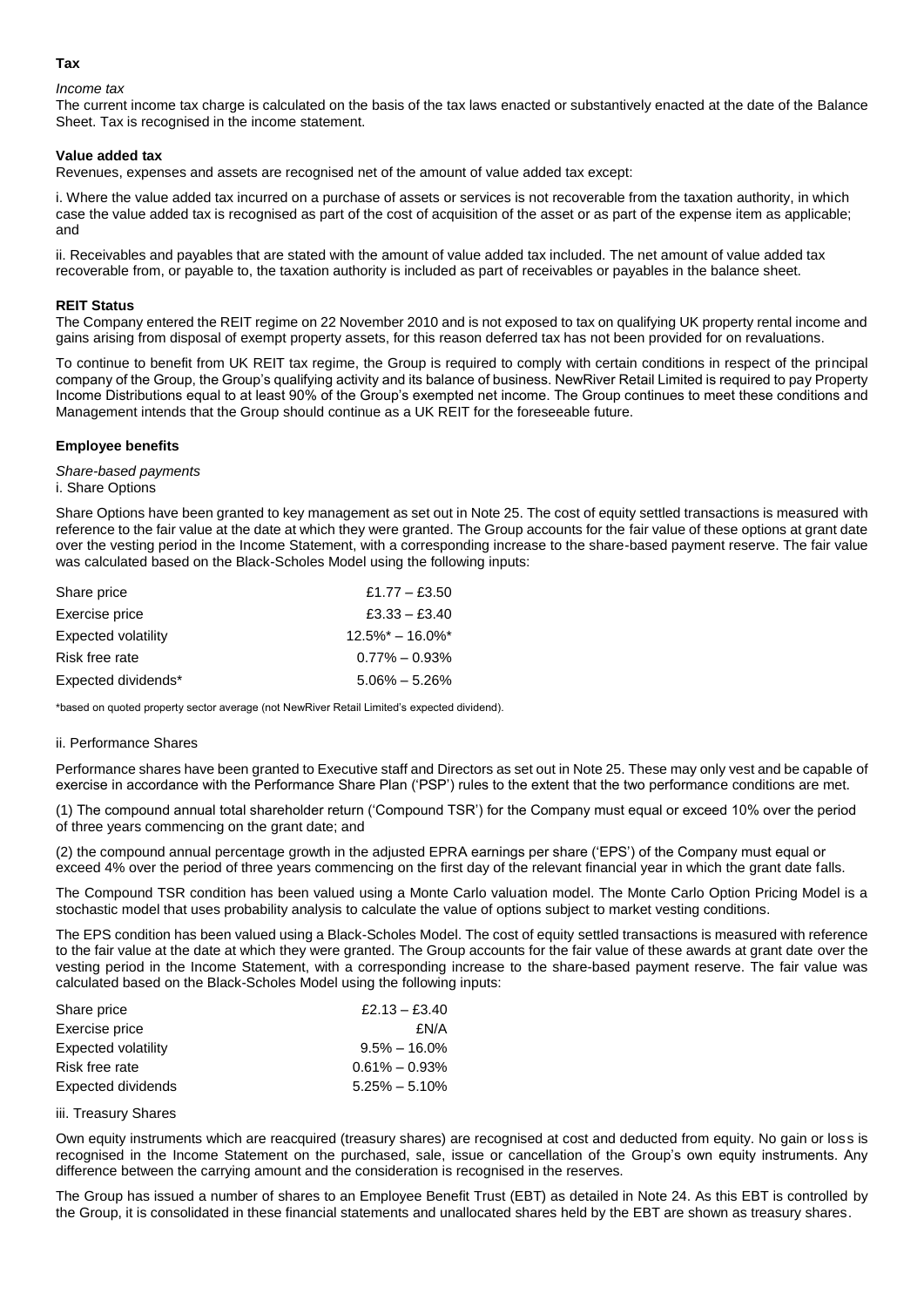## **Provisions**

Provisions for legal claims are recognised when:

- The amount can be reliably estimated;
- The Group has a present legal or constructive obligation as a result of past events;
- It is probable that an outflow of resources will be required to settle the obligation; and
- Provisions are measured at the present value of the expenditures expected to be required to settle the obligation using a pre-tax rate that reflects current market assessments of the time value of money and the risks specific to the obligation. The increase in the provision due to passage of time is recognised as finance costs.

#### **Revenue recognition**

#### i. Rental income

Rental income is recognised on an accruals basis. A rent adjustment based on open market estimated rental value is recognised from the rent review date in relation to unsettled rent reviews. Where a rent free period is included in a lease, the rental income foregone is allocated evenly over the period from the date of lease commencement to the expiry date of the lease.

Rental income from fixed and minimum guaranteed rent reviews is recognised on a straight-line basis over the entire lease term. Where such rental income is recognised ahead of the related cash flow, an adjustment is made to ensure the carrying value of the related property including the accrued rent does not exceed the external valuation. Initial direct costs incurred in negotiating and arranging a new lease are amortised on a straight-line basis over the period from the date of lease commencement to the expiry date of the lease.

Where a lease incentive payment, or surrender premiums is paid to enhance the value of a property, it is amortised on a straight-line basis over the period from the date of lease commencement to the expiry date of the lease. It is Management's policy to recognise all material lease incentives and lease incentives greater than six months. Upon receipt of a surrender premium for the early determination of a lease, the profit, net of dilapidations and non-recoverable outgoings relating to the lease concerned, is immediately reflected in income.

#### ii. Asset management fees

Management fees are recognised in the income statement on an accruals basis.

#### iii. Promote payments

The Group is contractually entitled to receive a promote payment should the returns from a joint venture to the joint venture partner exceed a certain internal rate of return. This payment is only receivable by the Group on disposal of underlying properties held by the joint venture or other termination event. Any entitlements under these arrangements are only accrued for in the financial statements once the Group believes that crystallisation of the fee is virtually certain.

## **Dividends**

Dividends to the Company's shareholders are recognised when they become legally payable. In the case of interim dividends, this is when paid. In the case of final dividends, this is when approved by the Board.

#### **Finance income and costs**

Finance income and costs are recognised within the finance income and finance costs in the Statement of Comprehensive Income using the effective interest rate method. The effective interest method is a method of calculating the amortised cost of a financial asset or financial liability and of allocating the interest income or interest expense over the relevant period. The effective interest rate is the rate that exactly discounts estimated future cash payments or receipts throughout the expected life of the financial instrument or a shorter period where appropriate to the net carrying amount of the financial asset or financial liability.

#### **Service charge income and expense**

Service income is recognised in the accounting period in which the services are rendered and the related property expenses are recognised in the period in which they are incurred.

## **Other expenses**

Expenses include legal, auditing and other fees. They are recognised in the Statement of Comprehensive Income in the period in which they are incurred (on an accruals basis).

## **Critical accounting estimates and judgements**

Estimates and judgements are continually evaluated and are based on historical experience as adjusted for current market conditions and other factors.

In the process of applying the Group's accounting policies, management is of the opinion that any instances of application of judgements did not have a significant effect on the amounts recognised in the financial statements.

The preparation of financial statements requires management to make estimates affecting the reported amounts of assets and liabilities, of revenues and expenses, and of gains and losses. The key assumptions concerning the future, and other key sources of estimation uncertainty at the end of the reporting period, that have a significant risk of causing a material adjustment to the carrying amounts of assets and liabilities within the next financial year, are discussed below.

#### i. Investment properties

As described above, the Group's investment properties are stated at fair value, as accounted for by management based on an independent external appraisal. The estimated fair value may differ from the price at which the Group's assets could be sold at a particular time, since actual selling prices are negotiated between willing buyers and sellers. Also, certain estimates require an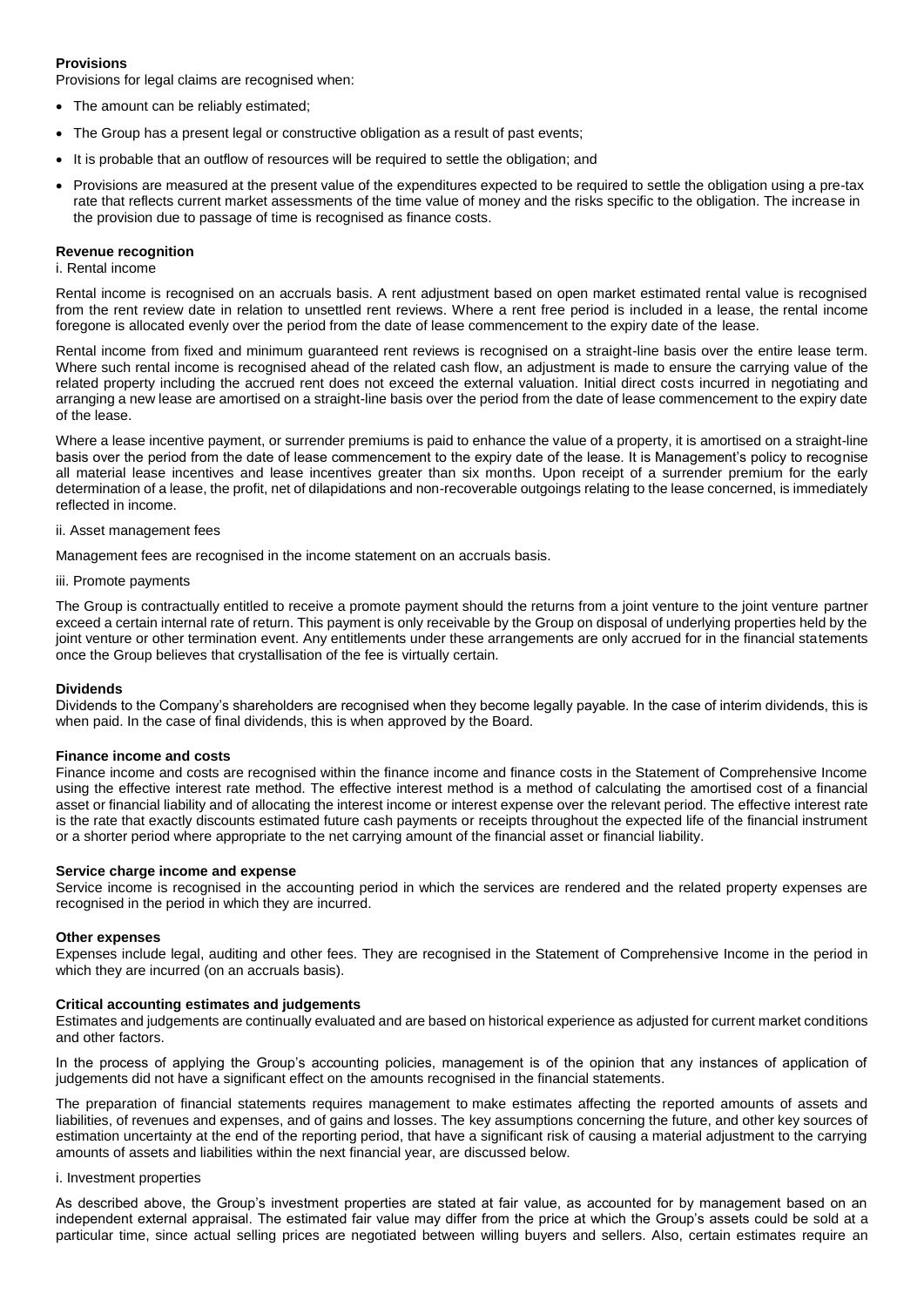assessment of factors not within management's control, such as overall market conditions. As a result, actual results of operations and realisation of net assets could differ from the estimates set forth in these financial statements, and the difference could be significant.

The valuation of the Group's development property portfolio and its joint ventures is inherently subjective due to, amongst other factors, the individual nature of each property, forecast trading EBITDA, the status of planning consent, obtaining vacant possession, development cost projections and the expected future rental income, incorporating tenant credit risk. As a result, the valuations the Group places on its development property portfolio are subject to a degree of uncertainty and are made on the basis of current relevant information available at the date of valuation. Following the announcement of the date for the United Kingdom's referendum on its continued membership of the EU which will take place on 23 June 2016, there will be an element of uncertainty in the financial and property markets and this has been communicated to the Group by Colliers International following their valuations.

#### ii. Valuation of share-based payments

Management has relied on the services of external experts to determine the fair value of share-based payments. This requires significant estimates of a number of inputs which are used to model that fair value.

#### iii. Property disposals

The Company has elected for REIT status. To continue to benefit from this regime, the Group is required to comply with certain conditions as defined in the REIT legislation. In particular, Management are required to determine whether each property acquisition should be included within the REIT rental property income business and whether on disposal of that property, any gain arising is capital or trading in nature, and therefore whether it has triggered a tax charge to be payable to HMRC. If HMRC were to challenge the tax treatment on the disposal of a property, particularly for properties for which redevelopment works have occurred and disposal is within a three year period since acquisition, and consider this to be trading in nature, this may give rise to a tax charge. The Group has determined that all property acquisitions during the year, including those within joint ventures should be included within the REIT ring-fence and therefore has not recognised any deferred tax on the revaluation movements since acquisition. The Group has no unrecognised tax losses carried forward at 31 March 2016 as detailed in Note 8.

#### iv. Accounting for acquisitions

Management must assess whether the acquisition of property through the purchase of a corporate vehicle should be accounted for as an asset purchase or a business combination. Where the acquired corporate vehicle contains processes and inputs in addition to property, the transaction is accounted for as a business combination. Where there are no such items, the transaction is treated as an asset purchase.

Business combinations are accounted for using the acquisition method any excess of the purchase consideration over the fair value of the net assets acquired is recognised as goodwill and reviewed annually for impairment. Any discount received or acquisition related costs are recognised in the income statement.

# **2 Segmental reporting**

During the year the Group operated in one business segment, being property investment in the UK and as such no further information is provided. The Board receives internal performance reporting on the investment property portfolio as a whole and does not manage nor assesses this on a segmented basis

# **3 Gross income**

| 2016<br>£'000                                                                  | 2015<br>£'000 |
|--------------------------------------------------------------------------------|---------------|
| 54.109<br>Rental and related income                                            | 20,697        |
| 870<br>Asset management fees                                                   | 1.881         |
| 3,373<br>Realised gain received from Joint Venture partnership during the year | 4.779         |
| Surrender premiums and commissions<br>1.242                                    | 838           |
| Other sundry income<br>1,246                                                   |               |
| <b>Gross income</b><br>60.840                                                  | 28,195        |

# **4 Property operating expenses**

|                                                     | 2016<br>£'000 | 2015<br>£'000 |
|-----------------------------------------------------|---------------|---------------|
| Amortisation of tenant incentives and letting costs | 844           | 627           |
| Ground rent payments                                | 1,029         | 761           |
| Rates on vacant units                               | 1,235         | 627           |
| Other property operating expenses                   | 1,753         | 727           |
| <b>Property operating expenses</b>                  | 4,861         | 2,742         |
| Service charge income                               | 14,886        | 4,133         |
| Service charge expense                              | (13, 494)     | (5,254)       |
| Net service charge expense                          | 1,392         | 1.121         |
| <b>Total property operating expenses</b>            | 6,253         | 3,863         |
|                                                     |               |               |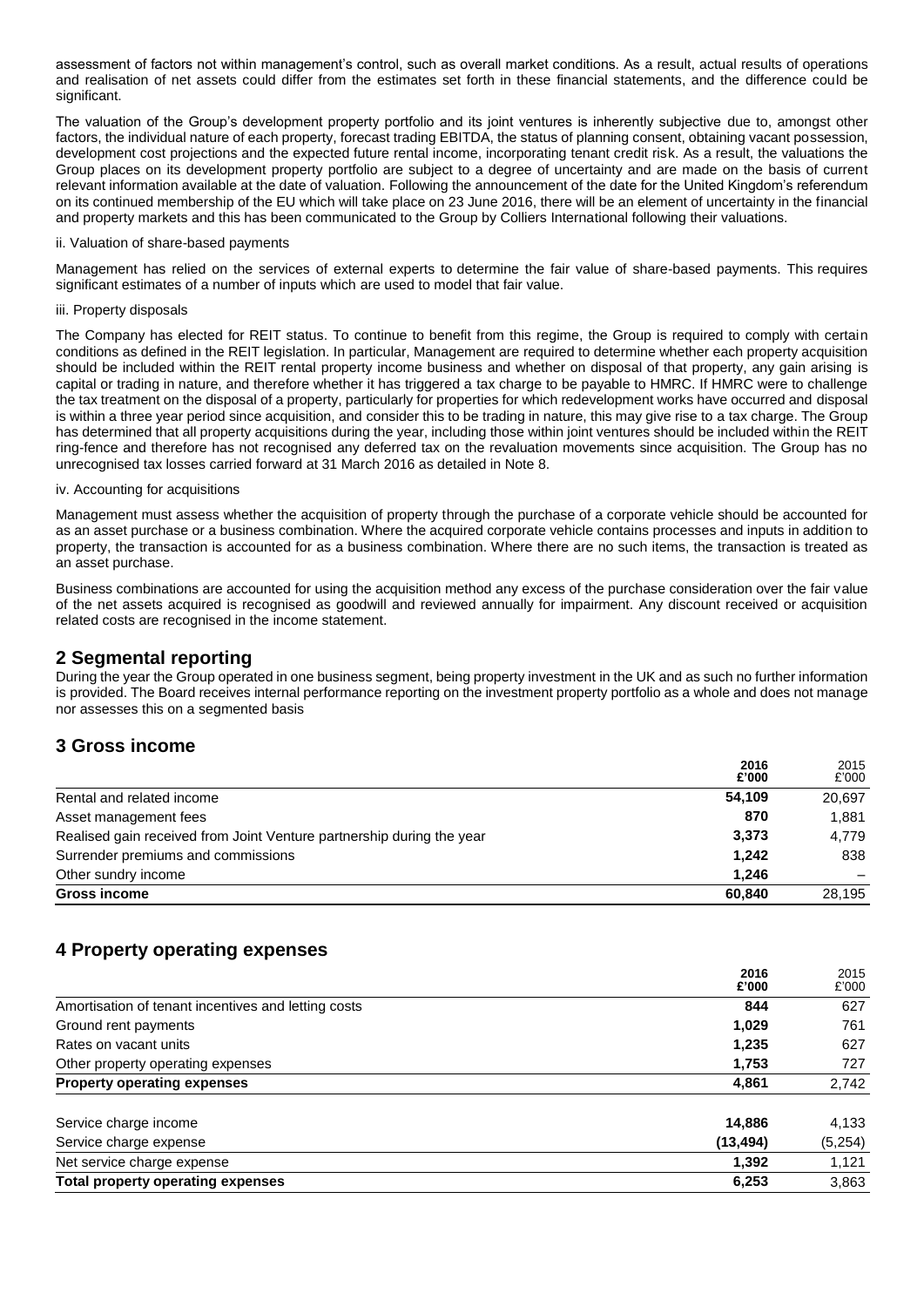# **5 Administrative expenses**

|                                                                                                  | 2016<br>£'000 | 2015<br>£'000 |
|--------------------------------------------------------------------------------------------------|---------------|---------------|
| Group staff costs                                                                                | 8,796         | 6,871         |
| Depreciation                                                                                     | 1825          | 76            |
| Share Option and LTIP expense                                                                    | 898           | 610           |
| Administration and other operating expenditure                                                   | 3,928         | 2,532         |
| <b>Administrative expenses</b>                                                                   | 13,747        | 10,089        |
| Asset management fees                                                                            | (870)         | (1,881)       |
| Exceptional cost                                                                                 | (900)         |               |
| Net administrative expenses <sup>1</sup>                                                         | 11,977        | 8,208         |
| Net administrative expenses as a % of gross rental income<br>(including share of joint ventures) | 18.5%         | 23.0%         |
| Exceptional one off item in respect of move to the Main Market of £0.9m.                         | 2016          | 2015          |
| Auditor's remuneration                                                                           | £'000         | £'000         |
| Fees payable to the Company's auditor for the year-end audit                                     | 200           | 172           |
| <b>Total audit fees</b>                                                                          | 200           | 172           |
| Fees payable to the Company's auditor for reporting accountant services                          | 30            |               |
| Fees payable to the Company's auditor for the interim review                                     | 28            | 28            |
| <b>Total non-audit fees</b>                                                                      | 58            | 28            |
| Total                                                                                            | 258           | 200           |

| 2016                                             | 2015    |
|--------------------------------------------------|---------|
| <b>Number</b>                                    | Number  |
| <b>Average staff numbers including Directors</b> | ົ<br>ےت |

# **6 Profit on disposal of investment properties**

| Profit on disposal of investment properties |      | 8.299         | 1.740         |
|---------------------------------------------|------|---------------|---------------|
| Carrying value                              | 12   | (42.349)      | (28, 202)     |
| Net disposal proceeds                       |      | 50.648        | 29.942        |
| Costs of disposal                           |      | (461)         | (633)         |
| Gross disposal proceeds                     |      | 51.109        | 30,575        |
|                                             | Note | 2016<br>£'000 | 2015<br>£'000 |

Profit based on historical cost was £21 million.

Profits on the disposal of investment properties are realised profits in the year of disposal of assets at a consideration above the carrying value of the asset.

# **7 Finance income and expense**

|                                          | 2016<br>£'000 | 2015<br>£'000 |
|------------------------------------------|---------------|---------------|
| (a) Finance income                       |               |               |
| Income from cash and short-term deposits | 82            | 191           |
| <b>Total finance income</b>              | 82            | 191           |
| (b) Finance costs                        |               |               |
| Interest on bank loans                   | 11,500        | 5,923         |
| Interest on debt instruments             | 737           | 1,400         |
| <b>Total finance costs</b>               | 12,237        | 7,323         |
| <b>Net finance cost</b>                  | 12,155        | 7,132         |

Interest on debt instruments relates to the Convertible Unsecured Loan Stock.

More details on the Group's borrowings are provided in Note 20.

# **8 Taxation**

The tax expense for the year comprises: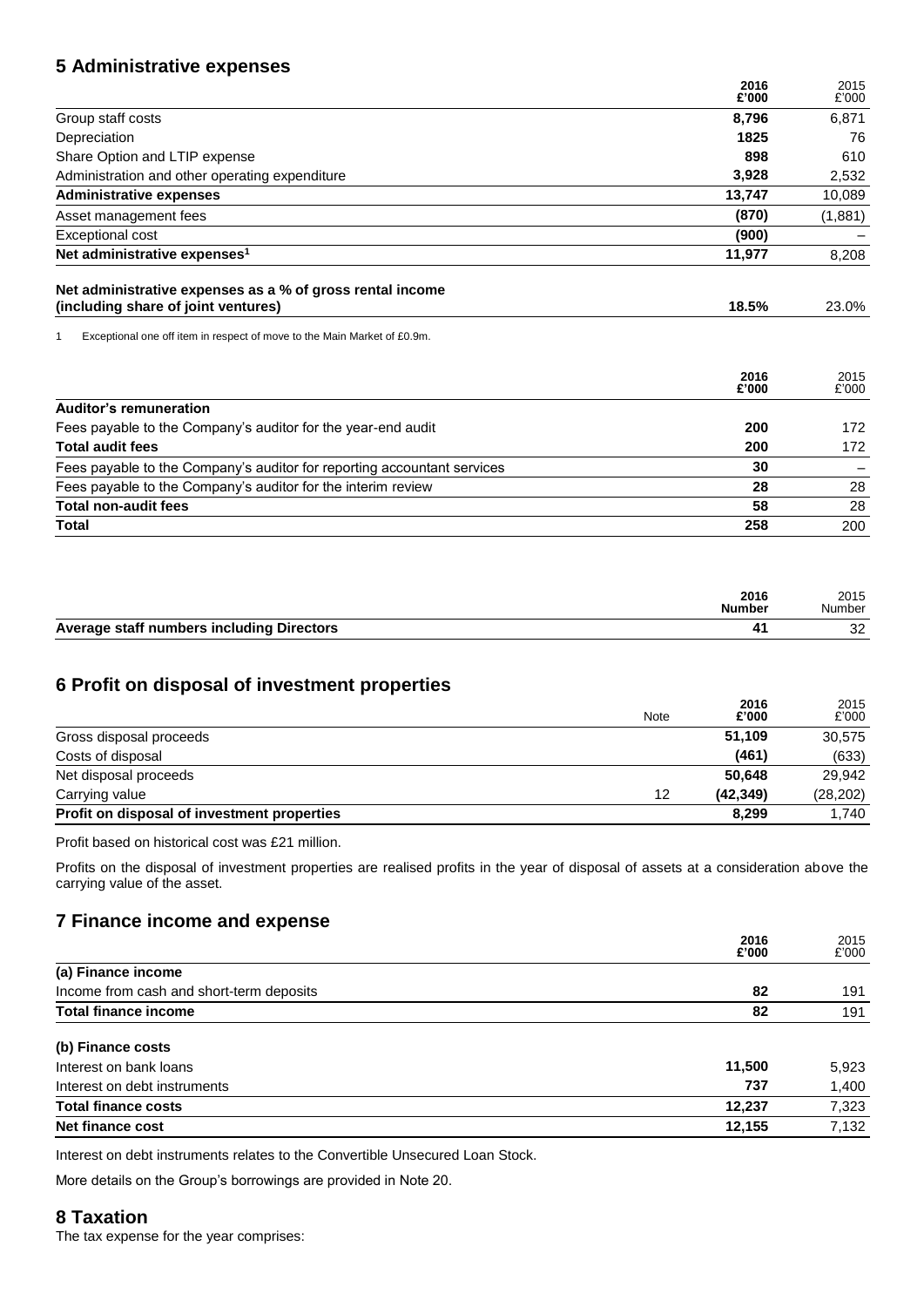|                                       | 2016<br>£'000            | 2015<br>£'000 |
|---------------------------------------|--------------------------|---------------|
| <b>Current taxation</b>               |                          |               |
| UK Corporation Tax at 20% (2015: 21%) | $\overline{\phantom{a}}$ |               |
| Tax charge for the year               | 136                      |               |

The charge for the year can be reconciled to the profit per the consolidated income statement as follows:

|                                            | 2016<br>£'000            | 2015<br>£'000 |
|--------------------------------------------|--------------------------|---------------|
| Profit before tax                          | 70.909                   | 39.528        |
| Tax at the current rate of 20% (2015: 21%) | 14.182                   | 8.300         |
| Tax effect of profit under REIT regime     | (14.182)                 | (8,300)       |
| Tax charge                                 | $\overline{\phantom{0}}$ |               |

As at 31 March 2016, the Group had no surplus UK revenue tax losses carried forward (2015: £1.0 million) and surplus UK capital losses of £nil million (2015: £nil million).

# **9 Earnings per share**

The European Public Real Estate Association (EPRA) issued Best Practices Policy Recommendations in 2014 and additional guidance in January 2015, which gives recommendations for performance measures. The EPRA earnings measure excludes investment property revaluations and gains on disposals, intangible asset movements and their related taxation. We have also disclosed an EPRA adjusted profit measure which includes realised gains on disposals and adds back Share Option expense, Gain on bargain purchase and an exceptional cost in respect of move to the main market.

The National Association of Real Estate Investment Trusts (NAREIT) Funds from Operations (FFO) measure is similar to EPRA earnings and is a performance measure used by many property analysts. The main difference to EPRA earnings with respect to the Group is that it adds back the amortisation of leasing costs and tenant incentives and is based on US GAAP.

The calculation of basic and diluted earnings per share is based on the following data:

|                                                                                | 2016<br>£'000 | 2015<br>£'000 |
|--------------------------------------------------------------------------------|---------------|---------------|
| <b>Earnings</b>                                                                |               |               |
| Earnings for the purposes of basic and diluted EPS being Profit after Taxation | 69,409        | 39,528        |
| <b>Adjustments to arrive at EPRA profit</b>                                    |               |               |
| Unrealised gains on revaluation of investment properties                       | (19, 513)     | (6, 861)      |
| Unrealised surplus on revaluation of joint venture investment properties       | (4, 489)      | (12, 405)     |
| Profit on disposal of investment properties                                    | (8, 299)      | (1,740)       |
| Gain on bargain purchase in respect of acquisition of joint venture entities   | (968)         |               |
| <b>EPRA</b> profit                                                             | 36,140        | 18,522        |
| Profit on disposal of investment properties                                    | 8,299         | 1,740         |
| Share Option expense                                                           | 808           | 610           |
| Gain on bargain purchase in respect of acquisition of joint venture entities   | 968           |               |
| Exceptional cost in respect of move to the main market                         | 900           |               |
| <b>EPRA adjusted profit</b>                                                    | 47,115        | 20,872        |
| Adjustments to EPRA profit to arrive at NAREIT FFO                             |               |               |
| <b>EPRA</b> profit                                                             | 36,140        | 18,522        |
| Amortisation of tenant incentives and letting costs                            | 203           | 153           |
| Amortisation of rent-free periods                                              | (103)         | (352)         |
| Amortisation of capitalised leasing costs                                      | 641           | 474           |
| <b>NAREIT FFO</b>                                                              | 36,881        | 18,797        |

| Number of shares                                                                                      | 2016<br><b>No. 000s</b> | 2015<br>No. 000s |
|-------------------------------------------------------------------------------------------------------|-------------------------|------------------|
| Weighted average number of Ordinary Shares for the purposes of basic EPS and EPRA EPS<br>calculations | 176.903                 | 105.496          |
| Effect of dilutive potential Ordinary Shares:                                                         |                         |                  |
| Share awards                                                                                          | 1.327                   | 984              |
| Warrants                                                                                              | 229                     | 255              |
| MSREI joint venture conversion (expired)                                                              |                         | 2,870            |
| Weighted average number of Ordinary Shares for the purposes of basic diluted EPS                      |                         |                  |
| and basic diluted EPRA EPS                                                                            | 178,459                 | 109.605          |
| 1. EPRA Adjusted EPS (pence)                                                                          | 26.6                    | 19.8             |
| 2. EPRA EPS basic (pence)                                                                             | 20.4                    | 17.6             |
| 3. FFO EPS basic (pence)                                                                              | 20.8                    | 17.8             |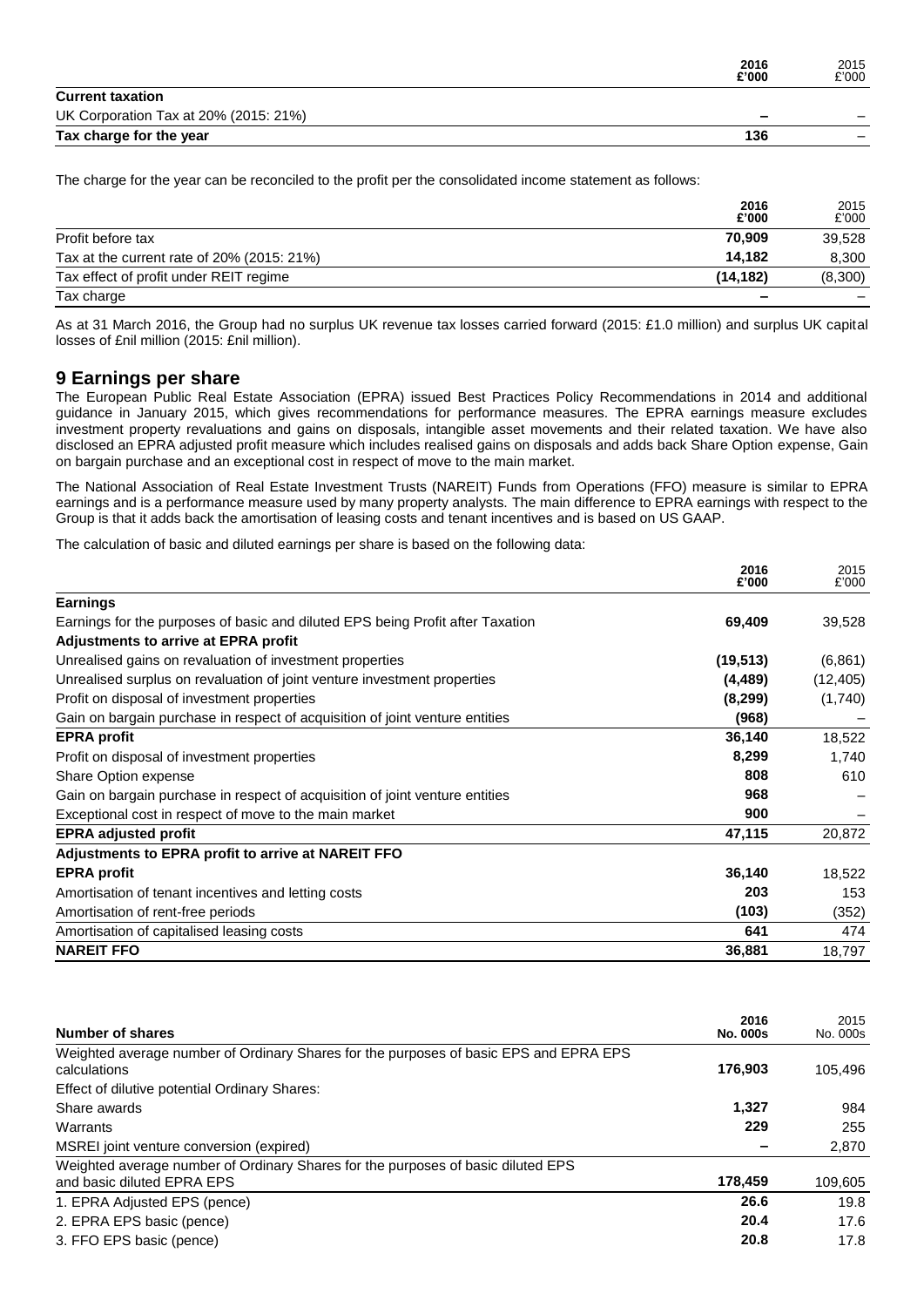| 4. EPS basic (pence)      | 39.2 | 37.5 |
|---------------------------|------|------|
| EPRA diluted EPS (pence)  | 20.3 | 17.4 |
| Diluted EPS basic (pence) | 38.9 | 36.2 |

1. This is a company calculation based on cash profits including only realised profits in the year and is the basis the Board uses to determine Dividend Payments and Dividend cover.

2. EPRA EPS is calculated in accordance with EPRA guidelines.<br>3. FFO EPS is calculated in accordance with Market Guidelines FFO EPS is calculated in accordance with Market Guidelines

4. Basic EPS includes unrealised gain such as property revaluations and is based on profit before taxation.<br>5. Dilutive calculations includes the impact of share awards and warrants

Dilutive calculations includes the impact of share awards and warrants

# **10 Net asset value per share**

|                                              |                               |                                 |                          | 2015                   |                          |                    |
|----------------------------------------------|-------------------------------|---------------------------------|--------------------------|------------------------|--------------------------|--------------------|
|                                              | <b>Total equity</b><br>£'000s | <b>Shares</b><br><b>No'000s</b> | Pence per<br>share       | Total equity<br>£'000s | <b>Shares</b><br>No'000s | Pence per<br>share |
| <b>Basic</b>                                 | 689,867                       | 233,494                         | 295                      | 339,695                | 127.078                  | 267                |
| Warrants in issue                            | 629                           | 420                             | 150                      | 933                    | 569                      | 164                |
| Unexercised employee awards                  | 4,674                         | 2,740                           | 171                      | 4,850                  | 2,617                    | 185                |
| Convertible Ioan stock (A CULS) <sup>1</sup> |                               |                                 | -                        | 17,000                 | 6,855                    | 248                |
| Convertible Ioan stock (B CULS) <sup>1</sup> |                               |                                 | $\overline{\phantom{0}}$ | 6.500                  | 2.642                    | 246                |
| <b>Diluted</b>                               | 695.170                       | 236.654                         | 294                      | 368,978                | 139,761                  | 264                |
| Fair value derivatives                       | 2,577                         |                                 |                          | 690                    |                          |                    |
| <b>EPRA</b>                                  | 697.747                       | 236.654                         | 295                      | 369,668                | 139.761                  | 265                |

1 All A CULS and B CULS were converted in the year

The number of shares in issue is adjusted under the EPRA calculation to assume conversion of the warrants, options, shares from the long-term incentive plan and the Convertible Unsecured Loan Stock converted to equity providing they have a dilutive effect.

# **11 Dividends**

The following dividends are associated with the current and prior years:

| Payment date                  | Dividend                  | <b>PID</b> | Non-PID | Pence per<br>share | 2016<br>£'000 |
|-------------------------------|---------------------------|------------|---------|--------------------|---------------|
| <b>Current year dividends</b> |                           |            |         |                    |               |
| 31 July 2015                  | First interim dividend    | 4.50       |         | 4.50               | 5,839         |
| 13 November 2015              | Second interim dividend   | 4.50       |         | 4.50               | 8,094         |
| 10 February 2016              | Third quarterly dividend  | 4.75       |         | 4.75               | 8,887         |
| 13 May 2016 <sup>1</sup>      | Fourth quarterly dividend | 2.75       | 2.00    | 4.75               | 11,086        |
|                               |                           | 16.5       | 2.00    | 18.5               | 33.906        |

Post balance sheet event.

The £33.9m of dividends paid in the year is 136% covered by EPRA cash profits of £46.2m as set out in Note 9.

| Prior year dividends                                                    |                           |      |      |               | 2015<br>£'000 |
|-------------------------------------------------------------------------|---------------------------|------|------|---------------|---------------|
| 31 October 2014                                                         | First interim dividend    | 1.00 | 3.25 | 4.25          | 4,235         |
| 30 January 2015                                                         | Second interim dividend   | 1.00 | 3.25 | 4.25          | 4,242         |
| 30 January 2015                                                         | Third quarterly dividend  | 4.25 |      | 4.25          | 4,242         |
| 18 May 2015                                                             | Fourth quarterly dividend | 4.25 |      | 4.25          | 5,401         |
|                                                                         |                           | 10.5 | 6.50 | 17.0          | 18,120        |
|                                                                         |                           |      |      | 2016<br>£'000 | 2015<br>£'000 |
| Dividends in consolidated statement of<br>changes in equity             |                           |      |      | 28,220        | 12,719        |
| Dividends settled in cash during the year                               |                           |      |      | 28,220        | 12,719        |
| Timing difference related to payment of<br>withholding tax on dividends |                           |      |      | (512)         | (503)         |

The Company has a quarterly dividend policy.

During the year ended 31 March 2016 the Company declared total dividends of 18.5 pence per share of which 4.75 pence was paid after the year end. This is an 8.8% increase on the prior year dividend of 17.0 pence per share. The total dividend is fully covered by profits in the year.

**Dividends in cash flow statement 27,708** 12,216

Of the total dividend in respect to the year ended 31 March 2016, 16.5 pence was paid as a PID and 2.00 pence paid as a Non-PID (2015: 10.5 as a PID and 6.5 as a Non-PID.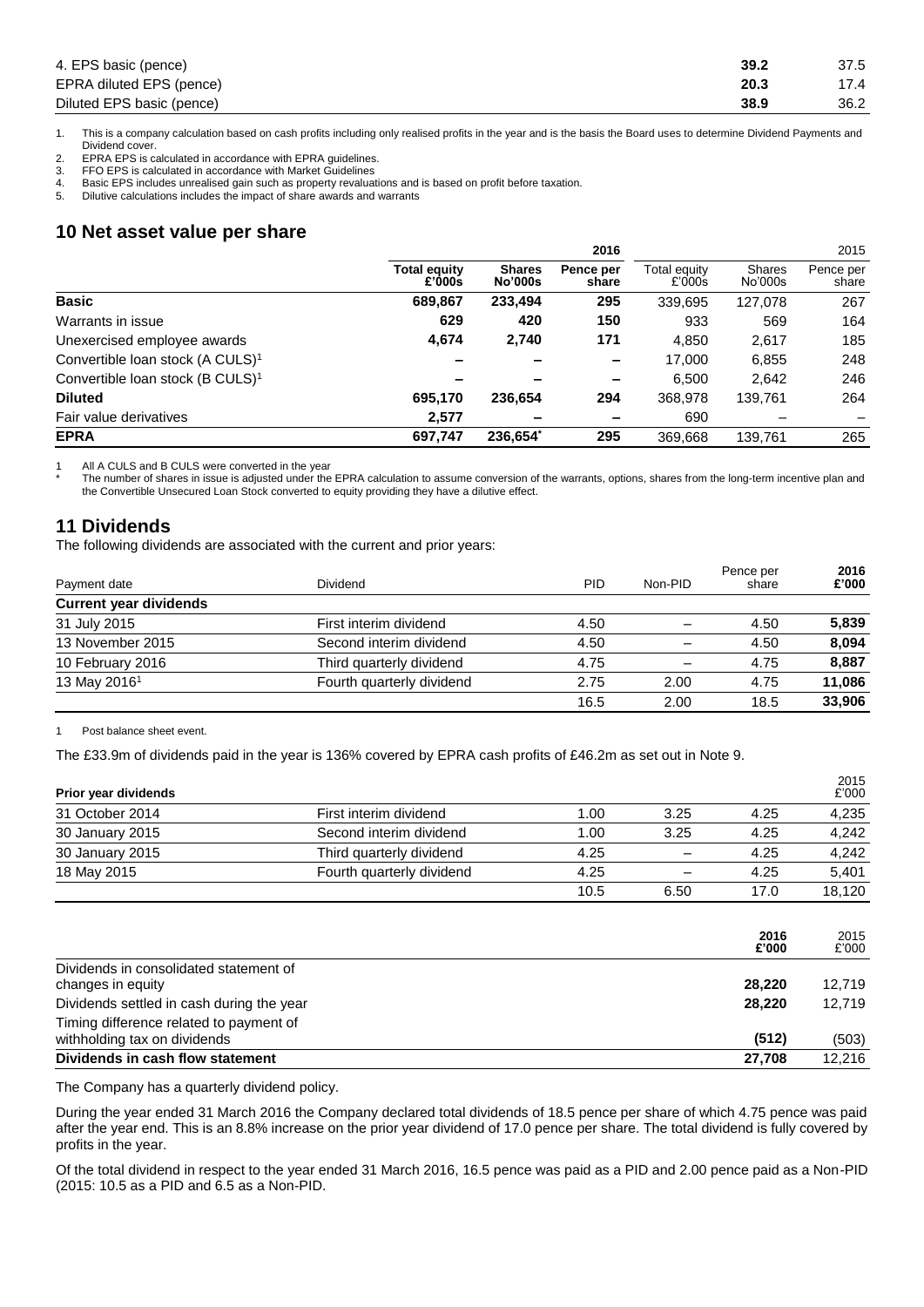# **12 Investment properties**

|                                              | Note | 2016<br>£'000 | 2015<br>£'000 |
|----------------------------------------------|------|---------------|---------------|
| Fair value brought forward                   |      | 404.098       | 214.124       |
| Acquisitions and improvements in the year    |      | 205.445       | 89,815        |
| Properties acquired on business combinations |      | 252.400       | 121,500       |
| Disposals in the year                        | 6    | (42, 349)     | (28, 202)     |
|                                              |      | 819.594       | 397,237       |
| Valuation movement gains in profit and loss  |      | 19.513        | 6,861         |
| Fair value at 31 March 2016                  |      | 839.107       | 404.098       |

It is the Group's policy to carry investment properties at fair value in accordance with IAS 40 'Investment Property'. The fair value of the Group's investment property at 31 March 2016 has been determined on the basis of open market valuations carried out by Colliers International who are the external independent valuers to the Group.

The fair value at 2016 represents the highest and best use.

The properties are categorised as Level 3 in the IFRS 13 fair value hierarchy. There were no transfers of property between Levels 1, 2 and 3.

Level 1 inputs are quoted prices (unadjusted) in active markets for identical assets or liabilities that the entity can access at the measurement date.

Level 2 inputs are inputs other than quoted prices included within Level 1 that are observable for the asset or liability, either directly or indirectly.

Level 3 inputs are unobservable inputs for the asset or liability.

The Group's policy is to recognise transfers into and out of fair value hierarchy levels as of the date of the event or change in circumstances that caused the transfer.

## *Valuation processes*

The Group's investment properties have been valued at fair value on 31 March 2016 by independent valuers, Colliers International Valuation UK LLP, on the basis of fair value in accordance with the Current Practice Statements contained in The Royal Institution of Chartered Surveyors Valuation – Professional Standards, (the 'Red Book'). Following the announcement of the date for the United Kingdom's referendum on its continued membership of the EU which will take place on 23 June 2016, there will be an element of uncertainty in the financial and property markets and this has been communicated to the Group by Colliers International following their valuations.

## **Information about fair value measurements for the investment property using significant unobservable inputs (Level 3)**

|                                     |                          |                       |                          |                             |                          | Property ERV per sq ft (£) |                          |                          |       | Property Rent per sq ft (£) | Property<br>Equivalent<br>Yield (%) |                          | <b>EPRA</b><br>topped up<br>net initial<br>Yield (%) |
|-------------------------------------|--------------------------|-----------------------|--------------------------|-----------------------------|--------------------------|----------------------------|--------------------------|--------------------------|-------|-----------------------------|-------------------------------------|--------------------------|------------------------------------------------------|
|                                     |                          | Fair value<br>(E'000) |                          | Min                         | Max                      | Average                    |                          | Min                      | Max   | Average                     | Average                             |                          | Average                                              |
|                                     |                          |                       |                          |                             |                          |                            |                          |                          |       |                             |                                     |                          |                                                      |
| Shopping centres                    |                          | 594,462               |                          | 8.13                        | 38.18                    | 14.10                      |                          | 5.05                     | 30.93 | 13.54                       |                                     | 7.9                      | 6.96                                                 |
| High street                         |                          | 49,546                |                          | 5.07                        | 21.66                    | 9.94                       |                          | 2.76                     | 22.47 | 9.62                        |                                     | 6.4                      | 6.29                                                 |
| <b>Retail Warehouse</b>             |                          | 132,416               |                          | 7.00                        | 20.00                    | 12.07                      |                          | 6.29                     | 21.39 | 10.87                       |                                     | 7.4                      | 7.16                                                 |
| Development Site                    |                          | 20,890                |                          | 10.66                       | 10.66                    | 10.66                      |                          | 8.04                     | 8.04  | 8.04                        |                                     | 6.6                      | 4.26                                                 |
|                                     |                          | 797,314               |                          |                             |                          |                            |                          |                          |       |                             |                                     |                          |                                                      |
|                                     |                          |                       |                          | Property Rent per sq ft (£) |                          | Net Initial Yield (%)      |                          |                          |       | $EBITDA$ psf $(E)$          |                                     |                          | Income x                                             |
|                                     | Fair<br>value<br>(E'000) | Min                   |                          | Max Average                 | Min                      |                            | Max Average              | Min                      |       | Max Average                 | <b>Min</b>                          |                          | Max Average                                          |
| Pub portfolio                       | 161,240                  | $\blacksquare$        | $\overline{\phantom{a}}$ | $\overline{\phantom{a}}$    | $\overline{\phantom{a}}$ | $\overline{a}$             | $\overline{\phantom{a}}$ | 2.13                     | 80.84 | 19.91                       | 30.3                                | 12.72                    | 7.77                                                 |
| Convenience<br>store<br>development |                          |                       |                          |                             |                          |                            |                          |                          |       |                             |                                     |                          |                                                      |
| portfolio                           | 14,715                   | 15.00                 | 17.50                    | 13.90                       | 6.0                      | 7.5                        | 6.1                      | $\overline{\phantom{a}}$ |       |                             |                                     | $\overline{\phantom{0}}$ |                                                      |
|                                     | 175,955                  |                       |                          |                             |                          |                            |                          |                          |       |                             |                                     |                          |                                                      |
| <b>Group Total</b>                  | 973,269                  |                       |                          |                             |                          |                            |                          |                          |       |                             |                                     |                          |                                                      |
| <b>By Ownership</b>                 |                          |                       |                          |                             |                          |                            |                          |                          |       |                             |                                     |                          |                                                      |
| Wholly owned 839,107                |                          |                       |                          |                             |                          |                            |                          |                          |       |                             |                                     |                          |                                                      |
| Joint ventures 134,162              |                          |                       |                          |                             |                          |                            |                          |                          |       |                             |                                     |                          |                                                      |
| <b>Group Total</b>                  | 973,269                  |                       |                          |                             |                          |                            |                          |                          |       |                             |                                     |                          |                                                      |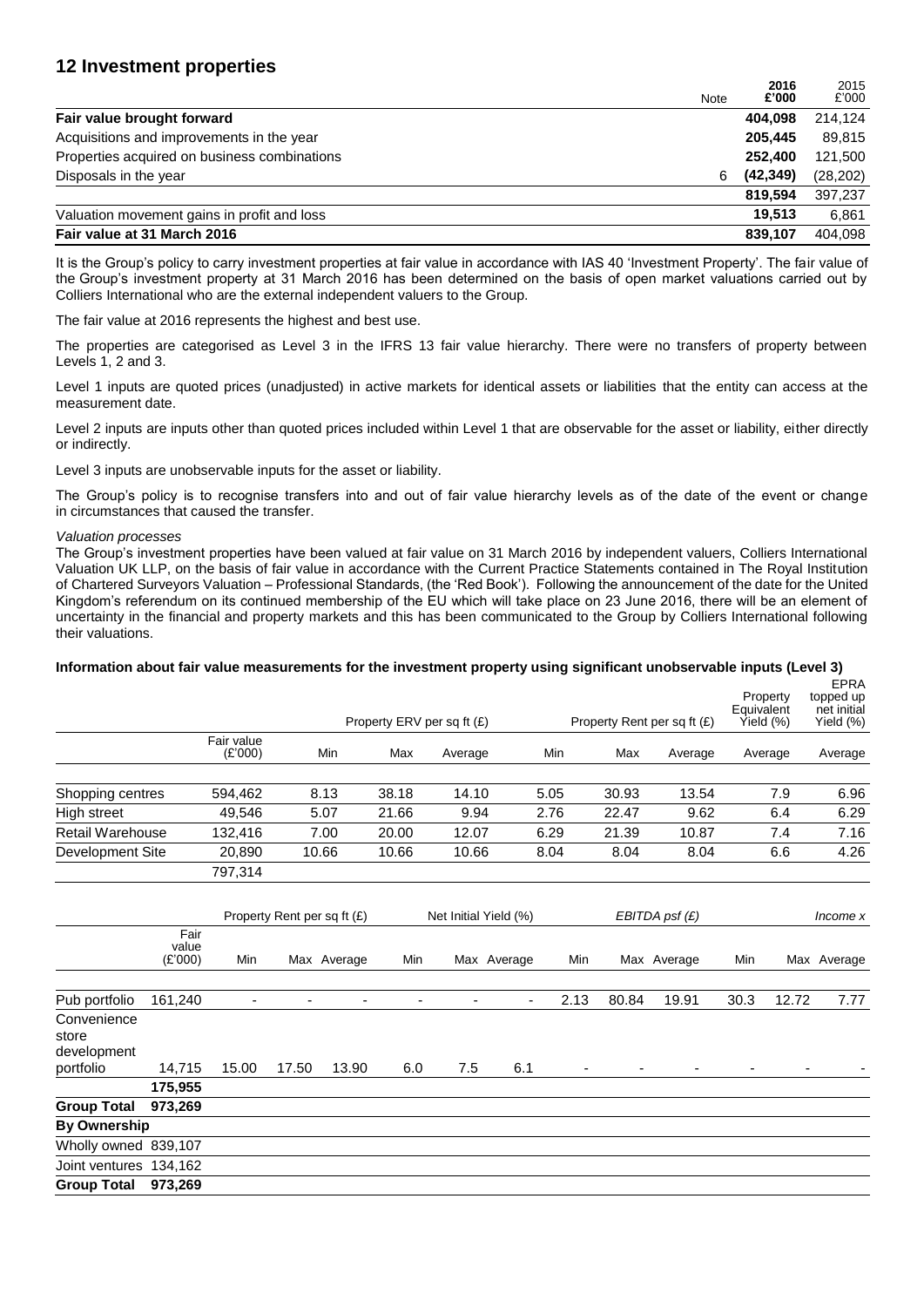Revenues are derived from a large number of tenants with no single tenant or group under common control contributing more than 10% of the Group's revenue.

There are interrelationships between all these unobservable inputs as they are determined by market conditions. The effect of an increase in more than one unobservable input would be to magnify the impact on the valuation. The impact on the valuation will be mitigated by the interrelationship of two unobservable inputs moving in opposite directions, e.g. an increase in rent may be offset by an increase in yield, resulting in no net impact on the valuation. Expected vacancy rates may impact the yield with higher vacancy rates resulting in higher yields.

## *Valuation techniques underlying the Group's estimation of fair value including joint ventures*

The investments are several retail assets in the UK with a total carrying amount of £973 million. The valuation was determined using an income capitalisation method, which involves applying a yield to rental income streams. Inputs include yield, current rent and ERV.

Development properties are valued using a residual method, which involves valuing the completed investment property using an investment method and deducting estimated costs to complete, then applying an appropriate discount rate. The relationship of unobservable inputs to fair value are the higher the rental values and the lower the yield, the higher the fair value. In respect of the pub portfolio the Valuer makes judgements on whether to use residual value or a higher value to include development potential where appropriate. Where no conversion opportunity has been identified at present, the Valuer has not specifically considered an alternative use valuation.

These inputs include:

- Rental value total rental value per annum
- Equivalent yield the discount rate of the perpetual cash flow to produce a net present value of zero assuming a purchase at the valuation

There were no changes in valuation techniques during the year.

The portfolio has been valued by external valuers biannually, on a fair value basis in accordance with the Red Book. Valuation reports are based on both information provided by the Group, e.g. current rents and lease terms which is derived from the Company's financial and property management systems and is subject to the Group's overall control environment, and assumptions applied by the valuers, e.g. ERVs and yields. These assumptions are based on market observation and the valuer's professional judgement.

The fee payable to the valuers is on a fixed basis.

# **13 Acquisition of subsidiaries (Business combination)**

On 18 June 2015, the Group acquired 50% of the units of NewRiver Retail Property Unit Trust 3 and 4, Unit Trusts registered in Jersey which are engaged in property investment, resulting in ownership of 100% and control of the underlying entities from its Joint Venture Partner Bravo II. Management determined that the acquisition of control should be accounted for as a business combination in accordance with IFRS 3 'Business Combinations'. The fair value of the Group's 50% equity interest in the NewRiver Retail Property Unit Trusts held before business combination amounted to £54m. The total consideration amounted to £159m. The acquired subsidiaries have contributed net revenues of £13.4m and profit of £8.4m to the Group for the period from the date of acquisition to 31 March 2016. If the acquisition had occurred on 1 April 2015, with all other variables held constant, Group net revenue would have increased by £12.8m and underlying profit would have increased by £11.0m.

On 13 July 2015 the Group acquired 158 pubs purchased under a Business Sale Agreement from Punch Tavern. The purchase consideration of this business combination was £53.5m equivalent to the fair value investment property acquired of £53.5m. No fair value was attributed to any other assets or liabilities. Since the acquisition date this pub portfolio has contributed £3.4m net revenues and profit of £3.2m to the Group. If the acquisition had occurred on 1 April 2015, with all other variables held constant, Group net revenue for the year would have increased by £4.7m and underlying profit would have increased by £4.5m.

Details of the assets and bargain purchase arising are as follows:

| <b>Total acquisitions</b>                                     | 105,447                        |
|---------------------------------------------------------------|--------------------------------|
| Less: fair value previously held interest                     | (54,017)                       |
| Total purchase consideration                                  | 159,464                        |
| Bargain purchase (negative goodwill)                          | (968)                          |
| Fair value of acquired interest in net assets of subsidiaries | 160,432                        |
| Debenture and loans                                           | (94, 811)                      |
| Cash and cash equivalents                                     | 6,903                          |
| Other net current liabilities                                 | (5,899)                        |
| Current assets                                                | 1,839                          |
| Investment property                                           | 252,400                        |
|                                                               | Attributed fair value<br>£'000 |
|                                                               | 31 March 2016                  |

The purchase consideration disclosed above comprises cash and cash equivalents paid to the acquiree's 50% owner of £51.95m. The bargain purchase is a result of the fair value exceeding the purchase price and includes a capital payment by Bravo II of £3.3m as part of the transaction which accrued to NewRiver Retail Limited as a result of strong performance of the Property Unit Trust. The gain on bargain purchase is recognised in the income statement. The fair value of cash and cash equivalents was considered equal to the carrying value representing the entity's bank deposits; fair value of borrowings and trade and other payables was calculated based on discounted cash flow models. The acquired bank loans and overdrafts have no recourse to other companies or asset in the Group.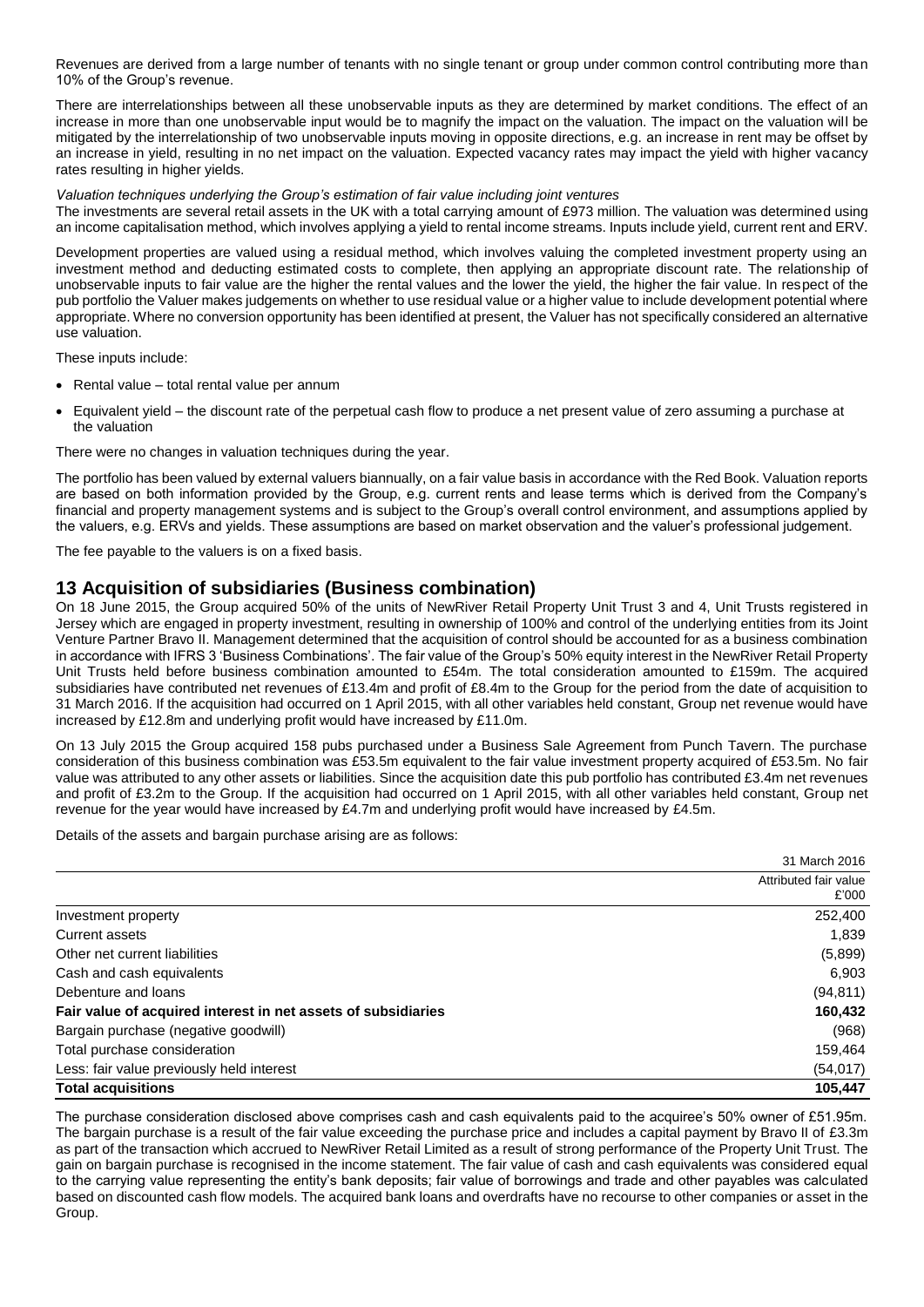# **14 Investments in joint ventures**

|                                                                          | Note | 2016<br>£'000 | 2015<br>£'000 |
|--------------------------------------------------------------------------|------|---------------|---------------|
| Opening balance                                                          |      | 113,027       | 74,851        |
| Additional joint venture interests acquired during the year <sup>1</sup> |      |               | 72,470        |
| Effective disposal of 50%/10% investment                                 | 13   | (54, 017)     | (7, 942)      |
| Income from joint ventures                                               |      | 8,559         | 11.411        |
| Net valuation movement                                                   |      | 4,489         | 11,843        |
| Distributions and dividends <sup>1</sup>                                 |      | (4, 325)      | (6, 450)      |
| Loan repayment                                                           |      |               | (45, 567)     |
| Capital call                                                             |      | 2,266         | 2,275         |
| Hedging movements                                                        |      | 126           | 136           |
| <b>Closing balance</b>                                                   |      | 70,125        | 113.027       |

| Name                                                                     | Country of<br>incorporation | % Holdina<br>2016 | % Holding<br>2015 |
|--------------------------------------------------------------------------|-----------------------------|-------------------|-------------------|
| NewRiver Retail Investments LP and NewRiver Retail Investments (GP) Ltd* | Guernsey                    | 50                | 50                |
| NewRiver Retail Property Unit Trust                                      | Jersey                      | 100               | 100               |
| NewRiver Retail Property Unit Trust No.2                                 | Jersey                      | 50                | 50                |
| NewRiver Retail Property Unit Trust No.3                                 | Jersey                      | 100               | 50                |
| New River Retail Property Unit Trust No.4                                | Jersey                      | 100               | 50                |
| New River Retail Property Unit Trust No.5, No.6, No.7                    | Jersey                      | 50                | 50                |

The net cash outflow during the year was £4.3 million (2015: cash outflow £66.02 million).

\* NewRiver Retail Investments (GP) Limited and its Limited partner (NewRiver Retail Investments LP) has a number of 100% owned subsidiaries which are NewRiver Retail (Finco No 1) Limited and NewRiver Retail (GP1) Limited, acting in its capacity as General Partner for NewRiver Retail (Holding No 1) LP and NewRiver Retail (Portfolio No 1) LP. These entities have been set up to facilitate the investment in retail properties in the UK by the Barley JV.

There are currently four joint ventures which are equity accounted for as set out below:

## **NewRiver Retail Property Unit Trust, NewRiver Retail Property Unit Trusts No 2, 5, 6 and 7.**

NewRiver Retail Property Unit Trusts No 2, 5,6 and 7 (the 'Middlesbrough and 'Swallowtail' JVs) are established jointly controlled Jersey Property Unit Trusts set up by NewRiver Retail Limited and PIMCO BRAVO II Fund LP ('BRAVO II') to invest in UK retail property.

On 18 June 2015, the Group acquired 50% of the units of Trent and Camel III, resulting in ownership of 100% and control of the underlying entity from its Joint Venture Partner Bravo II. See note 13. The Middlesbrough and Swallowtail JVs are owned 50% by NewRiver Retail Limited and 50% BRAVO II. NewRiver Retail (UK) Limited is the appointed asset manager on behalf of these JVs and receives asset management fees, development management fees and performance-related return promote payments.

Management have taken the decision to account for the equity interest in JVs as joint ventures as the Group has significant influence over decisions made by each joint venture but is not able to exert complete control over these joint ventures.

The JVs have an acquisition mandate to invest in UK retail property with an appropriate leverage with future respective equity commitments being decided on a transaction-by-transaction basis. In line with the existing NewRiver investment strategy, the JVs will target UK retail property assets with the objective of delivering added value and above average returns through NewRiver's proven skills in active and entrepreneurial asset management and risk-controlled development.

All JVs have a 31 December year end and the Group has applied equity accounting for its interest in each JV. The aggregate amounts recognised in the consolidated balance sheet and income statement eliminate intercompany transactions and are as follows:

|                                             | 2016<br><b>NewRiver Retail</b><br><b>Property Unit</b><br>Trust, 2, 3,<br>4, 5, 6,7<br>Total<br>£'000 | 2016<br>Group's share<br>£'000 | 2015<br><b>31 March</b> NewRiver Retail<br><b>Property Unit</b><br>Trust, 2, 3, 4<br>£'000 | 31 March<br>2015<br>Group's Share<br>£'000 |
|---------------------------------------------|-------------------------------------------------------------------------------------------------------|--------------------------------|--------------------------------------------------------------------------------------------|--------------------------------------------|
| <b>Balance sheet</b>                        |                                                                                                       |                                |                                                                                            |                                            |
| Non-current assets                          | 240,641                                                                                               | 120,321                        | 417,560                                                                                    | 208,780                                    |
| Current assets                              | 6,664                                                                                                 | 3,332                          | 14,799                                                                                     | 7,400                                      |
| <b>Current liabilities</b>                  | (3,888)                                                                                               | (1, 944)                       | (8,372)                                                                                    | (4, 186)                                   |
| Senior debt                                 | (117, 365)                                                                                            | (58, 675)                      | (211,252)                                                                                  | (105, 619)                                 |
| Non-current (liabilities)/assets            | (979)                                                                                                 | (497)                          | (1,865)                                                                                    | (939)                                      |
| <b>Net assets</b>                           | 125,073                                                                                               | 62,537                         | 210,870                                                                                    | 105,436                                    |
| Income statement*                           |                                                                                                       |                                |                                                                                            |                                            |
| Net income                                  | 19,706                                                                                                | 11,957                         | 34,702                                                                                     | 15,705                                     |
| Administration expenses                     | (964)                                                                                                 | (556)                          | (1,800)                                                                                    | (804)                                      |
| Finance costs                               | (5,056)                                                                                               | (3,243)                        | (8, 867)                                                                                   | (4,021)                                    |
| <b>Recurring income</b>                     | 13,686                                                                                                | 8,158                          | 24,035                                                                                     | 10,880                                     |
| Fair value surplus on property revaluations | 11,604                                                                                                | 5,802                          | 25,616                                                                                     | 12,807                                     |
| Profit on disposal                          | 33                                                                                                    | 17                             |                                                                                            |                                            |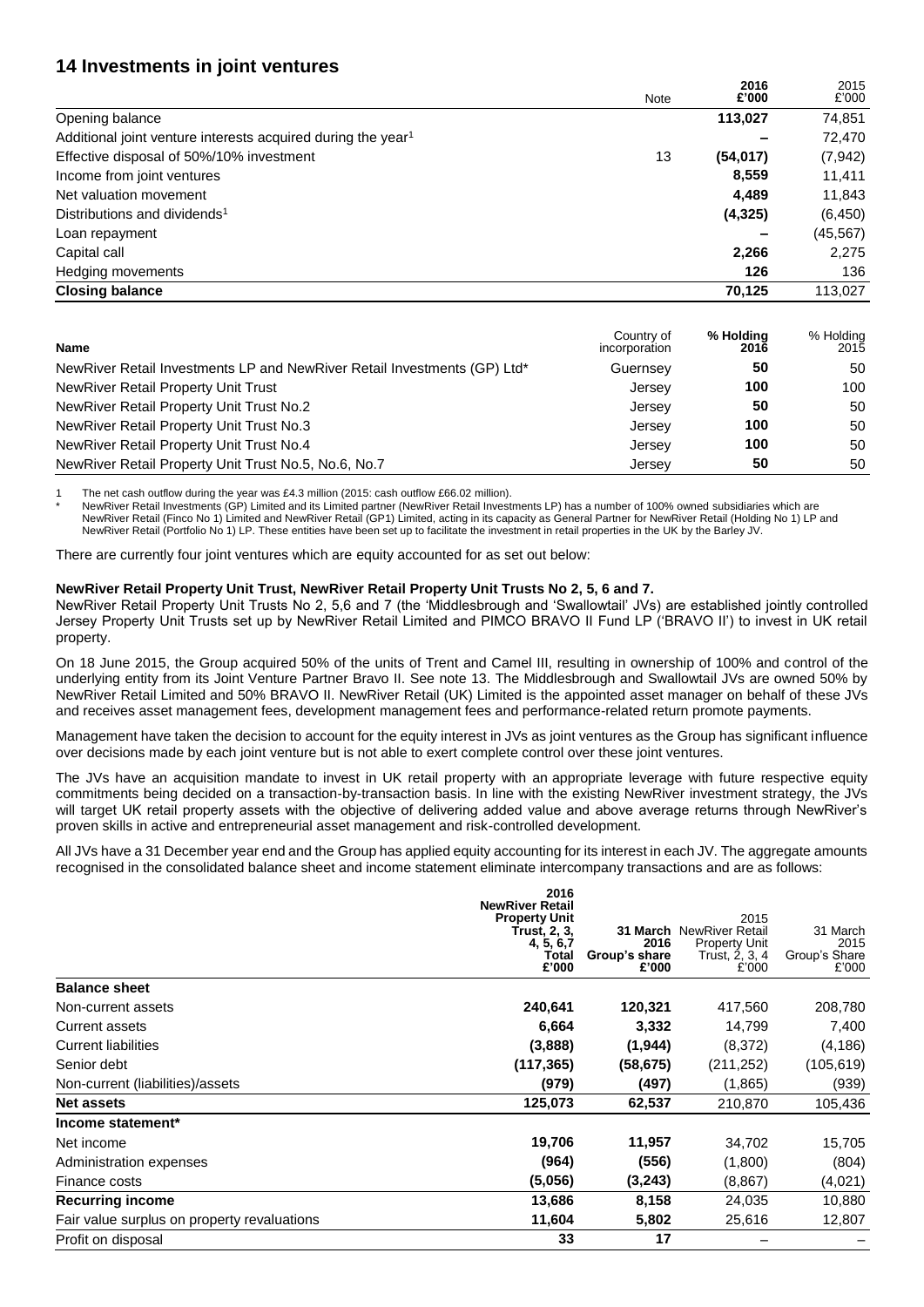| Income from joint ventures | ንድ<br>$\sim$<br>20.JZJ<br>__ | 077 | $\sim$<br>ЛO.<br>19.OO | 23,687 |
|----------------------------|------------------------------|-----|------------------------|--------|
|----------------------------|------------------------------|-----|------------------------|--------|

Includes NewRiver Retail Ltd's share of NewRiver Retail Property Unit Trust IV and III from the period 1 April 2015 to 18 June 2015 prior to acquisition of the remaining 50%.

The Group's share of any contingent liabilities to the JPUTs is £nil (2015: £nil).

## **NewRiver Retail Investments LP**

NewRiver Retail Investments LP (the 'Barley JV') is an established jointly controlled limited partnership set up by NewRiver Retail Limited and Morgan Stanley Real Estate Investing ('MSREI') to invest in UK retail property.

The Barley JV is owned equally by NewRiver Retail Limited and MSREI. NewRiver Retail (UK) Limited is the appointed asset manager on behalf of the Barley JV and receives asset management fees as well as performance-related return promote payments.

In line with the existing NewRiver investment strategy, the Barley JV will target UK retail property assets with the objective of delivering added value and above average returns through NewRiver's proven skills in active and entrepreneurial asset management and riskcontrolled development and refurbishment.

The Barley JV has a 31 December year end and the Group has applied equity accounting for its interest in the Barley JV. The aggregate amounts recognised in the consolidated balance sheet and income statement eliminate intercompany transactions and are as follows:

|                                               | 2016<br><b>NewRiver</b><br>Retail<br><b>Investments</b><br>(GP) Ltd<br>Total<br>£'000 | 2016<br>Group's<br><b>Share</b><br>50%<br>£'000 | 2015<br><b>NewRiver</b><br>Retail<br>Investments<br>(GP) Ltd<br>Total<br>£'000 | 2015<br>Group's<br>Share<br>50%<br>£'000 |
|-----------------------------------------------|---------------------------------------------------------------------------------------|-------------------------------------------------|--------------------------------------------------------------------------------|------------------------------------------|
| <b>Balance sheet</b>                          |                                                                                       |                                                 |                                                                                |                                          |
| Non-current assets                            | 27,683                                                                                | 13,842                                          | 26,850                                                                         | 13,425                                   |
| <b>Current assets</b>                         | 1,060                                                                                 | 530                                             | 1,990                                                                          | 995                                      |
| <b>Current liabilities</b>                    | (783)                                                                                 | (391)                                           | (815)                                                                          | (408)                                    |
| Senior debt                                   | (12, 784)                                                                             | (6, 393)                                        | (12, 771)                                                                      | (6, 387)                                 |
| Non-current liabilities                       |                                                                                       |                                                 | (70)                                                                           | (34)                                     |
| <b>Net assets</b>                             | 15,176                                                                                | 7,588                                           | 15,184                                                                         | 7,591                                    |
| Income statement                              |                                                                                       |                                                 |                                                                                |                                          |
| Net income                                    | 1,219                                                                                 | 609                                             | 1,916                                                                          | 957                                      |
| Administration expenses                       | (209)                                                                                 | (104)                                           | (262)                                                                          | (131)                                    |
| Finance costs                                 | (242)                                                                                 | (121)                                           | (591)                                                                          | (295)                                    |
| <b>Recurring income</b>                       | 768                                                                                   | 384                                             | 1,063                                                                          | 531                                      |
| Fair value (deficit) on property revaluations | (2,626)                                                                               | (1, 313)                                        | (804)                                                                          | (402)                                    |
| (Deficit)/Income from joint ventures          | (1, 858)                                                                              | (929)                                           | 259                                                                            | 129                                      |

The Group's share of any contingent liabilities to the Barley JV is £nil (2015: £nil).

# **15 Property, plant and equipment**

|                               | Fixtures and       |
|-------------------------------|--------------------|
|                               | equipment<br>000°£ |
|                               |                    |
| Cost                          |                    |
| At 1 April 2014               | 508                |
| Additions                     | 205                |
| At 31 March 2015/1 April 2015 | 713                |
| Additions                     | 163                |
| At 31 March 2016              | 876                |
| Depreciation                  |                    |
| $A + A$                       | (401)              |

| At 1 April 2014                  | (124) |
|----------------------------------|-------|
| Depreciation charge for the year | (76)  |
| At 31 March 2015/1 April 2015    | (200) |
| Depreciation charge for the year | (125) |
| At 31 March 2016                 | (325) |
| Book value at 31 March 2016      | 551   |
| Book value at 31 March 2015      | 513   |

## **16 Investment in subsidiary undertakings**

Below is a list of the Group's principal subsidiaries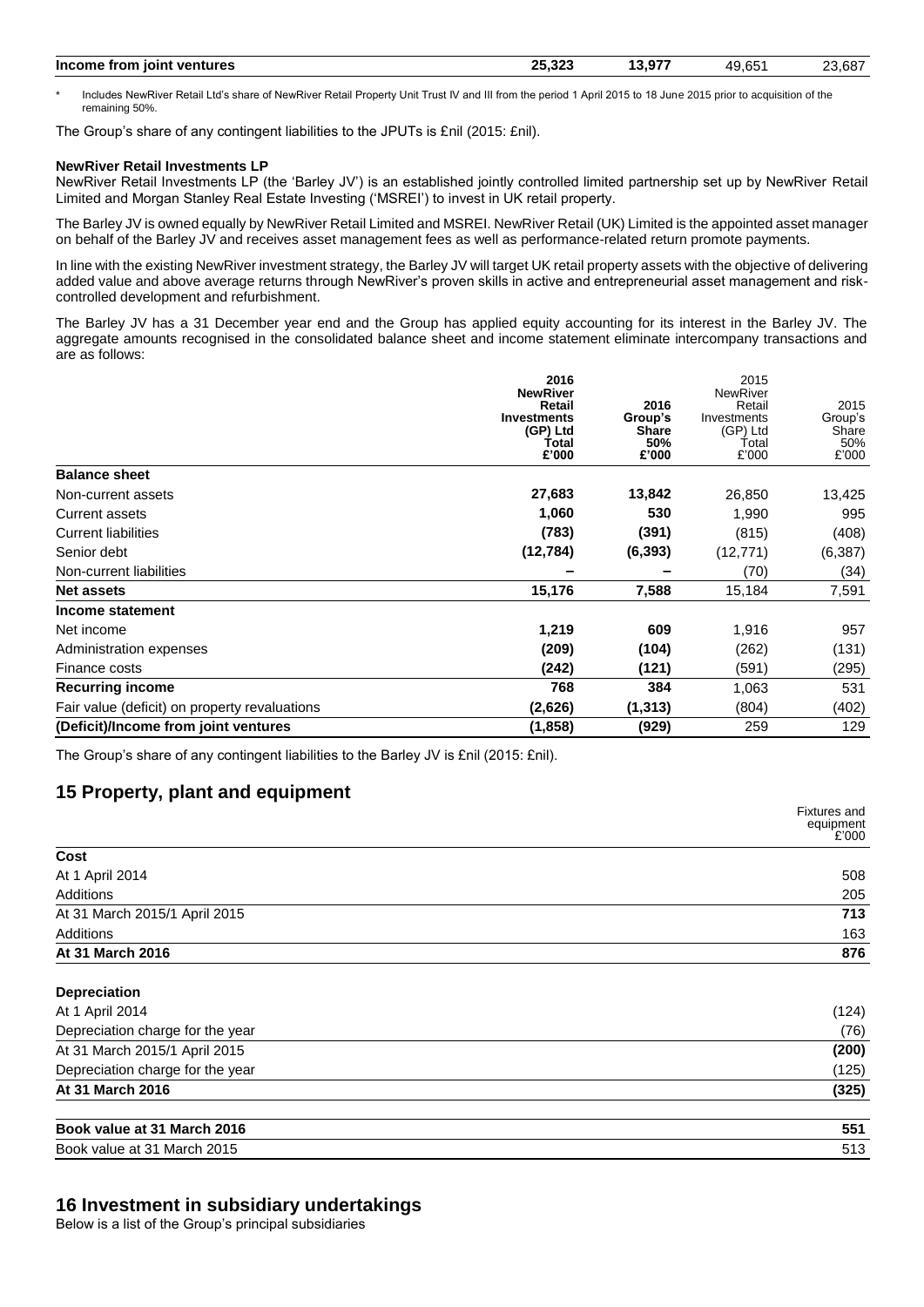| Name                                           | Country of<br>incorporation | Activity                | Proportion of<br>ownership interest<br>2016 | Class of share         |
|------------------------------------------------|-----------------------------|-------------------------|---------------------------------------------|------------------------|
| NewRiver Retail (Boscombe No. 1) Limited       | UK                          | Real estate investments | 100%                                        | <b>Ordinary Shares</b> |
| NewRiver Retail (Carmarthen) Limited           | UK                          | Real estate investments | 100%                                        | <b>Ordinary Shares</b> |
| NewRiver Retail CUL No. 1 Limited              | UK                          | <b>Finance Company</b>  | 100%                                        | <b>Ordinary Shares</b> |
| NewRiver Retail Holdings Limited               | Guernsey                    | Real estate investments | 100%                                        | <b>Ordinary Shares</b> |
| NewRiver Retail Holdings No. 2 Limited         | Guernsey                    | Real estate investments | 100%                                        | <b>Ordinary Shares</b> |
| NewRiver Retail Holdings No. 3 Limited         | Guernsey                    | Real estate investments | 100%                                        | <b>Ordinary Shares</b> |
| NewRiver Retail Holdings No. 4 Limited         | Guernsey                    | Real estate investments | 100%                                        | <b>Ordinary Shares</b> |
| NewRiver Retail (Market Deeping No. 1) Limited | Guernsey                    | Real estate investments | 100%                                        | <b>Ordinary Shares</b> |
| NewRiver Retail (Morecambe) Limited            | UK                          | Real estate investments | 100%                                        | <b>Ordinary Shares</b> |
| NewRiver Retail (Newcastle No. 1) Limited      | Guernsey                    | Real estate investments | 100%                                        | <b>Ordinary Shares</b> |
| NewRiver Retail (Paisley) Limited              | UK                          | Real estate investments | 100%                                        | <b>Ordinary Shares</b> |
| NewRiver Retail (Portfolio No. 1) Limited      | Guernsey                    | Real estate investments | 100%                                        | <b>Ordinary Shares</b> |
| NewRiver Retail (Portfolio No. 2) Limited      | Guernsey                    | Real estate investments | 100%                                        | <b>Ordinary Shares</b> |
| NewRiver Retail (Portfolio No. 3) Limited      | UK                          | Real estate investments | 100%                                        | <b>Ordinary Shares</b> |
| NewRiver Retail (Portfolio No. 5) Limited      | UK                          | Real estate investments | 100%                                        | <b>Ordinary Shares</b> |
| NewRiver Retail (Portfolio No. 6) Limited      | UK                          | Real estate investments | 100%                                        | <b>Ordinary Shares</b> |
| NewRiver Retail (Skegness) Limited             | UK                          | Real estate investments | 100%                                        | <b>Ordinary Shares</b> |
|                                                |                             | Company operation and   |                                             |                        |
| NewRiver Retail (UK) Limited                   | UK                          | asset management        | 100%                                        | <b>Ordinary Shares</b> |
| NewRiver Retail (Warminster) Limited           | UK                          | Real estate investments | 100%                                        | <b>Ordinary Shares</b> |
| NewRiver Retail (Wisbech) Limited              | UK                          | Real estate investments | 100%                                        | <b>Ordinary Shares</b> |
| NewRiver Retail (Witham) Limited               | UK                          | Real estate investments | 100%                                        | <b>Ordinary Shares</b> |
| NewRiver Retail (Wrexham No. 1) Limited        | Guernsey                    | Real estate investments | 100%                                        | <b>Ordinary Shares</b> |
| NewRiver Leisure Limited                       | UK                          | Real estate investments | 100%                                        | <b>Ordinary Shares</b> |
| NewRiver Retail (Bexley Heath) Limited         | UK                          | Real estate investments | 100%                                        | <b>Ordinary Shares</b> |
| NewRiver Retail (Broadway Square) Limited      | UK                          | Real estate investments | 100%                                        | <b>Ordinary Shares</b> |
| NewRiver Retail (Cardiff) Limited              | UK                          | Real estate investments | 100%                                        | <b>Ordinary Shares</b> |
| NewRiver Retail (Colchester) Limited           | UK                          | Real estate investments | 100%                                        | <b>Ordinary Shares</b> |
| NewRiver Retail (Darlington) Limited           | UK                          | Real estate investments | 100%                                        | <b>Ordinary Shares</b> |
| NewRiver Retail (Leylands Road) Limited        | UK                          | Real estate investments | 100%                                        | <b>Ordinary Shares</b> |
| NewRiver Retail (Mantle) Limited               | UK                          | Real estate investments | 100%                                        | <b>Ordinary Shares</b> |
| NewRiver Retail (Penge) Limited                | UK                          | Real estate investments | 100%                                        | <b>Ordinary Shares</b> |
| NewRiver Retail (Portfolio No.4) Limited       | UK                          | Real estate investments | 100%                                        | <b>Ordinary Shares</b> |
| NewRiver Retail (Portfolio No.8) Limited       | UK.                         | Real estate investments | 100%                                        | <b>Ordinary Shares</b> |
| NewRiver Retail (Ramsay Development) Limited   | UK                          | Real estate investments | 100%                                        | <b>Ordinary Shares</b> |
| NewRiver Retail (Ramsay Investment) Limited    | UK                          | Real estate investments | 100%                                        | <b>Ordinary Shares</b> |
| NewRiver Retail (Skegness Developments)        |                             |                         |                                             |                        |
| Limited                                        | UK                          | Real estate investments | 100%                                        | <b>Ordinary Shares</b> |
| NewRiver Retail (Wakefield) Limited            | UK                          | Real estate investments | 100%                                        | <b>Ordinary Shares</b> |
| NewRiver Retail Holdings 1 Limited             | Guernsey                    | Real estate investments | 100%                                        | <b>Ordinary Shares</b> |
| NewRiver Retail Holdings 5 Limited             | Guernsey                    | Real estate investments | 100%                                        | <b>Ordinary Shares</b> |
| NewRiver Retail Holdings 6 Limited             | Guernsey                    | Real estate investments | 100%                                        | <b>Ordinary Shares</b> |
| NewRiver Retail Holdings 7 Limited             | Guernsey                    | Real estate investments | 100%                                        | <b>Ordinary Shares</b> |
| C Store REIT Limited                           | UK                          | Real estate investments | 100%                                        | <b>Ordinary Shares</b> |
| Convenience Store REIT Limited                 | UK                          | Real estate investments | 100%                                        | <b>Ordinary Shares</b> |
| Pub REIT Limited                               | UK                          | Real estate investments | 100%                                        | <b>Ordinary Shares</b> |
| Shopping Centre REIT Limited                   | UK                          | Real estate investments | 100%                                        | <b>Ordinary Shares</b> |

The Group's investment properties are held by its subsidiary undertakings.

In addition, the EBT is consolidated as disclosed in Note 24.

# **17 Trade and other receivables**

|                                | 2016<br>£'000 | 2015<br>£'000 |
|--------------------------------|---------------|---------------|
| Trade receivables              | 4,908         | 2,920         |
| Prepayments and accrued income | 3,554         | 2,933         |
|                                | 8,462         | 5,853         |

All amounts fall due for payment in less than one year. No amounts are past due.

A provision of £0.6 million (2015: £0.7 million) was made against trade receivables as at 31 March 2016.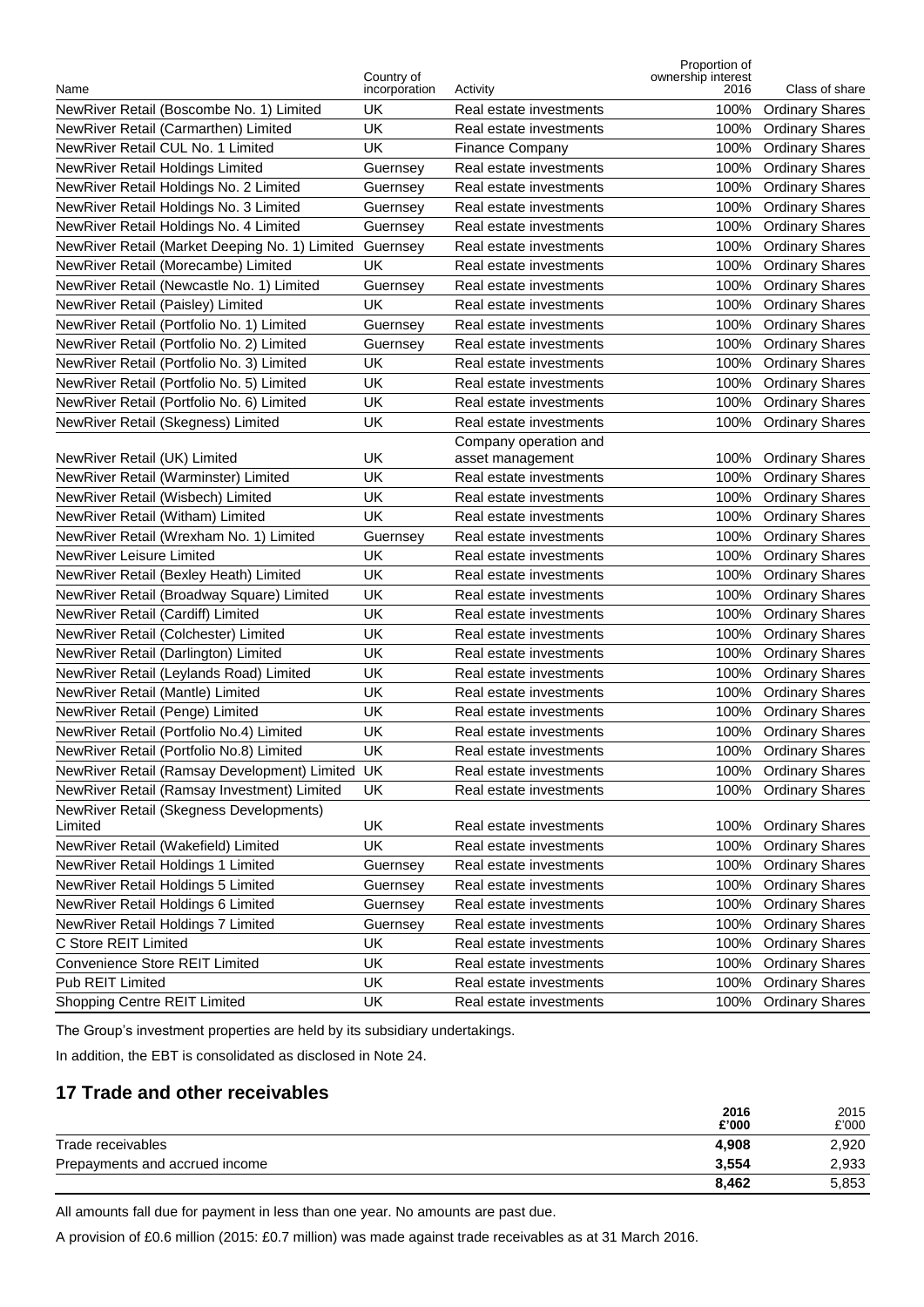|              | 2016<br>£'000 | 2015<br>$\overline{2000}$ |
|--------------|---------------|---------------------------|
| Cash at bank | 111 N71       | $.11^\circ$<br>4 I Z      |

# **19 Trade and other payables**

|                                  | 2016<br>£'000 | 2015<br>£'000 |
|----------------------------------|---------------|---------------|
| Trade payables                   | 2,182         | 3,770         |
| Other payables                   | 3,841         | 1,409         |
| Accruals                         | 10,026        | 5,569         |
| Rent received in advance         | 9,583         | 5,449         |
|                                  | 25,632        | 16.197        |
| Taxation - current               | 136           |               |
| Current trade and other payables | 25,768        | 16,197        |

# **20 Borrowings**

|                                                               | 2016<br>£'000 | 2015<br>£'000 |
|---------------------------------------------------------------|---------------|---------------|
| Secured bank loans                                            | 314,105       | 157,921       |
| <b>Convertible Unsecured Loan Stock</b>                       |               | 23,420        |
|                                                               | 314,105       | 181,341       |
| Maturity of borrowings:                                       |               |               |
| Balance sheet borrowings                                      |               |               |
| Less than one year - Convertible Unsecured Loan Stock         |               | 23,420        |
| Between one and two years                                     |               |               |
| Between two and three years                                   | 94,029        |               |
| Between three and four years                                  | 186,269       |               |
| Between two and five years                                    | 33,807        | 85,556        |
| Over five years                                               |               | 72,365        |
|                                                               | 314,105       | 181,341       |
| Maturity of borrowings:                                       |               |               |
| Group's share of joint venture borrowings                     |               |               |
| Less than one year                                            | 6,396         |               |
| Between one and two years                                     |               | 6,386         |
| Between two and three years                                   | 13,505        |               |
| Between three and four years                                  | 45,178        | 60,538        |
| Between four and five years                                   |               | 45,088        |
| Over five years                                               |               |               |
|                                                               | 65,079        | 112,012       |
| Maturity of borrowings:                                       |               |               |
| Total Group share of borrowings (Proportionally consolidated) |               |               |
| Less than one year                                            | 6,396         | 23,420        |
| Between one and two years                                     |               | 6,386         |
| Between two and three years                                   | 107,534       |               |
| Between three and four years                                  | 231,447       | 60,538        |
| Between four and five years                                   | 33,807        | 130,645       |

# **Secured bank loans**

Bank loans are secured by way of legal charges on properties held by the Group and a hedging policy is adopted which is aligned with the property strategy on each of its assets.

Over five years **–** 72,364 Total **379,184** 293,353

|                                                            | 2016      | 2015      |
|------------------------------------------------------------|-----------|-----------|
| Weighted average debt maturity including extension options |           |           |
| Balance sheet secured borrowings                           | $3.6$ yrs | $5.0$ yrs |
| Joint Venture secured borrowings                           | 3.1 vrs   | $3.9$ vrs |
| Total Group share of borrowings                            | $3.5$ vrs | 4.6 vrs   |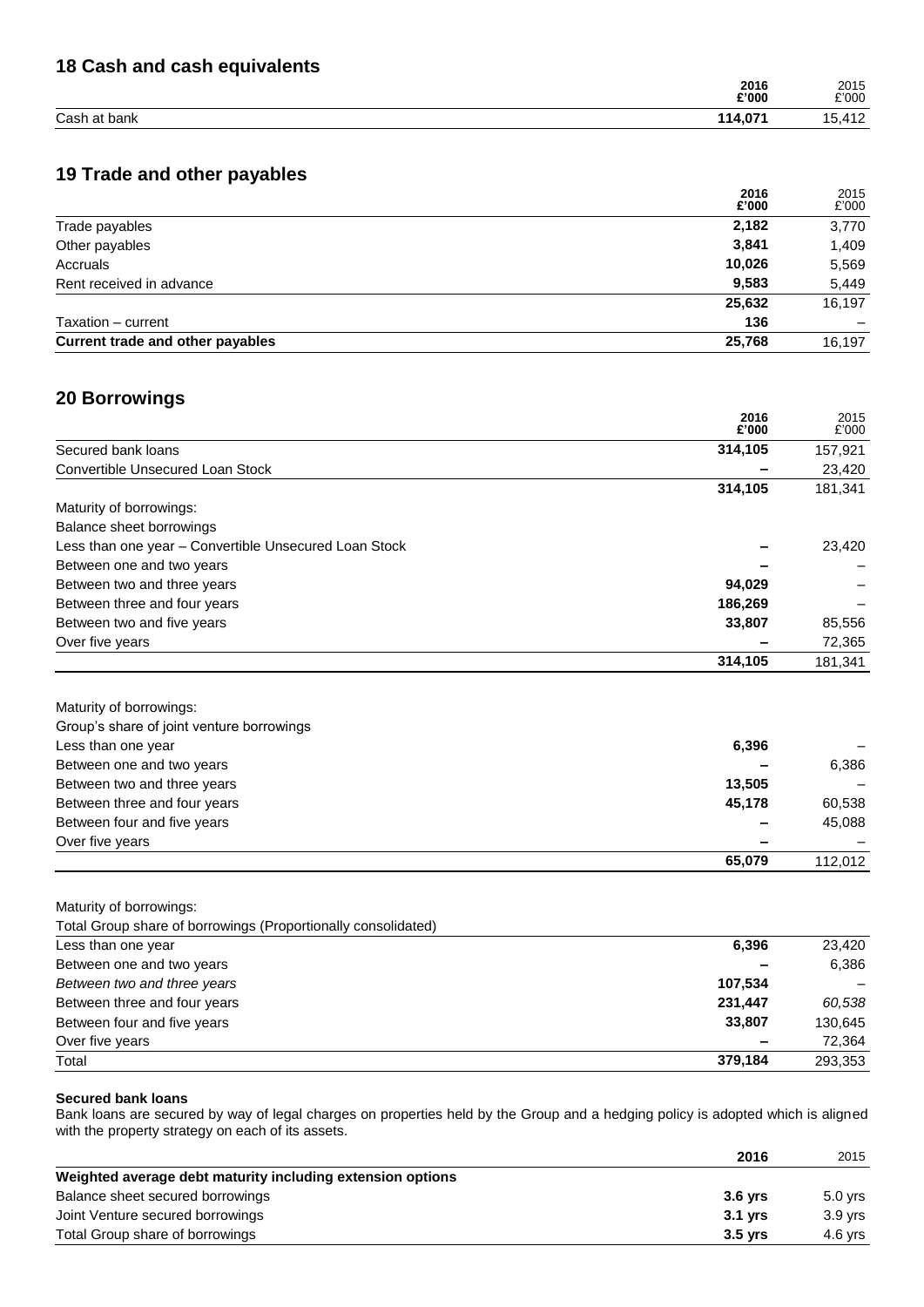|                                                | 2016 | 2015    |
|------------------------------------------------|------|---------|
| Effective interest rate during the year        |      |         |
| Balance sheet secured borrowings               | 4.2% | $3.8\%$ |
| Joint Venture secured borrowings               | 2.9% | $3.9\%$ |
| Total Group share of borrowings                | 4.0% | $3.8\%$ |
| LTV (proportionally consolidated)              | 27%  | 39%     |
| Interest cover x (proportionally consolidated) | 4.3x | 3.9x    |

**2016**

 $0.25$ 

#### **Facility and arrangement fees**

| <b>Current year</b>                               | <b>Maturity date</b> | <b>Facility drawn</b><br>£'000 | <b>Unamortised</b><br>facility fees<br>£'000 | <b>Balance</b><br>£'000 |  |
|---------------------------------------------------|----------------------|--------------------------------|----------------------------------------------|-------------------------|--|
| Secured balance sheet borrowings                  |                      |                                |                                              |                         |  |
| AIG                                               | Dec 2018             | 62,662                         | 427                                          | 62,235                  |  |
| Barclays                                          | Dec 2018             | 31,996                         | 200                                          | 31,796                  |  |
| <b>HSBC</b>                                       | May 2019             | 24,736                         | 280                                          | 24,456                  |  |
| Lloyds                                            | Sep 2019             | 65,311                         | 818                                          | 64,493                  |  |
| Santander/HSBC                                    | Mar 2020             | 51,584                         | 644                                          | 50,940                  |  |
| <b>Barclays</b>                                   | Mar 2020             | 46,802                         | 424                                          | 46,378                  |  |
| Santander                                         | Feb 2021             | 34,029                         | 222                                          | 33,807                  |  |
| Subtotal                                          |                      | 317,120                        | 3,015                                        | 314,105                 |  |
| Group's share of secured joint venture borrowings |                      |                                |                                              |                         |  |
| Santander                                         | Feb 2017             | 6,400                          | 4                                            | 6,396                   |  |
| <b>Barclays</b>                                   | Aug 2018             | 13,585                         | 81                                           | 13,504                  |  |
| <b>HSBC</b>                                       | Nov 2019             | 45,500                         | 321                                          | 45,179                  |  |
| Subtotal                                          |                      | 65,485                         | 406                                          | 65,079                  |  |
| Total Group's share of borrowings                 |                      | 382,605                        | 3,421                                        | 379,184                 |  |

|                                                   | CI US         |                         |                                       |                         |  |
|---------------------------------------------------|---------------|-------------------------|---------------------------------------|-------------------------|--|
| Prior year                                        | Maturity date | Facility drawn<br>£'000 | Unamortised<br>facility fees<br>£'000 | <b>Balance</b><br>£'000 |  |
| Secured balance sheet borrowings                  |               |                         |                                       |                         |  |
| <b>HSBC</b>                                       | May 2019      | 24,736                  | 406                                   | 24,330                  |  |
| Lloyds                                            | Sep 2019      | 19,165                  | 149                                   | 19,016                  |  |
| <b>Barclays</b>                                   | Mar 2020      | 39,174                  | 530                                   | 38,644                  |  |
| Santander/HSBC                                    | Mar 2020      | 42,500                  | 290                                   | 42,210                  |  |
| Santander                                         | Feb 2021      | 33,990                  | 269                                   | 33,721                  |  |
| Subtotal                                          |               | 159,565                 | 1,644                                 | 157,921                 |  |
| Group's share of secured joint venture borrowings |               |                         |                                       |                         |  |
| Santander                                         | Feb 2017      | 6,400                   | 14                                    | 6,386                   |  |
| <b>Barclays</b>                                   | Dec 2018      | 15,998                  | 138                                   | 15,860                  |  |
| <b>Barclays</b>                                   | Aug 2018      | 13,585                  | 114                                   | 13,471                  |  |
| <b>HSBC</b>                                       | Nov 2019      | 45,500                  | 412                                   | 45,088                  |  |
| <b>AIG</b>                                        | Dec 2018      | 31,500                  | 293                                   | 31,207                  |  |
| Subtotal                                          |               | 112,983                 | 971                                   | 112,012                 |  |
| Convertible Unsecured Loan Stock                  | Dec 2015      | 23,500                  | 80                                    | 23,420                  |  |
| Total Group's share of borrowings                 |               | 296,048                 | 2,695                                 | 293,353                 |  |

## **Fair value on interest rate swaps**

The Group recognised a mark to market fair value loss of £1.2 million (2015: loss £0.7 million) on its interest rate swaps for the year ended 31 March 2016. The fair value of interest rate swap liabilities in the balance sheet as at 31 March 2016 was £3.0 million (2015: £1.9 million). The fair value of interest rate swap assets in the balance sheet as at 31 March 2016 was £0.4 million (2015: 0.3 million ).All borrowings are due after more than one year and the derivative financial instruments are held as non-current liabilities.

#### **Convertible Unsecured Loan Stock ('CULS')**

On 22 November 2010 the Group issued £25 million of CULS, £17 million of A CULS and £8 million of B CULS. On issue, the stockholder was able to convert all or any of the stock into Ordinary Shares at the rate of one Ordinary Share for every £2.80. The conversion rate was subsequently adjusted on the A CULS and on the B CULS as a result of new shares being issued and dividends paid in accordance with the terms of the agreement. Under the terms of the convertible, interest accrued at 5.85% on the outstanding loan stock until 31 December 2015 when it would be either converted or repaid. The interest payable on the CULS was due biannually on the 30 June and 31 December.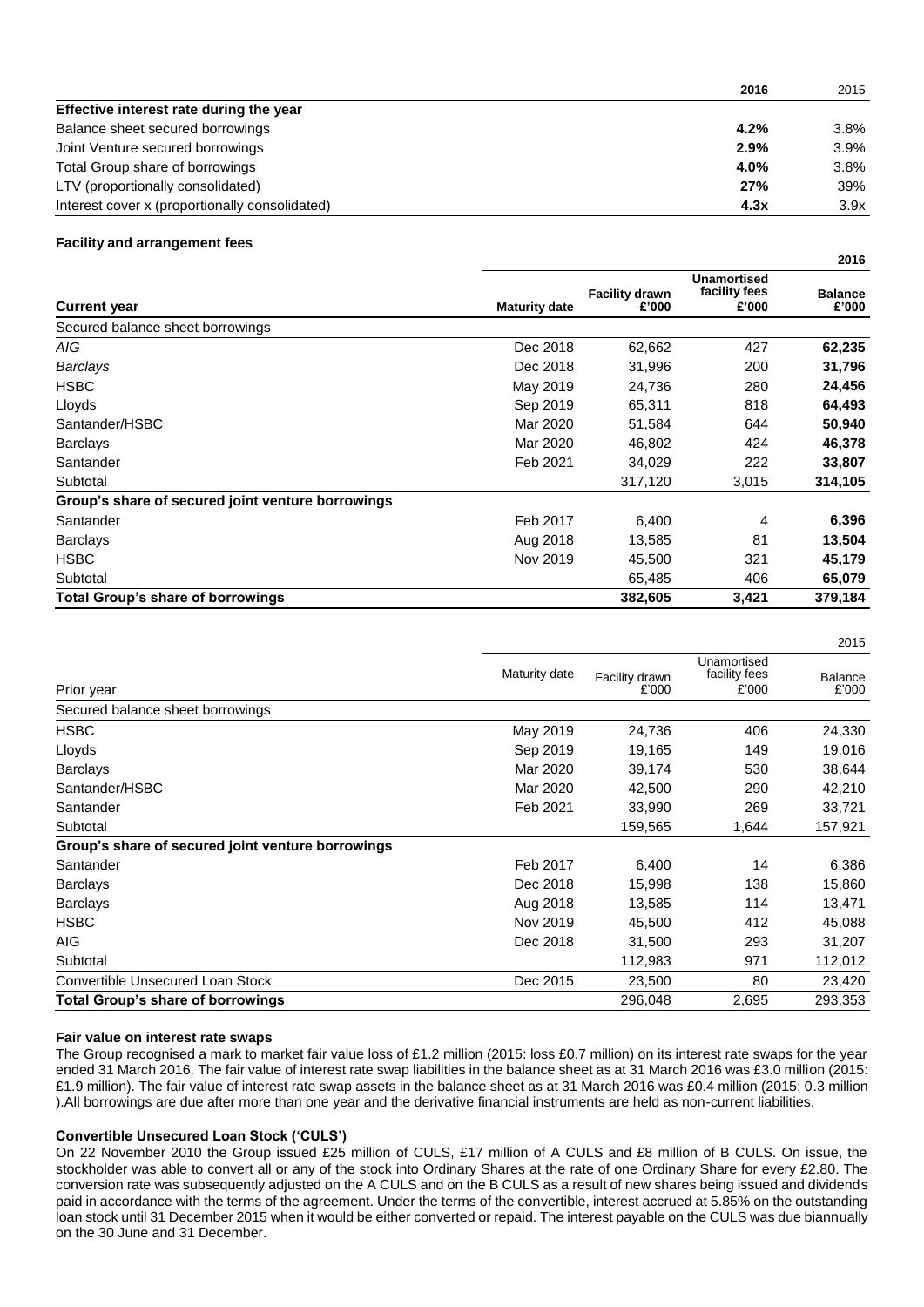On 18 February 2014, £1.5 million B CULS were converted at a conversion price of £2.59 representing 579,151 Ordinary shares. On 2 July 2015, £6.5 million B CULS were converted at a conversion price of £2.46 representing 2,653,061 Ordinary shares. On 25 November 2015, £17 million A CULS were converted at a conversion price of £2.43 representing 6,995,884 Ordinary shares. As at 31 March 2016, all of the CULS had been converted and are no longer in existence.

# **21 Operating lease arrangements**

The Group earns rental income by leasing its investment properties to tenants under non-cancellable operating leases.

At the balance sheet date the Group had contracted with tenants for the following future minimum lease payments on its investment properties:

|                                       | 2016<br>£'000 | 2015<br>£'000 |
|---------------------------------------|---------------|---------------|
| Within one year                       | 74,261        | 30,030        |
| Between one and two years             | 64.836        | 27,823        |
| In the second to fifth year inclusive | 114.451       | 66,803        |
| After five years                      | 157.127       | 95,311        |
|                                       | 410.675       | 219.967       |

# **Weighted average lease expiry**

Operating leases in NewRiver Retail Limited portfolio (TBC)

The Group's weighted average lease length of operating leases at 31 March 2016 was 6.0 years (2015: 7.4 years).

# **22 Financial commitments and operating lease arrangements**

|                                    | 2016<br>£'000 | 2015<br>£'000 |
|------------------------------------|---------------|---------------|
| Rents payable on operating leases: |               |               |
| Within one year                    | 127           | 387           |
| One to two years                   | 191           | 203           |
| Two to five years                  | 574           | 617           |
| After five years                   | 114           | 304           |
|                                    | 1,006         | .511          |

Operating lease payments represent rents payable by the Group for occupation of its office properties.

The current lease expires in November 2021 with a tenant break option in 2016.

# **23 Share capital and reserves**

The authorised share capital is unlimited and there are 233,393,712 shares in issue which excludes treasury shares (2015: 127,077,895). The table below outlines the movement of shares in the year:

|                                  |                        | Number of<br><b>Ordinary Shares</b><br>issued 000s | Price per<br>pence | Total number<br>of shares<br>000s |
|----------------------------------|------------------------|----------------------------------------------------|--------------------|-----------------------------------|
| Brought forward at 1 April 2015  |                        |                                                    |                    | 127,078                           |
| May 2015                         | Option exercise (EBT)  | 17                                                 |                    | 127,095                           |
| <b>July 2015</b>                 | <b>CULS</b> conversion | 2,653                                              | 245                | 129,748                           |
| <b>July 2015</b>                 | Equity issuance        | 50,000                                             | 300                | 179,748                           |
| September 2015                   | Warrant conversion     | 90                                                 | 156                | 179,838                           |
| September 2015                   | Option exercise (EBT)  | 25                                                 |                    | 179,863                           |
| December 2015                    | <b>CULS</b> conversion | 6,995                                              | 243                | 186,858                           |
| January 2016                     | Option exercise (EBT)  | 234                                                |                    | 187,092                           |
| February 2016                    | Equity issuance        | 46.154                                             | 325                | 233,246                           |
| March 2016                       | Warrant conversion     | 78                                                 | 152                | 233,324                           |
| March 2016                       | Option exercise (EBT)  | 69                                                 |                    | 233,393                           |
| Carried forward at 31 March 2016 |                        |                                                    |                    | 233,393                           |

During the year, the Group approved a transfer from the share premium account of £309.2 million (2015: £73.3 million) to other reserves which may be distributed in the future. Other reserves being distributable reserves. The share premium arose from previous successful equity raises. The gross proceeds of £300 million were received from the issue of 50,000,000 shares at 300 pence and 46,153,846 at 325 pence. Costs of £7.7 million associated with the issue have been netted off against these proceeds.

Shareholders who subscribed for Placing Shares in the IPO received warrants, in aggregate, to subscribe for 3% of the Fully Diluted Share Capital exercisable at the subscription price per Ordinary Share of £2.50 and all such warrants shall be fully vested and exercisable upon issuance. The subscription price has subsequently been adjusted to £1.50 following subsequent dividend payments and share issues.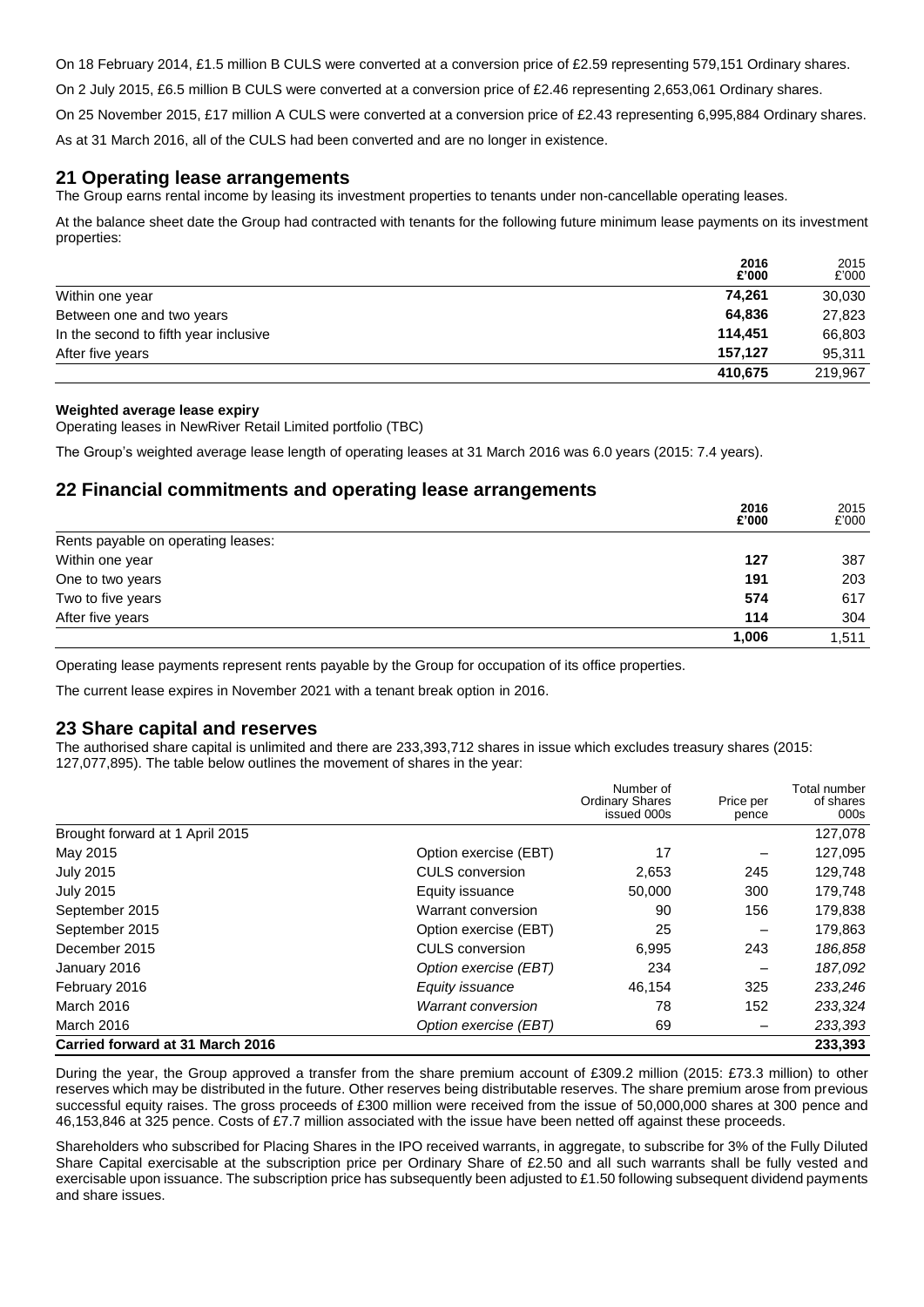# **24 Treasury shares**

The Company has established an Employee Benefit Trust (EBT) which is registered in Jersey.

The EBT, at its discretion, may transfer shares held by it to Directors and employees of the Company and its subsidiaries. The maximum number of Ordinary Shares that may be held by the Trustee of the EBT may not exceed 10% of the Company's issued share capital at that time. It is intended that the Trustee of the EBT will not hold more Ordinary Shares than are required in order to satisfy awards/options granted under share incentive plans.

There are currently 152,055 treasury shares held in the Employee Benefit Trust. As the EBT is consolidated, these shares are treated as treasury shares. On 31 March 2016 5 million shares were gifted to the EBT.

During the year, 344,445 were issued from the EBT to satisfy the exercise of options for employees from the EBT (2015: 127,500)

|                               | 2016<br>000s | 2015<br>000s |
|-------------------------------|--------------|--------------|
| Brought forward               | 497          | 624          |
| Exercised during the year     | (345)        | (127)        |
| Gifted to EBT during the year | 5,000        |              |
| Carried forward               | 5,152        | 497          |

# **25 Share-based payments**

The Group provides share-based payments to employees in the form of Share Options and also in the form of performance shares. All share-based payment arrangements granted since the admission on 1 September 2009 have been recognised in the financial statements. Further details can be found in accounting policies Note 1.

## **(a) Terms**

*Share Options*

The Group uses the Black-Scholes Model to value Share Options and the resulting value is amortised through the income statement over the vesting period of the share-based payments with a corresponding credit to the share-based payments reserve.

|                                            | Exercise<br>price | 2016<br>Number of<br>options | 2015<br>Number of<br>options |
|--------------------------------------------|-------------------|------------------------------|------------------------------|
| Awards brought forward                     |                   | 2,182,410                    | 2,317,410                    |
| Awards made during the current year:       |                   |                              |                              |
| Awards exercised during the current year:  | 2.35              |                              | (127,500)                    |
| Awards exercised during the current year:  | 2.50              | (224,000)                    |                              |
| Awards exercised during the current year:  | 2.72              | (22,098)                     |                              |
| Awards lapsed during the prior year:       |                   |                              | (7,500)                      |
| Exercisable options at the end of the year |                   | 1,936,312                    | 2,182,410                    |

The awards granted during the year are based on a percentage of the total number of shares in issue. There have been no new Share Options issued in the current year. The weighted average exercise price during the year was £2.61.

## **Performance Shares**

The Group uses the Black-Scholes Model and the Monte Carlo Pricing Model to value performance shares and the resulting value is amortised through the income statement over the vesting period of the share-based payments with a corresponding credit to the share-based payments reserve.

|                                                                         | Exercise<br>price | 2016<br>Number of<br>shares | 2015<br>Number of<br>shares |
|-------------------------------------------------------------------------|-------------------|-----------------------------|-----------------------------|
| Awards brought forward                                                  |                   | 1,196,310                   | 650,000                     |
| Awards made during the current year                                     | nil               | 1,093,072                   | 607,000                     |
| New awards made during the current year in respect of accrued dividends |                   | 206.354                     |                             |
| Awards exercised during the current year                                |                   | (81, 192)                   |                             |
| Awards lapsed during the current year                                   |                   | (315, 569)                  | (60, 690)                   |
| Issued shares at the end of the year                                    |                   | 2,098,975                   | 1,196,310                   |

## **(b) Share-based payment charge**

|                                             | 2016<br>£'000 | 2015.<br>£'000 |
|---------------------------------------------|---------------|----------------|
| Share-based payment expense brought forward | 1.063         | 453            |
| Share-based payment expense in the year     | 898           | 610            |
| Cumulative share-based payment              | 1.961         | 1.063          |

**2016**

 $2015$ 

# **26 Financial instruments – risk management**

The Group's activities expose it to a variety of financial risks in relation to the financial instruments it uses: market risk including cash flow interest rate risk, credit risk and liquidity risk. The financial risks relate to the following financial instruments: trade receivables, cash and cash equivalents, trade and other payables, borrowings and derivative financial instruments.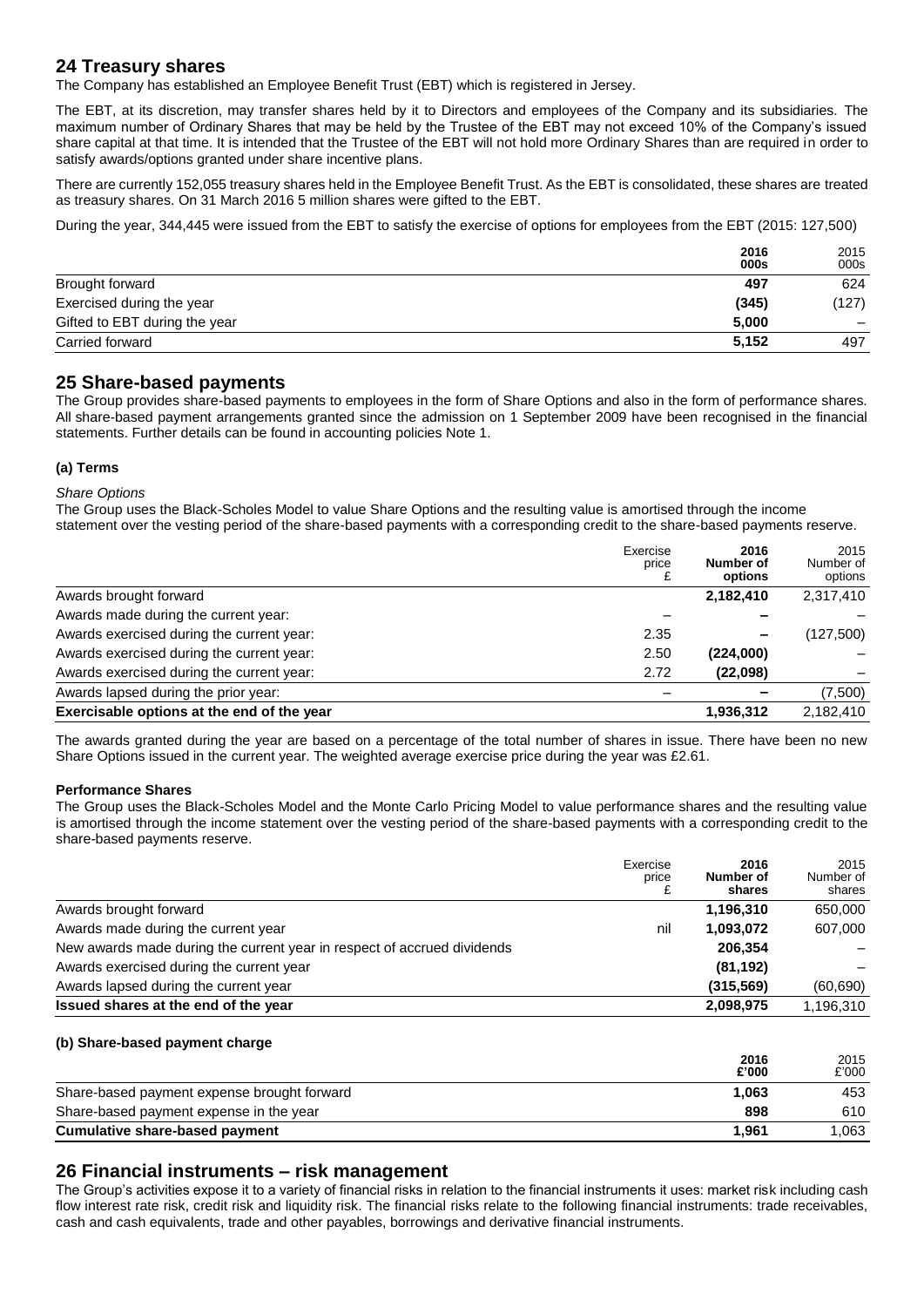Risk management parameters are established by the Board on a project-by-project basis. Reports are provided to the Board formally on a quarterly basis and also when authorised changes are required.

## **(a) Market risk**

## **Currency risk**

As all material transactions are in GBP, the Group is not subject to any foreign currency risk.

## **Cash flow and fair value interest rate risk**

The Group has significant interest-bearing cash resources, the majority of which are held in business accounts with its principal bankers. The Group's interest rate risk arises from long-term borrowings (Note 20), borrowings issued at variable rates expose the Group to cash flow interest rate risk, whilst borrowings issued at a fixed rate expose the Group to fair value risk.

The Group's cash flow and fair value risk is reviewed quarterly by the Board. The Group analyses its interest rate exposure on a dynamic basis. It takes on exposure to mitigate the effects of fluctuations in the prevailing levels of market interest rates on its financial position and cash flows. Interest costs may increase as a result of such changes. They may reduce or create losses in the event that unexpected movements arise. Various scenarios are simulated taking into consideration refinancing, renewal of existing positions, alternative financing and hedging. Based on these scenarios the Group calculates the impact on profit and loss of a defined interest rate shift. The simulation is run on an ongoing basis to verify that the maximum potential impact is within the parameters expected by management. To date the Group has sought to fix its exposure to interest rate risk on borrowings through the use of a variety of interest rate derivatives. At 31 March 2016, the Group (including joint ventures) had £413 million (2015: £342.3 million) of interest rate swaps and caps in place. This gives certainty over future cash flow but exposure to fair value movements, which amounted to an unrealised loss of £1.1 million at 31 March 2016 (2015: Loss £0.67 million). Sensitivity analysis is carried out to assess the impact of an increase in interest rates on finance costs to the Group. The impact of a 200 bps increase in interest rates for the year would increase the net interest payable in the Income Statement and reduce net assets by £0.6 million (2015: £1.3 million).

## **(b) Credit risk**

The Group's principal financial assets are cash and short-term deposits, trade and other receivables.

The credit risk on the Group's trade and other receivables is considered low due to the Group having policies in place to ensure that rental contracts are made with tenants meeting appropriate balance sheet covenants, supplemented by rental deposits or bank guarantees from international banks. The amounts presented in the balance sheet are net of allowances for doubtful receivables. An allowance for impairment is made where there is objective evidence that the Group will not be able to collect all amounts due according to the terms of the receivables concerned.

The credit risk on the Group's cash and short-term deposits and derivative financial instruments is limited to the Group's policy of monitoring own and counterparty exposures.

## **(c) Liquidity risk**

Prudent liquidity risk management implies maintaining sufficient cash, the availability of funding through an adequate amount of committed credit facilities and the ability to close out market positions. The Board and its advisers seek to have appropriate credit facilities in place on a project-by-project basis, either from available cash resources or from bank facilities.

Management monitor the Group's liquidity position on a weekly basis. Formal liquidity reports are issued on a weekly basis and are reviewed quarterly by the Board, along with cash flow forecasts. A summary table with maturity of financial liabilities is presented below:

|                                       | Current<br>£'000         | Year 2<br>£'000          | Years 3 to 5<br>£'000 |
|---------------------------------------|--------------------------|--------------------------|-----------------------|
| Interest bearing loans and borrowings |                          | $\overline{\phantom{a}}$ | 317,122*              |
| Trade and other payables              | 25,767                   | $\overline{\phantom{0}}$ |                       |
| Derivative financial instruments      | $\overline{\phantom{0}}$ | $\overline{\phantom{a}}$ | 1,842                 |
|                                       | 25,767                   | $\overline{\phantom{a}}$ | 318.964               |

|                                       | Current<br>£'000 | Year 2<br>£'000 | Years 3 to 5<br>£'000 |
|---------------------------------------|------------------|-----------------|-----------------------|
| Interest bearing loans and borrowings |                  |                 | 159,565               |
| <b>CULS</b>                           |                  | 23,500          |                       |
| Trade and other payables              | 16,197           |                 |                       |
| Derivative financial instruments      |                  |                 | 690                   |
|                                       | 16,197           | 23,500          | 160.255               |

Assumes all options to extend at the Group's option are exercised.

The Group monitors its risk to a shortage of funds by forecasting cash flow requirements for future years, including consideration of existing facilities and covenant requirements. The Group's objective is to maintain a balance between continuity of funding and flexibility through the use of bank overdrafts and other short-term borrowing facilities, bank loans and equity fundraisings.